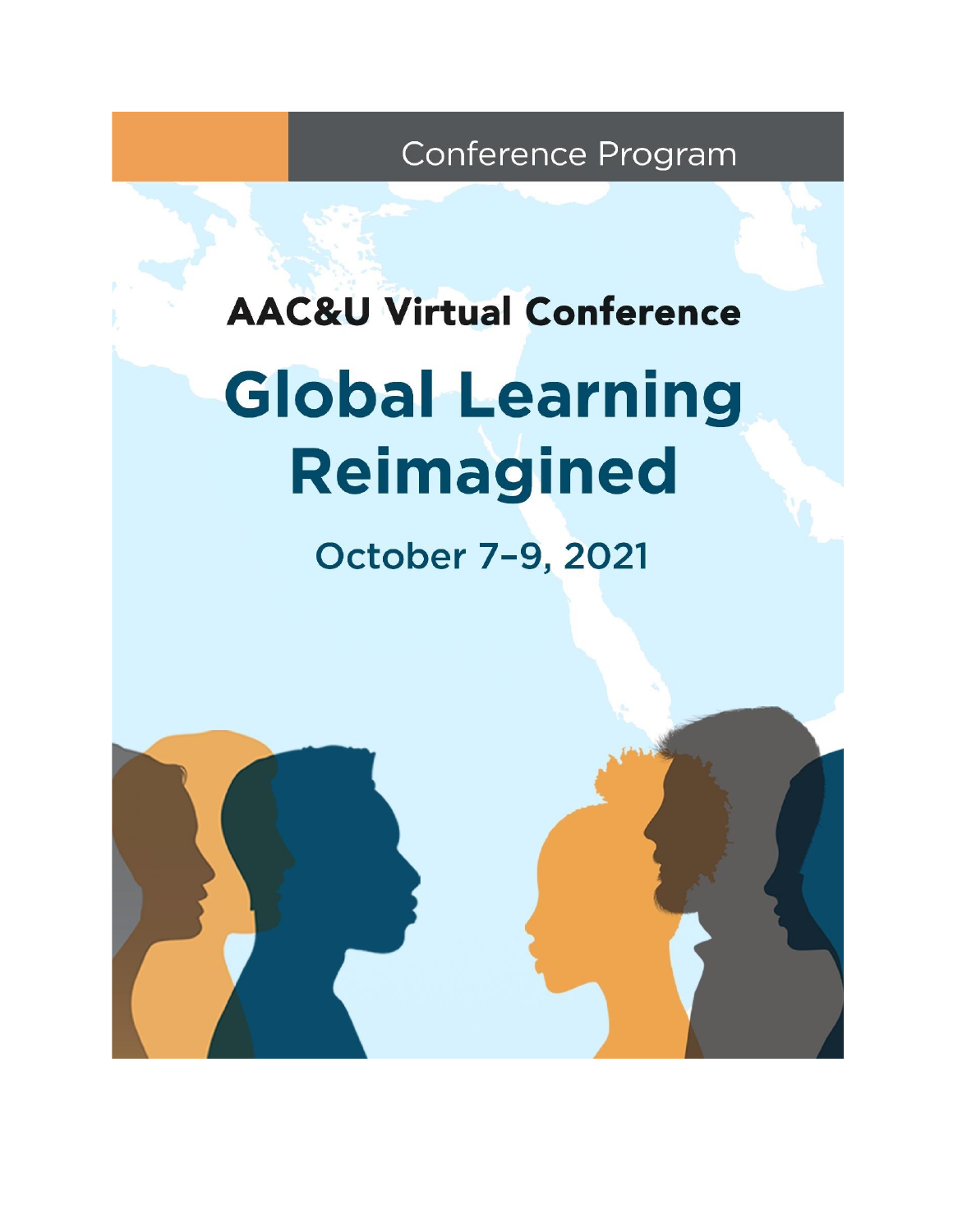

**Association** of American Colleges and *Universities* 

1818 R Street, NW Washington, DC 20009 202.387.3760 fax: 202.265.9532 www.aacu.org

Welcome to the 2021 AAC&U Conference on Global Learning!

It has been a year since we last met, and we have continued to persist through the global health pandemic and the global reckoning on racial justice. This year we come with greater confidence in our responses to both challenges, as we have learned a great deal over the past year to ensure more equitable access to these experiences.

As global learning educators have reconsidered and revised past practices to meet this moment, we have created transformative institutional innovations in programs and activities for students, faculty, and staff. So, as we come together to reimagine global learning, let's use this space to share what we have learned to ensure global learning is connected to multiple facets of work, life, and citizenship and is embedded in experiences for all students. This moment has also affirmed the importance of developing deep, ethical engagement with community partners in local and international settings, especially when on-site experiences may not be possible. As the conference program reflects, reimagined global earning is more intentional and inclusive with greater collaboration with colleagues in diversity, equity, and inclusion.

We are pleased that the virtual format offers greater conference participation and includes more voices from across the world. Hearing these diverse voices will inspire, challenge, and push our thinking and practices. The conference structure provides a variety of ways to engage. The opening and closing plenary speakers will offer thought-provoking perspectives with time for Q&A, the concurrent sessions will have a range of types of interaction, the affinity group discussions will provide spaces for free-flowing conversations, and the poster sessions will facilitate small-group interaction. We encourage you to engage with the content and each other to reconnect and reinforce our community that is dedicated to equitable global learning.

We thank you for taking the time to join us for these important conversations.

Dan Mich - h

Dawn Michele Whitehead Vice President, Office of Global Citizenship for Campus, Community, and Careers AAC&U

Advancing Liberal Learning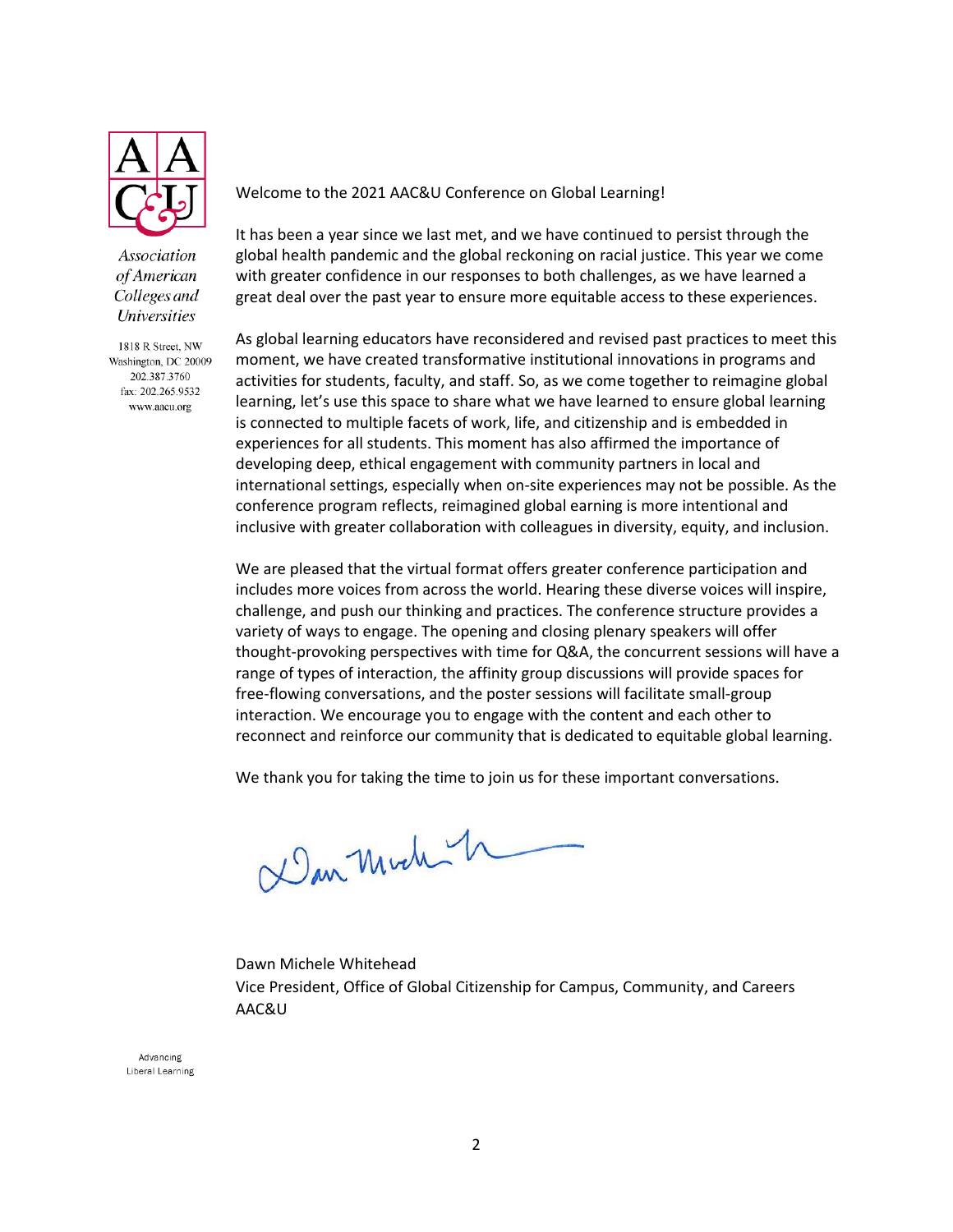# SCHEDULE AT A GLANCE

# All times are Eastern Time

# WEDNESDAY, OCTOBER 6

| 2:00-4:00 p.m.             | Pre-Conference Workshops*                                                                                                                                                                                                                                                                                                                                                                                              |
|----------------------------|------------------------------------------------------------------------------------------------------------------------------------------------------------------------------------------------------------------------------------------------------------------------------------------------------------------------------------------------------------------------------------------------------------------------|
| <b>THURSDAY, OCTOBER 7</b> |                                                                                                                                                                                                                                                                                                                                                                                                                        |
| 11:45 a.m.-12:30 p.m.      | <b>AAC&amp;U Newcomers Session</b>                                                                                                                                                                                                                                                                                                                                                                                     |
| $1:00-2:00$ p.m.           | <b>Conference Welcome and Opening Plenary</b><br>Conference Welcome: Dawn Michele Whitehead, Vice President,<br>Office of Global Citizenship for Campus, Community and<br>Careers-AAC&U                                                                                                                                                                                                                                |
|                            | Opening Remarks: Lynn Pasquerella, President-AAC&U                                                                                                                                                                                                                                                                                                                                                                     |
|                            | <b>Reimagining Global Learning</b><br>Lynn Pasquerella, President-AAC&U<br>Joanna Regulska, Vice Provost and Dean, Global Affairs, and<br>Professor of Gender, Sexuality, and Women's Studies-<br>University of California-Davis<br>Felix Germain, Associate Professor, Department of Africana<br>Studies-University of Pittsburgh<br>Paul Joseph López Oro, Assistant Professor of Africana Studies-<br>Smith College |
| $2:15 - 3:15$ p.m.         | <b>Concurrent Sessions</b>                                                                                                                                                                                                                                                                                                                                                                                             |
| $3:30 - 4:30$ p.m.         | <b>Concurrent Sessions</b>                                                                                                                                                                                                                                                                                                                                                                                             |
| 4:45-5:45 p.m.             | <b>Poster Sessions</b>                                                                                                                                                                                                                                                                                                                                                                                                 |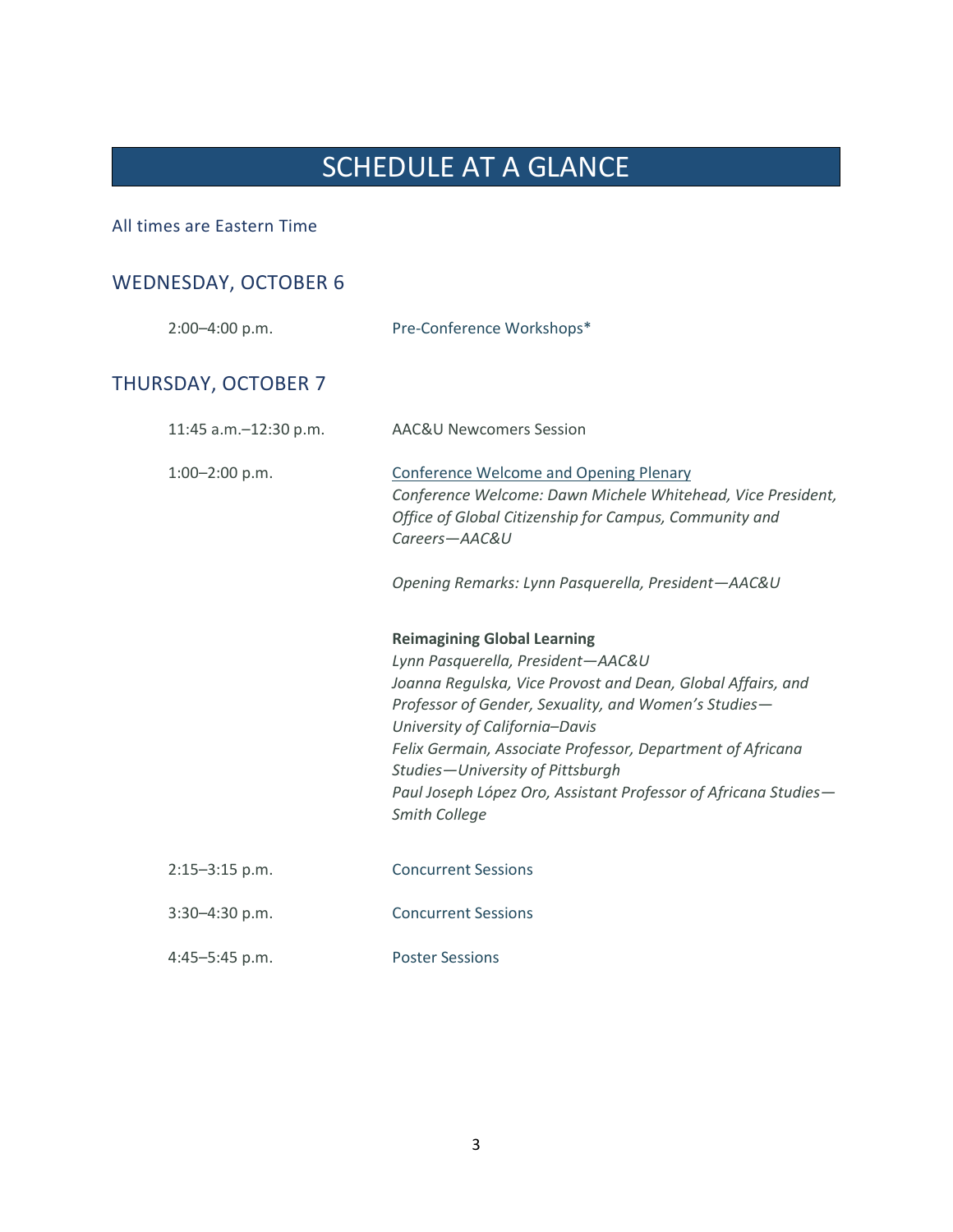# FRIDAY, OCTOBER 8

| 11:00 a.m. - 12:00 p.m. | <b>Concurrent Sessions</b>          |
|-------------------------|-------------------------------------|
| $12:15 - 1:15$ p.m.     | <b>Concurrent Sessions</b>          |
| $1:15 - 2:15$ p.m.      | <b>Break</b>                        |
| $2:15 - 3:30$ p.m.      | <b>Concurrent Workshop Sessions</b> |
| $3:45 - 4:45$ p.m.      | <b>Concurrent Sessions</b>          |
| $5:00 - 5:45$ p.m.      | <b>Affinity Group Discussions</b>   |

# SATURDAY, OCTOBER 9

| 11:00 a.m.-12:15 p.m. | <b>Concurrent Workshop Sessions</b>                                                                                                                                                                                                                                                                                                                         |
|-----------------------|-------------------------------------------------------------------------------------------------------------------------------------------------------------------------------------------------------------------------------------------------------------------------------------------------------------------------------------------------------------|
| 12:30-1:30 p.m.       | <b>Concurrent Sessions</b>                                                                                                                                                                                                                                                                                                                                  |
| 1:45-2:45 p.m.        | <b>Closing Plenary</b><br><b>Global Perspectives on Reimagined Global Learning</b><br>Dawn Michele Whitehead, Vice President, Office of Global<br>Citizenship for Campus, Community, and Careers-AAC&U<br>Vanessa Andreotti, Professor, Canada Research Chair-<br>University of British Columbia<br>Candace Moore, Associate Clinical Professor and Faculty |
|                       | Director-University of Maryland, College Park                                                                                                                                                                                                                                                                                                               |

\*Separate Fee and Registration Required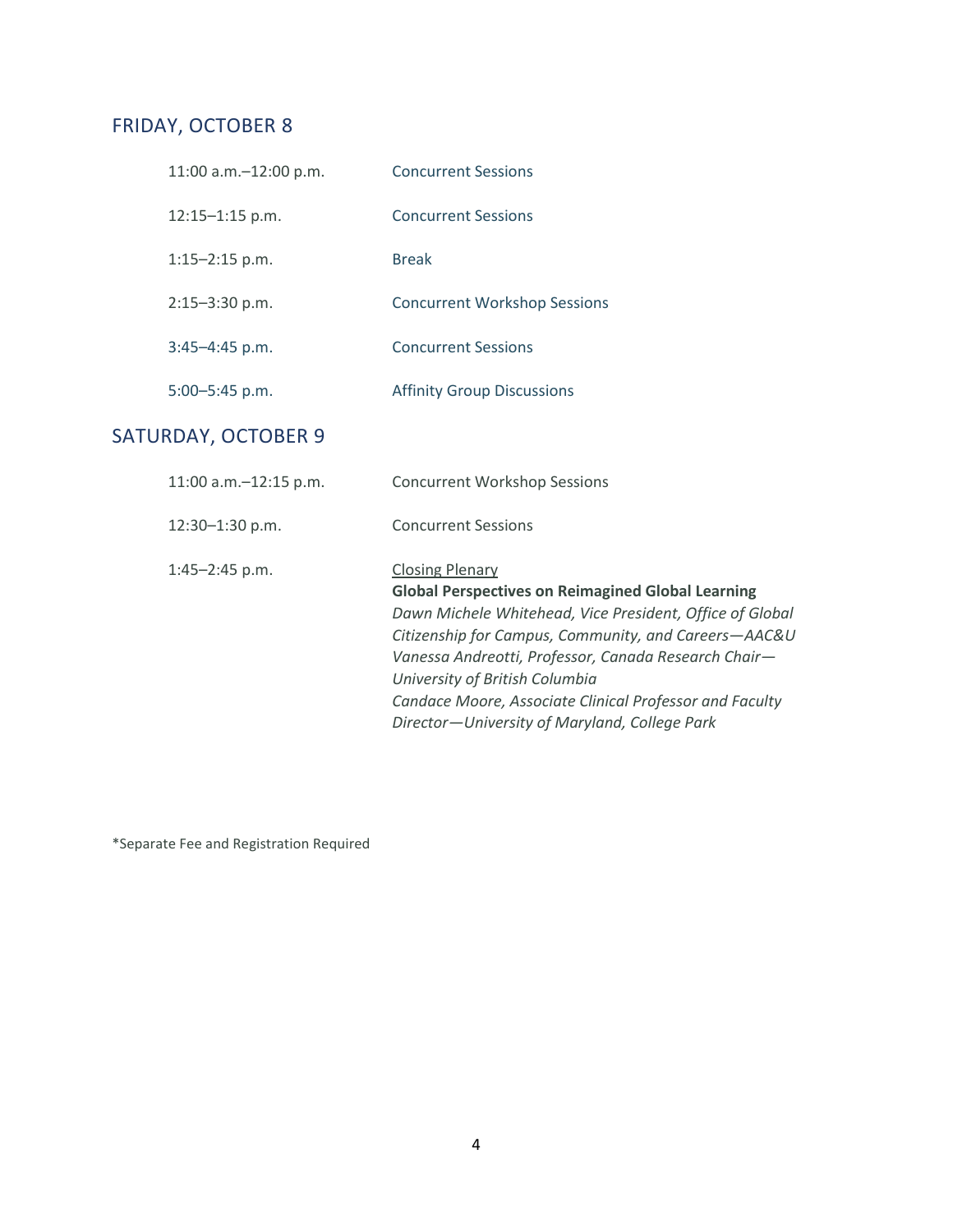# CONFERENCE PLANNING COMMITTEE

AAC&U thanks the following individuals for their time and expertise in helping to develop the conference themes and program.

#### **Bentley University**

Annmarie Kent-Willette *Executive Director of Global Teaching and Learning, Chair of Communications*

#### **College of the Holy Cross**

Rosa Elena Carrasquillo *Professor, History Department, Latin America and Latino Studies*

#### **Elon University**

Olivia Choplin *Associate Professor of French, Department of World Languages and Cultures*

Phillip Motley *Associate Professor of Communication Design*

Maureen Vandermaas-Peeler *Director of the Center for Research on Global Engagement and Professor of Psychology*

#### **Florida International University**

Alok Deoraj *Associate Teaching Professor, Department of Environmental Health Sciences*

**Indian River State College** Jacqueline Pena *Adjunct, English and Communications*

**Indiana University Bloomington** Elizabeth Konwest *Director, Center for the Study of Global Change*

**Indiana University–Purdue University Indianapolis** Estela Ene *Associate Professor of English, Director of the English for Academic Purposes Program, Director of the MA and Certificate Program in TESOL*

#### **Jacksonville University**

Suzanne Dove *Executive Director, Badavas Center for Innovation in Teaching and Learning*

#### **Kingsborough Community College**  Jason M. Leggett

*Assistant Professor, History-Philosophy and Political Science*

Helen-Margaret Nasser *Director, Student Union and Intercultural Center* 

#### **Lipscomb University**

Corine Mathis *Assistant Director of LIGHT Program and the Writing Studio*

**Long Island University Global** Jessica Clark *Faculty, Costa Rica Program*

#### **Miami Dade College** Elissa Robin Graff *Dean of General Education*

# **Michigan State University** Opal Leeman Bartzis *Executive Director of Education Abroad*

**Muhlenberg College** Janine Chi *Professor, Sociology*

Cathy Marie Ouellette *Associate Professor of History, Department Chair, Director, Latin American and Caribbean Studies*

#### **Norfolk State University** Ann-Catherine Sullivan *Associate Professor, Health, Physical Education, and Exercise Science*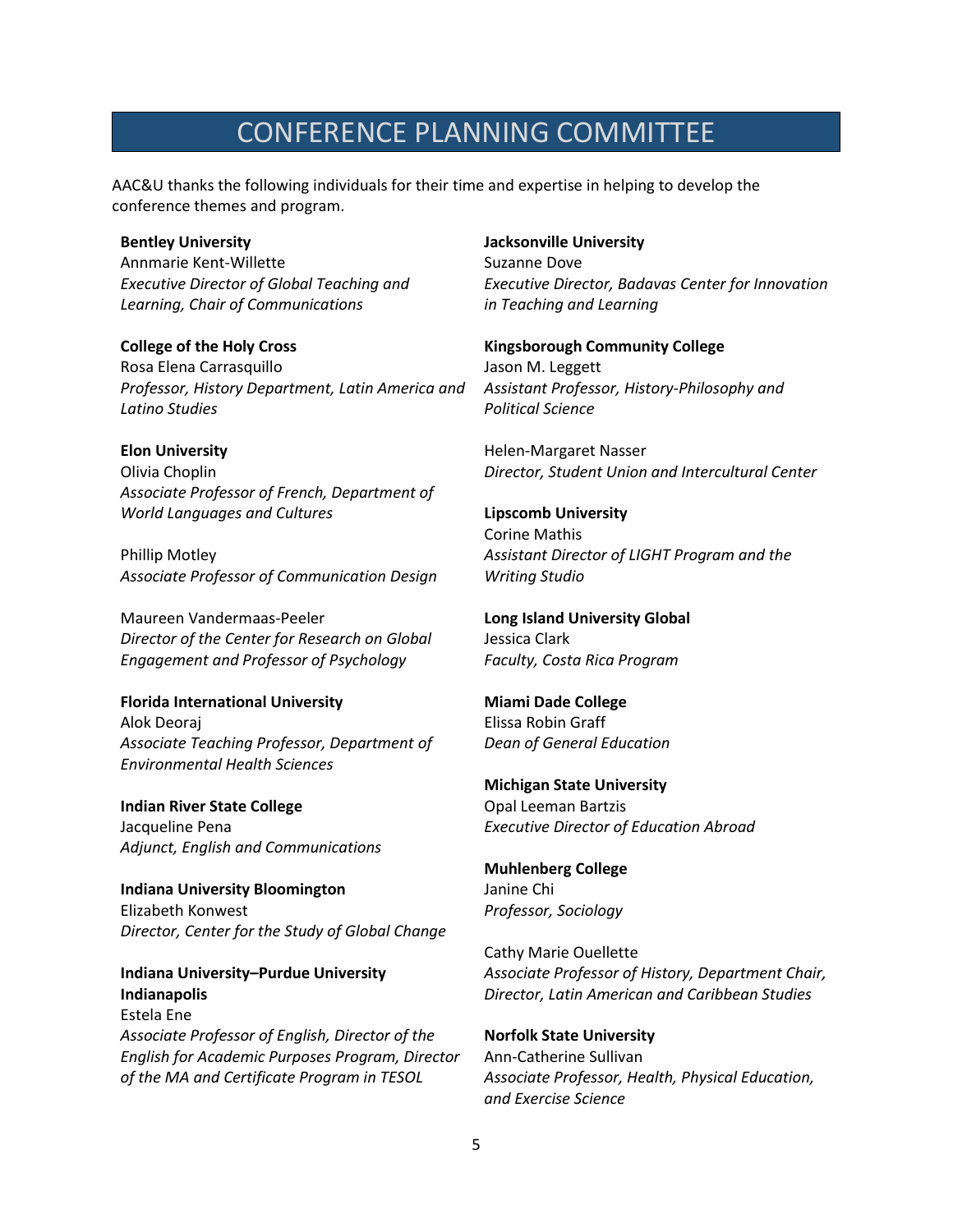#### **Queensborough Community College**

Anuradha Srivastava *Assistant Professor, Department of Biological Sciences and Geology* 

Meg Tarafdar *Assistant Professor, Department of English* 

**Rockhurst University** Nilufer Guler *Director of EdD Program, Associate Professor*

#### **Transylvania University**

Brian Arganbright *Professor of French, Foreign Language, International Affairs*

#### **University of Alabama**

Pamela Young *Director of Community Engagement and Economic Development* 

**University of Florida** Paloma Rodriguez *Director, Office of Global Learning*

#### **University of Michigan–Dearborn** Scott Riggs *Director of Global Engagement*

#### **University of Minnesota**

Dominic Travis *Associate Professor, College of Veterinary Medicine* 

# **Xavier University of Louisiana**

Richard Peters *Faculty Director of Core Curriculum*

# **Association of American Colleges and Universities**

Dawn Michele Whitehead *Vice President, Office of Global Citizenship for Campus, Community, and Careers*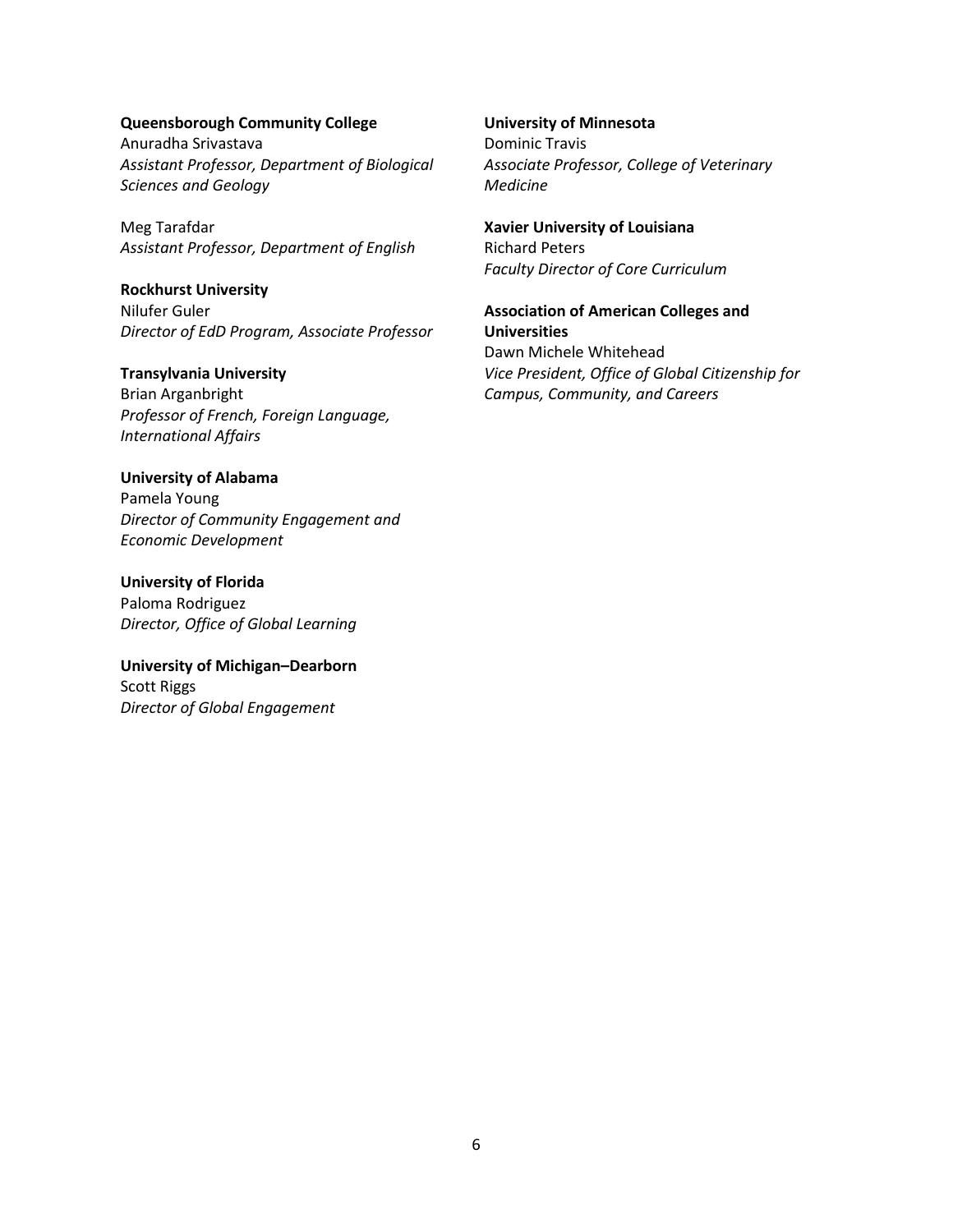# UPCOMING AAC&U CONFERENCES

[Transforming STEM Higher Education](https://www.aacu.org/events/conferences) *November 4–6, 2021*

[Annual Meeting](https://www.aacu.org/meetings/am22) *January 19–21 2022*

[General Education, Pedagogy, and Assessment](https://www.aacu.org/events/conferences) *February 10–12, 2022*

[Diversity, Equity, and Student Success](https://www.aacu.org/events/conferences) *March 17–19, 2022*

# ABOUT THE PROGRAM

The program of events below lists all conference sessions. Information about the conference can be found on th[e AAC&U website.](https://www.aacu.org/events/2021-conference-global-learning)

# CONFERENCE THEMES

- [Alignment of Global Learning with Diversity, Equity, and Inclusion Efforts](https://www.aacu.org/events/2021-conference-global-learning)
- [Career Readiness: What's Globa](https://www.aacu.org/events/2021-conference-global-learning)l Learning Got to Do with It?
- [Civic Engagement in Global Contexts](https://www.aacu.org/events/2021-conference-global-learning)
- [Equitable Digital Global Learning](https://www.aacu.org/events/2021-conference-global-learning)
- [Global Learning for All](https://www.aacu.org/events/2021-conference-global-learning)
- [Global Learning and High-Impact Practices](https://www.aacu.org/events/2021-conference-global-learning)

# SESSION FORMATS

**Dialogues for Learning** (60 minutes) provide time for colleagues to examine topics through the iterative sharing of expertise and experiences. They provide an opportunity to work through issues, ideas, and challenges from multiple perspectives, engage in problem solving, and explore new ideas.

**Innovation/Ideation Sessions** (15 minutes) feature innovative practices that have emerged as global learning has been reframed in response to the disruption of the global pandemic and/or institutional efforts to make higher education practices more equitable. Each session consists of multiple presentations of equal length, with time for questions and feedback. The presentations run back-toback.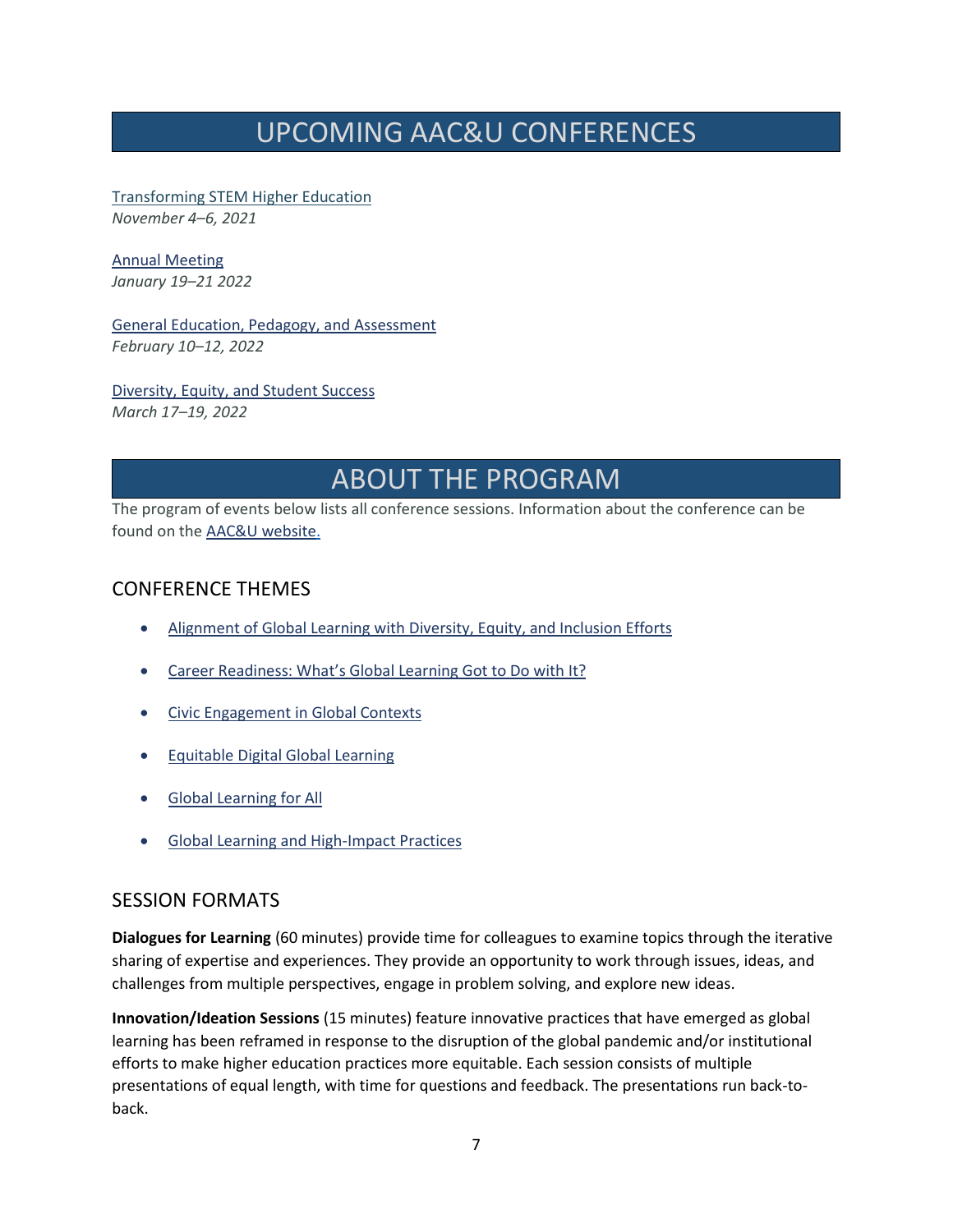**Pecha Kucha** ("chit chat" in Japanese, 60 minutes) is a combination of visual and oral presentation organized to convey a creative endeavor, research finding, or other interesting activity related to a particular conference theme. A Pecha Kucha presentation, which consists of twenty slides each running for twenty seconds, is carefully orchestrated to articulate key elements featured in each slide. Three Pecha Kucha presentations will be combined with thirty minutes of discussion time to create one sixtyminute session.

**Poster Sessions** (60 minutes) are organized around visual displays of research, models, and materials. A poster session provides an opportunity for presenters to talk with attendees about how to apply findings to their own work.

**Pre-Conference Workshops** (120 minutes) are designed to guide participants as they develop plans of action for significant work at the level of the course, program, or institution. Presenters should provide resources and templates to help participants structure their planning. There will be opportunities for discussion and feedback.

**Workshops** (75 minutes) provide an interactive environment for conference attendees to bridge theory and practice and to deeply examine, explore, and/or experience relevant theories and implementation strategies in the context of real-world issues.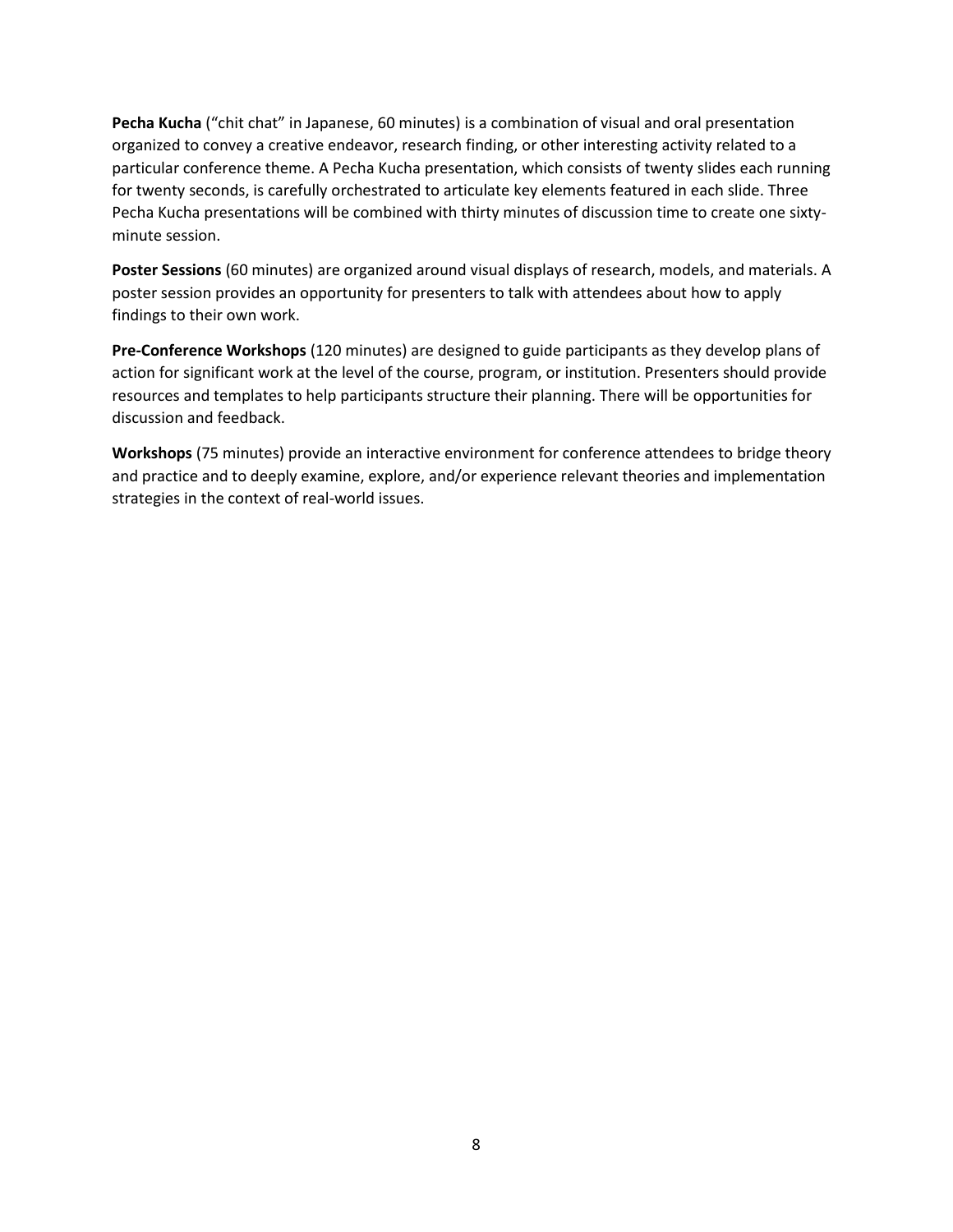# **PROGRAM OF EVENTS**

# **Wednesday, October 6**

# 2:00–4:00 p.m. ET Pre-Conference Workshops\*

*\*Separate registration and fee required.*

# **Workshop 1: Virtual Global Learning: Bringing Collaborative Online International Learning to Your Campus**

We strive to ensure that all our students have the opportunity to develop intercultural skills and global perspectives. Realistically, though, it can be hard to reach all students with traditional global engagement programming. Incorporating Collaborative Online International Learning (COIL) into courses across your institution allows students to have meaningful interactions with peers around the world as part of their coursework. The SUNY Office of Global Affairs and its COIL Center have been supporting collaborative, project-based virtual global engagement for more than fifteen years. This interactive workshop will provide an overview of COIL and its benefits to students, professors, and institutions. Participants can then select to discuss strategy for developing and growing COIL or take a deeper look at the process of developing a COIL collaboration as part of a course.

Presenters: *Hope Windle*, *Community Development Lead for SUNY COIL, and Sally Crimmins Villela, Associate Vice Chancellor for Global Affairs—both of the State University of New York (SUNY)*

# **Workshop 2: Integrating Global Learning and Diversity, Equity, and Inclusion**

As institutions seek to make global learning more equitable and relevant for all students, there has been greater coordination and cooperation between institutional initiatives for global learning and diversity, equity, and inclusion (DEI). This workshop will provide participants with an opportunity to explore the possibilities for collaboration, coalition building, and developing opportunities for students to look at global learning from a lens that includes DEI framing.

Presenter: *Eduardo Contreras*, *Assistant Provost for International Education, Diversity, and Inclusion and Adjunct Assistant Professor—University of Portland*

# **Workshop 3: Cultural and Racial Equity in Global Learning: JEDI Champions in Reimagined Global Learning**

As higher education is being reimagined, global learning educators are reexamining the framing of global learning and international education. This session will provide participants with time and space to explore how the JEDI (Justice, Equity, Diversity, and Inclusion) framework can guide this reimagination. Through discussions and activities, participants will have opportunities to develop deepened approaches to cultural and racial equity in global learning from an institutional, program, and/or course perspective. Presenter: *Keshia Abraham*, *Founder and President—The Abraham Consulting Agency*

# **Workshop 4: VALUEing Student Learning Outcomes Connected to Diversity, Equity, and Inclusion in Global Contexts**

In order to be prepared for life, work, and citizenship, all students need to have experience engaging with individuals from backgrounds that differ from their own, and these experiences should be linked to learning outcomes. Student learning outcomes related to diversity, equity, and inclusion transcend disciplines and departments, and they should be integrated into global learning experiences. This workshop will help participants identify diversity, equity, and inclusion (DEI)–focused learning outcomes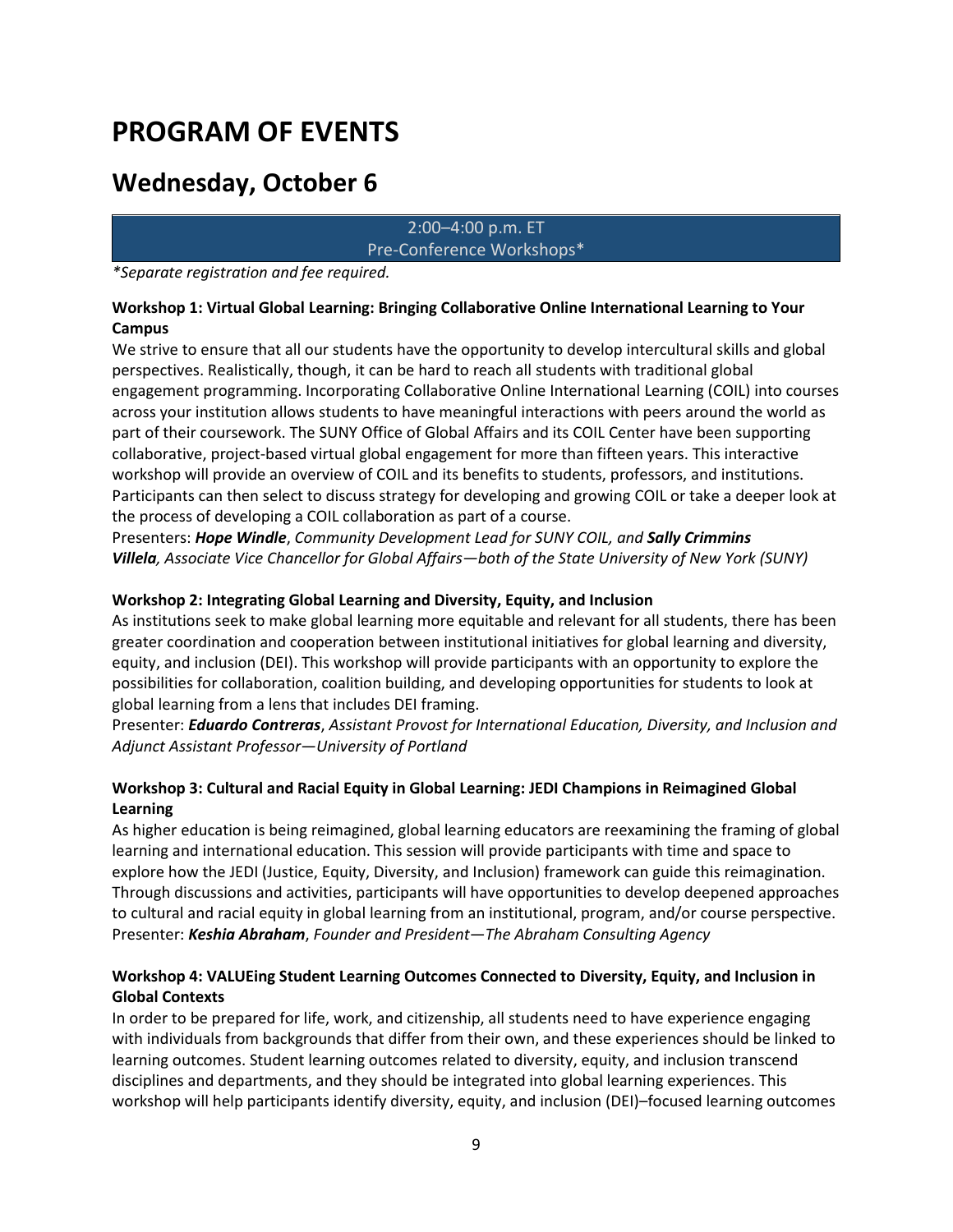and integrate them into global curricular and cocurricular activities. Using the Global Learning, Intercultural Knowledge and Competence, and Civic Engagement VALUE Rubrics, this workshop will provide space to explore DEI‐focused learning outcomes for experiences in global contexts as well as activities to integrate them into your course, program, or experience on or off campus. Participants will leave with a better understanding of DEI‐focused learning outcomes and specific action items to take back to their institutions.

Presenter: *Kate Drezek McConnell*, *Vice President for Curricular and Pedagogical Innovation and Executive Director of VALUE, Office of Curricular and Pedagogical Innovation—AAC&U*

# **Workshop 5: Counternormative Approaches to Assessing Impact in Global Learning**

How do we live our values and build ethical, reciprocal partners in place-based global learning? How can university-community partnership build frameworks for authentic and inclusive assessment? And what does "impact" mean, anyway? By leveraging democratically engaged assessment, scholar-practitionereducators can critically reflect on their assessment in ways that create more space for community voice and other ways of knowing. In this session, participants will learn about democratically engaged assessment, read and share vignettes of global learning assessment and evaluation, and work hands-on with planning tools to create a roadmap for democratically engaged assessment in their own global partnerships and programs.

Presenter: *Sarah Stanlick, Assistant Professor, Department of Integrated and Global Studies, Global School—Worcester Polytechnic Institute*

# **Workshop 6: Equity and Justice for All? Ethical Community-based Global Learning Begins with Questioning Our Good Intentions**

Too often, community-based global learning experiences model practices that reinforce stereotypes, ignore ethical tensions, and leave inequities unexamined—with consequences for learners, educators, and above all, marginalized host communities. The practice of "questioning our good intentions" can challenge us to ask, when is community-based global learning miseducative? This workshop will highlight several promising experimental efforts to build capacity to facilitate and assess global community-based learning experiences that are grounded in an educational ethos that engages equity for students with that of host communities. Participants will have a hands-on opportunity to apply these tools to their own practice as well as to engage in dialogue with peers.

Presenters: *Mary F. Price, Director of Faculty Development, Indiana University– Purdue University Indianapolis (IUPUI) Center for Service and Learning; Stephanie Leslie, Director of Study Abroad, IUPUI Office of International Affairs; and Hilary Kahn, Associate Vice Chancellor for International Affairs—all of IUPUI*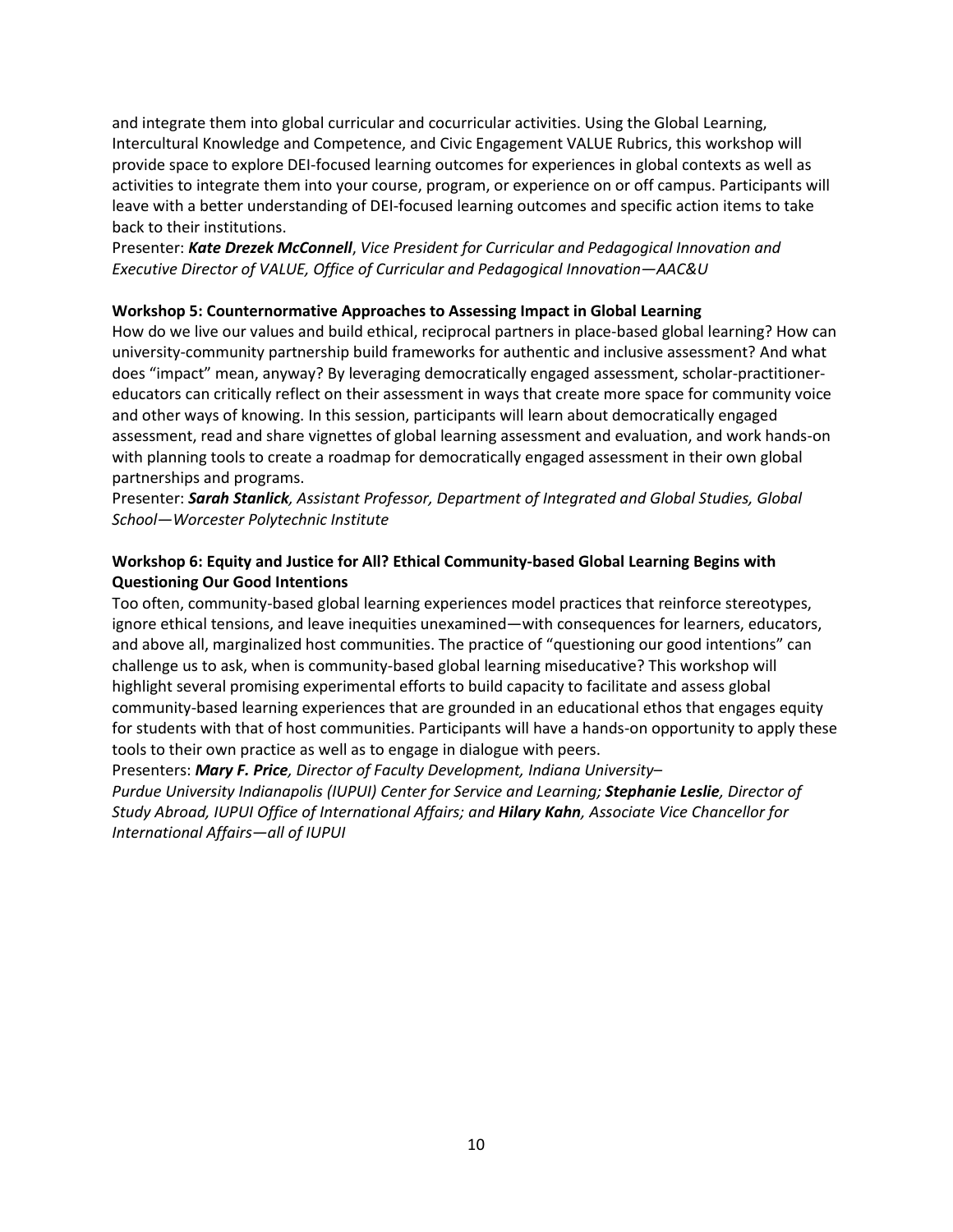# **Thursday, October 7**

# 11:45 a.m.–12:30 p.m. ET AAC&U Newcomers Session

As the leading national association concerned with the quality, vitality, and public standing of undergraduate liberal education, AAC&U works closely with its member institutions to extend the advantages of a liberal education to all students, regardless of academic specialization, intended career, or the type of institution they attend. Participants will learn how AAC&U's broad agenda for student learning—which focuses on quality, equity, inclusive excellence, student success, and integrative and global learning—provides a foundation for institutional and system transformation.

Presenters: *Lynn Pasquerella, President; Dawn Michele Whitehead, Vice President, Office of Global Citizenship for Campus, Community, and Careers; J. Lee Peters, Senior Director of Membership; and Brenda Fogg, Director of Membership—all of AAC&U; and Stephanie Doscher, Director, Office of Collaborative Online International—Florida International University*

#### 1:00–2:00 p.m. ET Conference Welcome and Opening Plenary

#### **Reimagining Global Learning**

The COVID-19 pandemic and the growing movement for racial justice have affirmed the interconnectedness of the local and the global as never before and have revealed the reality of global interdependence. To meet this moment and ensure students are prepared for future changes, this panel will explore the ways in which global learning is being reimagined to reflect the realities exposed during the global health pandemic and the global racial reckoning and to prepare students for work, life, and citizenship in connected world.

Presenters: *Lynn Pasquerella*, *President, and Dawn Michele Whitehead*, *Vice President, Office of Global Citizenship for Campus, Community, and Careers—both of AAC&U; Joanna Regulska, Vice Provost and Dean, Global Affairs, and Professor of Gender, Sexuality, and Women's Studies—University of California– Davis; Felix Germain, Associate Professor, Department of Africana Studies—University of Pittsburgh; and Paul Joseph L***ó***pez Oro, Assistant Professor of Africana Studies—Smith College*

#### 2:15–3:15 p.m. ET Concurrent Sessions

#### **Innovation**/**Ideation Sessions 1**

Presentations feature innovative practices that have emerged as global learning has been reframed in response to the disruption of the global pandemic and/or institutional efforts to make higher education practices more equitable. Each session consists of multiple presentations of equal length, with time for questions and feedback. The presentations run back-to-back.

#### Equitable Digital Global Learning

#### **Brief but Spectacular: Short-Term Online International Exchanges with High Impact**

This session will offer participants a model for brief, impactful online international exchanges that reduces many of the challenges that come with executing such projects. The model increases access to global learning despite disparate disciplines, time zones, and academic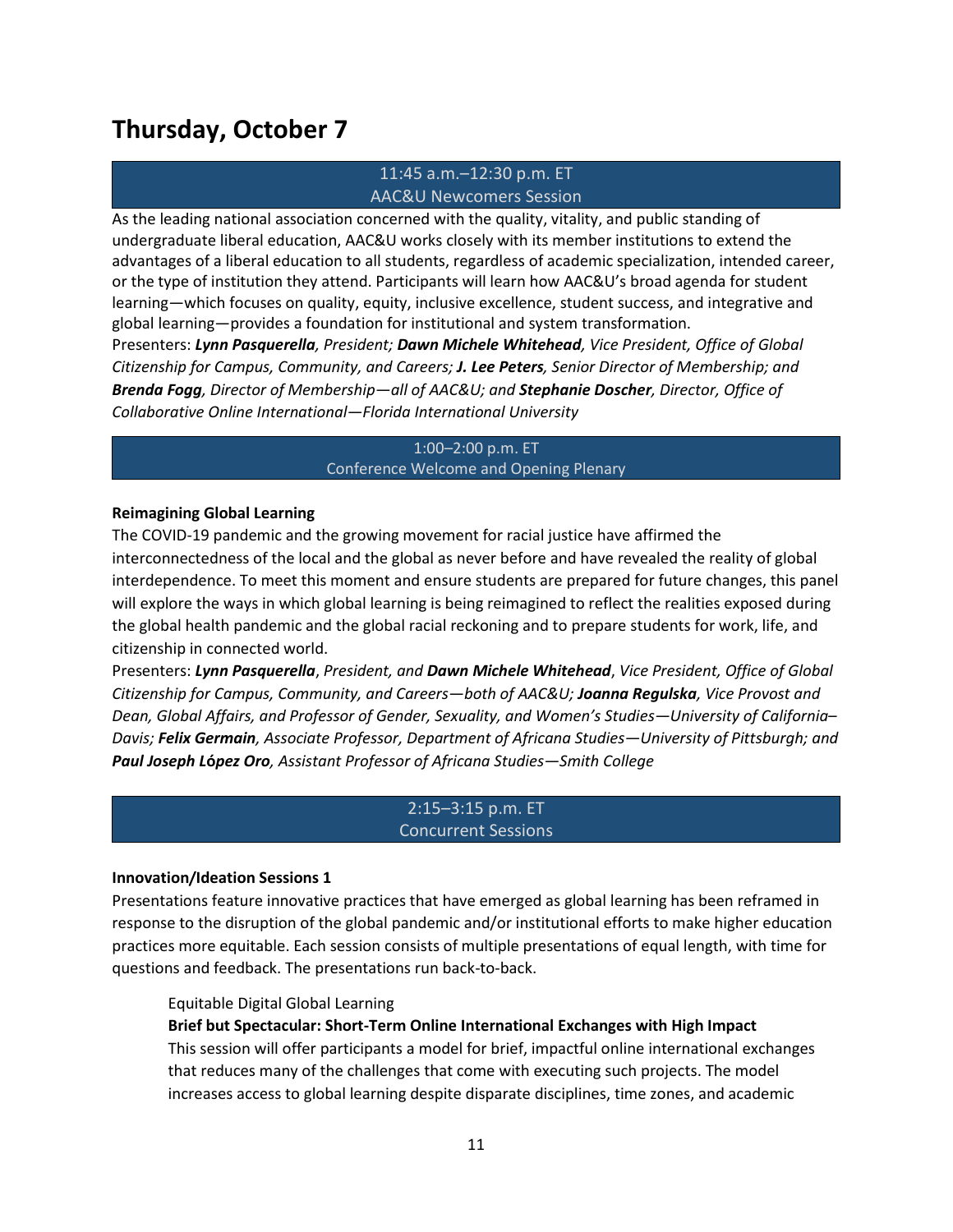schedules and can be adapted to myriad academic and international contexts. The use of FlipGrid technology allowed for fun and in-depth exchanges over a ten-day period. Participants in this session will engage in a micro-version of the assignment, have access to the components of the exchange assignment, and be able to explore how the model might fit their curricular needs.

Presenters: *Jann Purdy, Professor—Pacific University; and Stephanie Ginensky, Lecturer— Kibbutzim College of Academic Studies*

#### Global Learning and High-Impact Practices

#### **Reinventing Short-Term Study Abroad Using a High Impact, Online CURE**

This interactive presentation will describe the outcomes of a distinctive model that combines study abroad with embedded opportunities for undergraduate research in environmental sustainability. Students carried out an online, binational course-based undergraduate research experience (CURE) on water issues confronting the Danube River basin using real data and mentored by top scientists. The findings revealed that not only did students learn about sustainability per the United Nations Sustainable Development Goals but they also gained essential research skills, strengthened their advocacy abilities, and fostered cross-cultural competencies. The study suggests that blended high-impact practices have the potential to contribute to new, integrative learning outcomes.

Presenters: *Jacqueline S. McLaughlin, Associate Professor of Biology—Penn State Lehigh Valley; and Laura Cruz, Associate Research Professor, Teaching and Learning Scholarship—Penn State*

#### Global Learning and High-Impact Practices

**Transitioning High-Impact Global Learning Experiences to Sustainable Remote Modalities** COVID-19 and the migration to online learning have presented unique challenges to many aspects of the undergraduate experience, reducing opportunities to participate in high-impact practices, including in-person study abroad, internships, summer research programs, and service/community-based learning. To mitigate some of these effects, Loyola Marymount University reimagined many of its global learning opportunities in a sustainable remote structure that made programs for students more accessible and inclusive. This session will describe transitioning existing programs online, including the analysis of student satisfaction and self-perceived changes in their intercultural knowledge, skills, and attitudes to thrive in a diverse, global, and multifaith workforce.

Presenters: *Roberta Espinoza, Vice Provost for Global-Local Initiatives; Kathleen Weaver, Associate Provost for Research, Professional Development, and Online Learning; and John T. Sebastian, Vice President for Mission and Ministry—all of Loyola Marymount University (LMU)*

#### Dialogues for Learning | Global Learning for All

#### **Educating Students on the Applicability of a Global Learning Requirement**

Carroll University has addressed the call for global learning for all by incorporating a focus on culture throughout the general education curriculum, including a required immersive experience in a culture different from the student's own. However, because the university has made this a requirement for all students, some view it as just another requirement to be fulfilled. So how do we reach some of our skeptical students and help them understand the powerful learning opportunity of global education and how it can be applied in their future careers?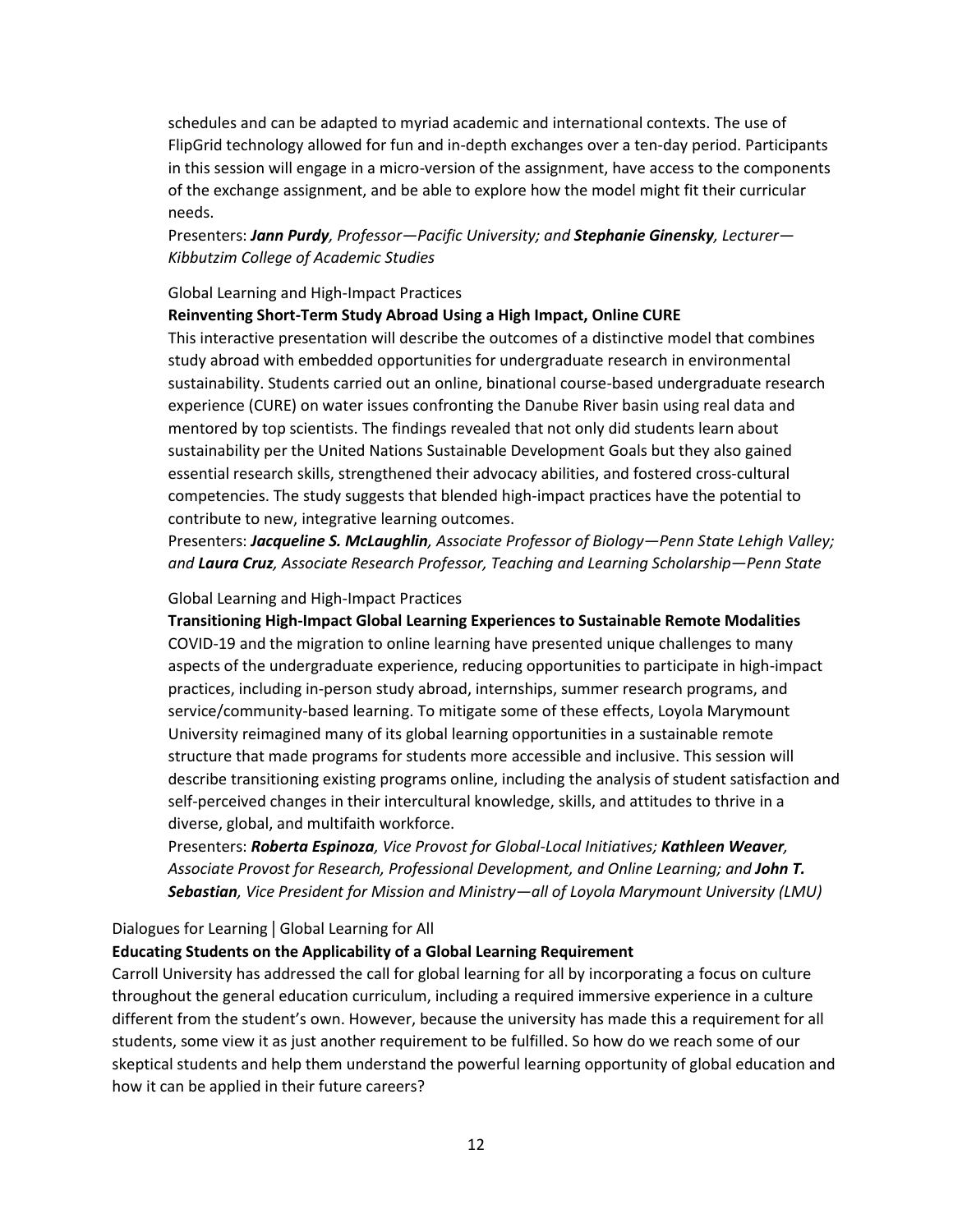# Presenters: *Josie de Hartog, Associate Dean for the College of Arts and Sciences, General Education, and Megan Couch, Director of Global Education—both of Carroll University*

Dialogues for Learning | Alignment of Global Learning with Diversity, Equity and Inclusion Efforts **ePortfolios: Aligning Global Learning with Identity Development for Diverse Students** Learn how ePortfolios, a high-impact practice, can infuse and support the alignment of global learning with diversity, equity, and inclusion efforts. Building on insights from the presenters' expertise in career coaching, study abroad advising, and reflective pedagogy, attendees will be able to identify the relevance of ePortfolios in preparing students for the twenty-first-century workforce and also recognize the strength-based elements of ePortfolios that foster identity development for marginalized students. Participants will leave with tools and strategies they can adapt and integrate into their global learning efforts to support diverse students in articulating their strengths, value, and holistic selves. Presenters: *Maria A. Selezneva, Study Abroad Advisor; Carly Vogelsang, Coordinator, Office of Global Learning; and Keira Simmonds, Senior Assistant Director for Campus Initiatives—all of the University of Florida*

# Dialogues for Learning | Alignment of Global Learning with Diversity, Equity and Inclusion Efforts **Hola! You Belong Here: Cultivating Culture and Engaging Vulnerable Populations**

As educators, we passionately serve students. Developing systems that support navigating twenty-firstcentury pathways, and promoting purpose-driven communities that assure postsecondary success, is core to who we are. Whether we're bridging the digital divide, engaging underrepresented groups, or increasing social mobility, our roles are equally integral to the design and implementation of inclusive, student-centric programming. This live "compare and contrast" will showcase the efforts of two institutions that are advancing diversity, equity, and inclusion commitments through programming that engages America's most vulnerable populations while creating cultures of belonging. Presenters: *Vanessa Whaley Rowley, Portfolio Executive Leader, and Juan M. Garcia, Vice President, Client Development—both of CampusWorks Inc.; Janelle Elias, Interim Vice President, Strategy, Advancement, and National Division—Rio Salado College; and Joel Berrien, Jr., Senior Director of* 

*Diversity and Inclusion—Buena Vista University*

# Dialogues for Learning | Civic Engagement in Global Contexts

#### **Norway Peace Building Project: Global Learning Reimagined**

The Nansen Center for Peace and Dialogue in Lillehammer, Norway, serves as a hub for peacebuilding work. This presentation will provide information about their methodology, the application of that process at Concordia College–Moorhead, and a chance for participants to be introduced to the experience of using the methodology. The presenters offer this model as a suggestion for reimagining sustainable global programs with lasting international partnerships that are deeply integrated into the curricular experience at the institution. This model for global learning helps meet the college's strategic goals for global, sustainable engagement and aligns with institutional diversity and inclusion goals. Presenters: *Stephanie L. Ahlfeldt, Associate Provost of the College; Cindy Larson-Casselton, Professor of Communication; Tess Varner, Assistant Professor of Philosophy; and Chris Mortenson, Assistant Professor of Art—all of Concordia College–Moorhead*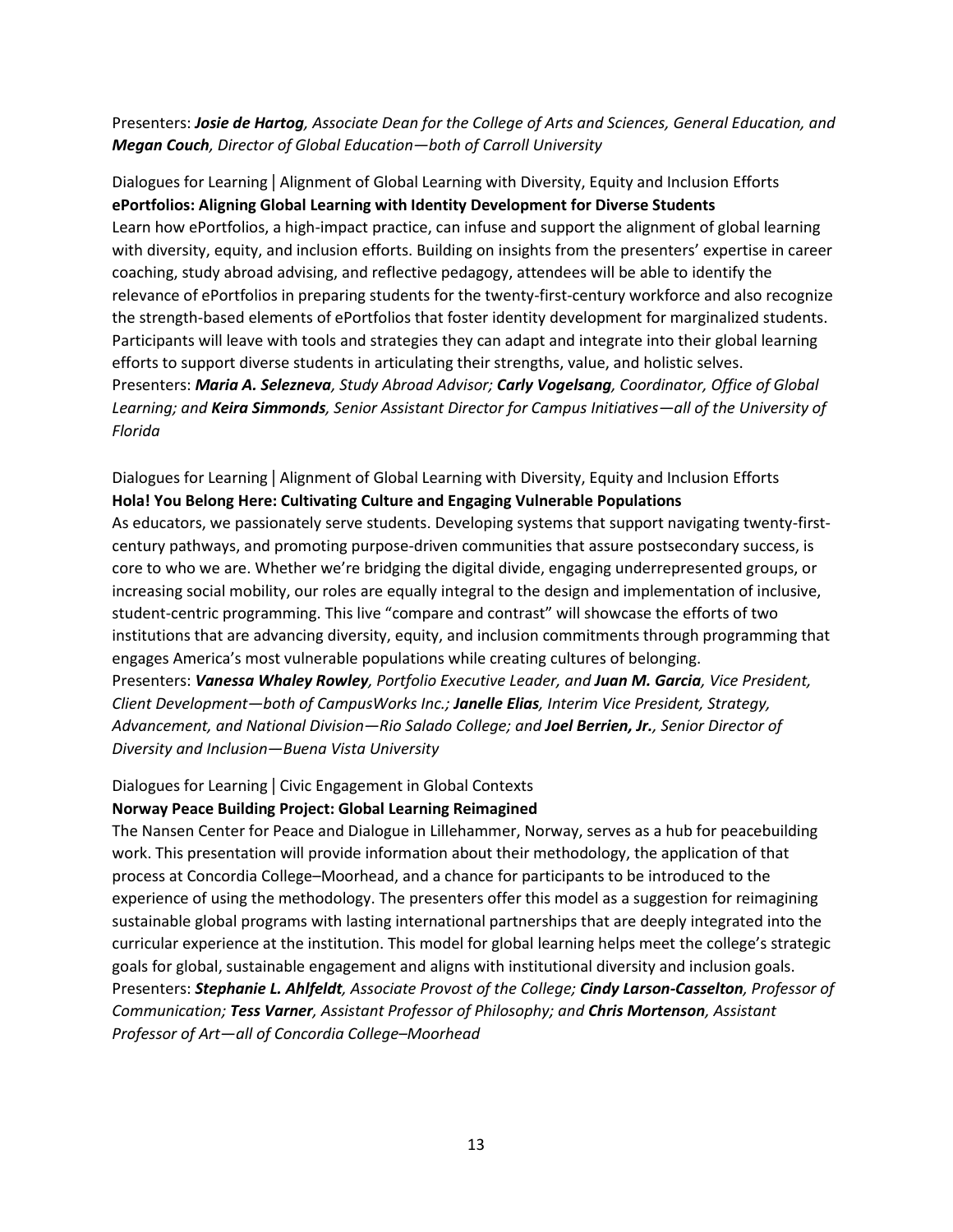#### Dialogues for Learning | Equitable Digital Global Learning

# **Piloting Virtual Global Experiences: Lessons Learned, Strategies for the Future**

The expansion of digital global learning (DGL) is one of the positive outcomes of the COVID-19 pandemic, though it is often confronted with issues of inequity among participating students and institutions. In 2020, the University of Maine at Farmington received a grant from the US Department of Education to pilot courses with virtual global experience (VGE) modules, a form of Collaborative Online International Learning (COIL). This session will discuss equity issues associated with DGL, from access to technology to fluency in the contact language, and strategies that can be employed to address them. Presenters: *Linda J. Beck, Associate Dean of Experiential and Global Education; Mary Dindorf, Instructional Designer; Carole K. Lee, Associate Professor; and Nicole C. Kellett, Associate Professor—all of the University of Maine at Farmington*

# Dialogues for Learning | Equitable Digital Global Learning

# **Reimagining Digital Global Engagement in Community College and Beyond**

In this session, three former Stanford Education Partnership for Internationalizing Curriculum (EPIC) Fellows will discuss how they successfully leveraged technology to create accessible digital learning resources and foster equitable and inclusive global learning. Faculty in communication, counseling, and history will share their projects and actionable strategies for promoting student engagement through the use of digital social annotation tools, foregrounding equity and developing global competencies through open educational resources (OER), and reimagining the role of digital pedagogies in expanding equitable and inclusive global education.

Presenters: *Danni Redding Lapuz, Interim Vice President of Instruction—Skyline College; Katherine Kuhns, Executive Director, Stanford Global Studies—Stanford University; Chris Cruz-Boone, Professor of Communication—Bakersfield College; Dave Dillon, Professor, Counselor, and Distance Education Coordinator—Grossmont College; and Edward Hashima, Professor of History—American River College*

# Dialogues for Learning | Global Learning and High-Impact Practices

# **Reimagining Mentored Undergraduate Research in Global Contexts**

The presenters invite attendees to join members of a think tank on mentored undergraduate research in global contexts (MURGC)—organized by AAC&U, Elon University, and the Forum on Education Abroad for a dialogue on inclusion, global and intercultural learning outcomes, and gaps in knowledge through collaborative projects in undergraduate research. Guided by an equity-minded framework, the presenters will reimagine opportunities for undergraduate research with your feedback and contributions on a set of conceptual definitions and best practices that are under development. Presenters: *Maureen Vandermaas-Peeler, Director of the Center for Research on Global Engagement and Professor of Psychology—Elon University; Dawn Michele Whitehead, Vice President, Office of Global Citizenship for Campus, Community, and Careers—AAC&U; Kate Patch, Senior International Officer— Grinnell College; and Susan Buck Sutton, Research Associate, Center on International Partnerships, Institute of International Education, and Kris Acheson-Clair, Director, CILMAR—Purdue University*

# Dialogues for Learning | Alignment of Global Learning with Diversity, Equity and Inclusion Efforts **Widening the Lens: Enhancing Diversity and Equity through Global Learning**

This session will introduce participants to a case study of how a comprehensive and interdisciplinary global learning program became the main driver for a campus-wide and sustained equity and inclusion effort at a small liberal arts college. The presenters will detail how this approach integrates faculty, staff, and campus departments with third-party providers and local community-campus partnerships in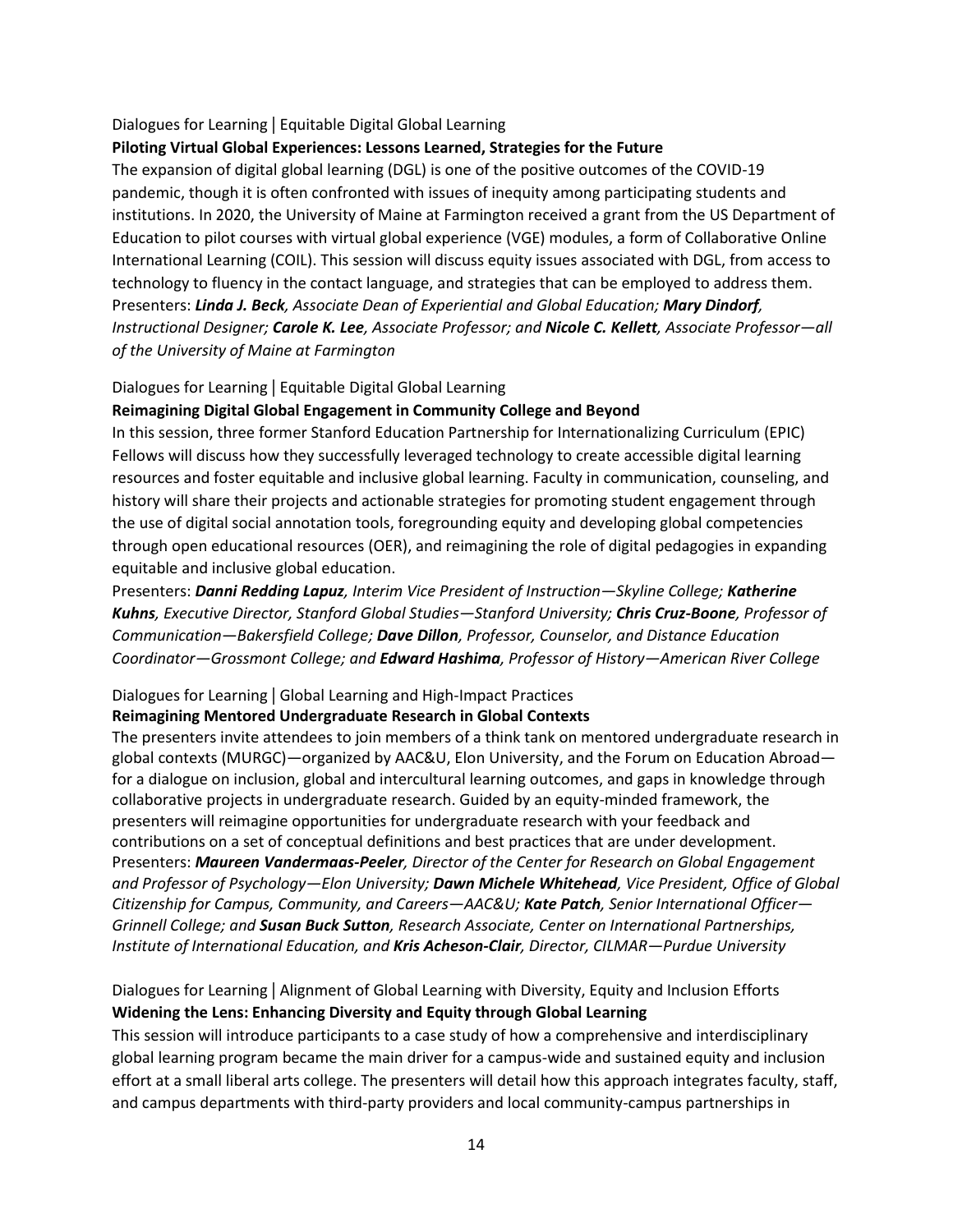support of intentional and inclusive program design that significantly enhances access to global learning for traditionally underrepresented groups.

Presenters: *Gundolf Graml, Associate Vice President and Dean for Curriculum and Strategic Initiatives; Regine O. Jackson, Assistant Vice President for Diversity, Equity, and Inclusion Initiatives and Associate Professor of Sociology and Africana Studies; and Lucero Rodriguez, Director of Diversity Education—all of Agnes Scott College*

#### 3:30–4:30 p.m. ET Concurrent Sessions

#### **Innovation/Ideation Sessions 2A**

Presentations feature innovative practices that have emerged as global learning has been reframed in response to the disruption of the global pandemic and/or institutional efforts to make higher education practices more equitable. Each session consists of multiple presentations of equal length, with time for questions and feedback. The presentations run back-to-back.

#### Civic Engagement in Global Contexts

#### **Atlanta Global Education and Research Collaborative: Universities as Global Citizens**

Universities and colleges are anchor institutions. In this role, they should also be modeling global citizenship in their communities. To the extent that universities and colleges practice civic engagement on global issues, they rarely do so in a collective manner. A new model of multiinstitutional civic engagement has been emerging in Atlanta: The Atlanta Global Research and Education Collaborative (AGREC), housed in Georgia Tech Atlanta Global Studies Center, provides unique opportunities for cross-institutional and multidisciplinary faculty/student teams from diverse institutions (science, technology, engineering, and math (STEM)–driven; public; private; Historically Black Colleges and Universities) to engage with global communities through education/research projects that emphasize social justice, equity, and diversity as well as the United Nations Sustainable Development Goals.

Presenters: *Sebnem Ozkan, Associate Director, Atlanta Global Studies Center—Georgia Institute of Technology; Anna W. Stenport, Dean of the College of Liberal Arts—Rochester Institute of Technology; and Phillip Wainwright, Vice Provost, Office of Global Strategy and Initiatives— Emory University*

#### Civic Engagement in Global Contexts

#### **Cultural Understanding through Global Translation**

Since September, the presenters have connected students from International Christian University Tokyo, Middlebury Institute of International Studies, and Middlebury College to translate primary source material regarding Japanese American internment into Japanese. The aim of this project is to expand the reach of this history to Japanese-speaking audiences and promote reflection on civic responsibility in our divisive times. The presenters will discuss how they have built community virtually and how they have been most effective in producing crosscultural communication. The presenters hope that their work will offer a model for others who continue to make use of virtual tools in international projects to promote civic engagement.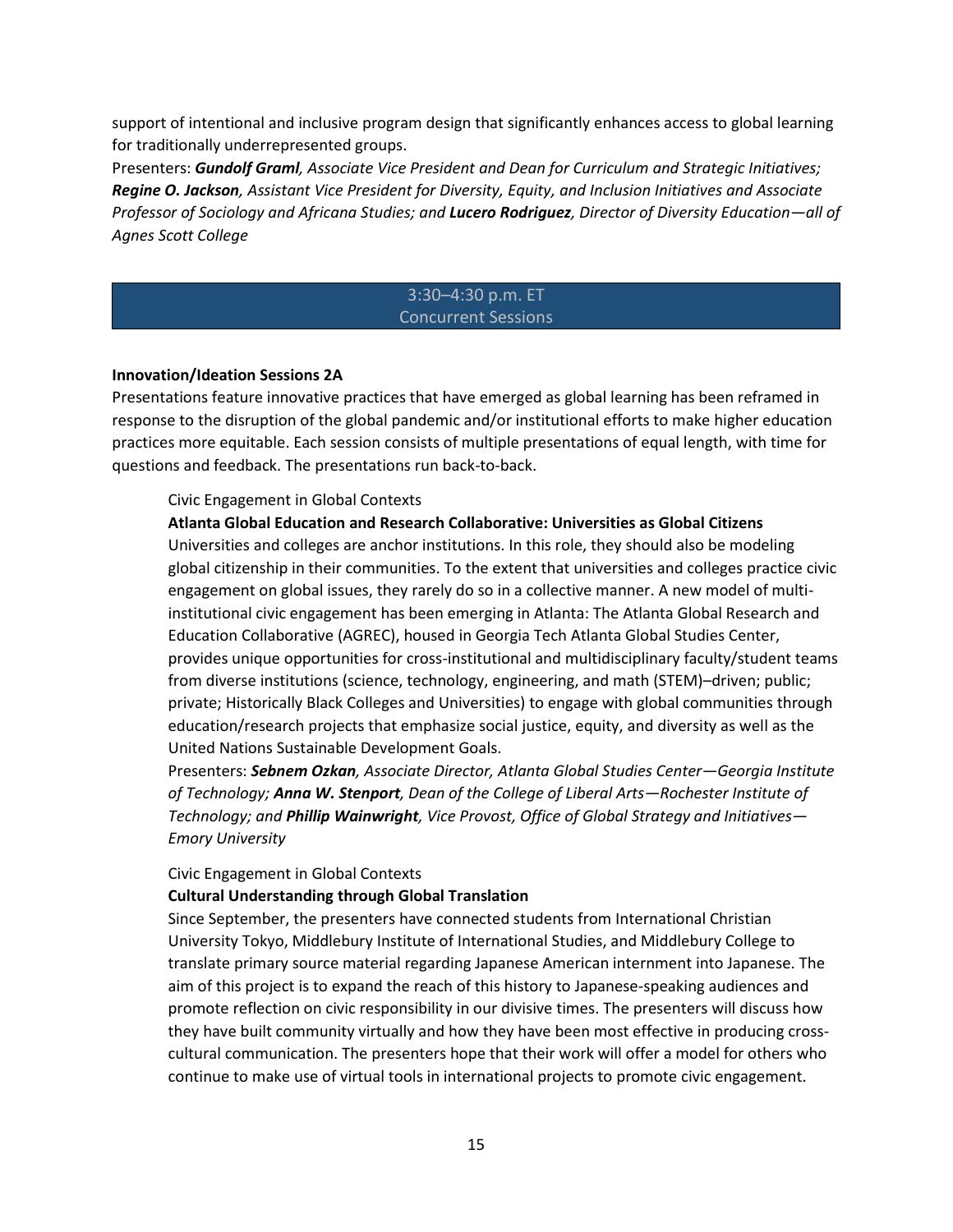Presenters: *Kenzo E. Okazaki, Student, and Kristen C. Mullins, Assistant Director of the Center for Community Engagement, Intercultural and Global Programs—both of Middlebury College*

Alignment of Global Learning with Diversity, Equity and Inclusion Efforts

**The Transformative Power of Teaching Racial Equity: Global Learning Activated**

Transformative social justice work paves the way to authentic global learning. By creating an engaged learning environment, a process of transformation is activated as learners pursue an expansive change in themselves, linked to contributing to the world. Teaching racial equity relies on developing agency through reflection and dialogue. The presenter will share findings and implications of a case study based on teaching racial equity in an international context, which uncovers pedagogical strategies effective in examining one's identity, beliefs, and ideals. The presenter will also share strategies for centering equity in the classroom and processes for building trust, deep reflection, and community, which emerged from this study Presenter: *Maria Guajardo, Professor—Soka University*

#### **Innovation/Ideation Sessions 2B**

Presentations feature innovative practices that have emerged as global learning has been reframed in response to the disruption of the global pandemic and/or institutional efforts to make higher education practices more equitable. Each session consists of multiple presentations of equal length, with time for questions and feedback. The presentations run back-to-back.

#### Global Learning and High-Impact Practices

#### **Student-Designed International Travel Experiences**

Using examples from the Graham Innovation Scholars at York College of Pennsylvania, this session will highlight the benefits of having students design and implement their own global travel experiences. This approach integrates several high-impact practices and provides faculty with opportunities to learn from students how to create travel experiences that students desire. This process of having the students directly involved in all aspects of designing a global travel experience has been very successful in creating meaningful global learning opportunities that have led to collaborations and partnerships beyond this program.

Presenter: *David Fyfe, Director of Global Learning—York College of Pennsylvania*

#### Global Learning and High-Impact Practices

#### **Students' Voices Revitalized as New Signifiers of Emotional Intelligence**

Students and their professors will demonstrate an impressive exchange of dynamic, multicultural, diverse, and complex worlds in the global learning virtual classroom in which the importance of equality and inclusion are emphasized. They will show proof of their lively and inspiring collaboration on global issues such as migration, immigration, borders, and their personal challenges during the COVID-19 pandemic. This panel will show that these global learning outcomes enable students to lead and educators to facilitate in a new realm in which they unite and continue innovating and networking.

Presenters: *Olivera Stankovic, Professor in Communication Studies—LaGuardia Community College; and Sharmain van Blommestein, Associate Professor—State University of New York at Potsdam*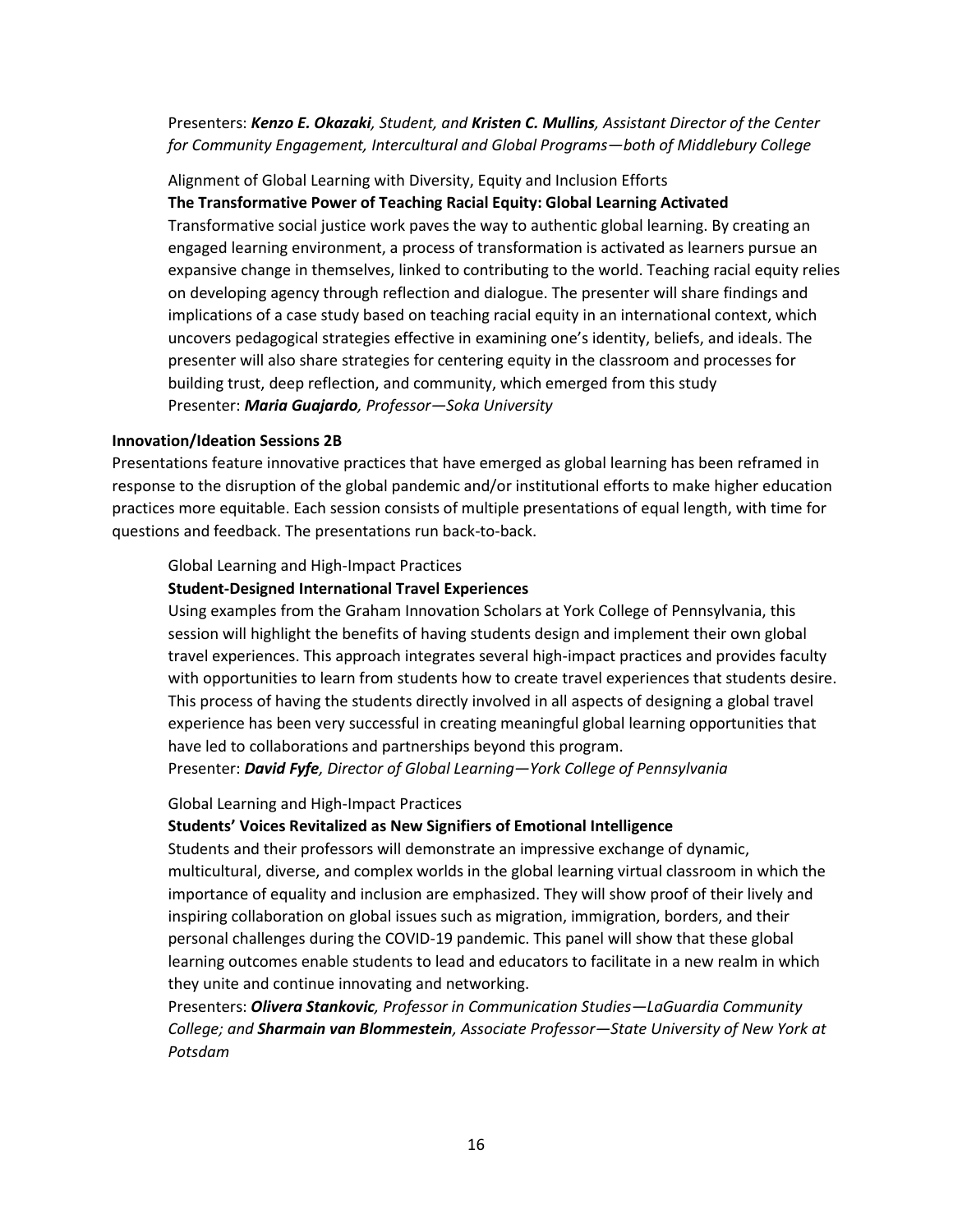#### Equitable Digital Global Learning

#### **Did the Teachers Pass the Test? Insight from Student Evaluations**

Institutionally, the results of this project will inform best practices in the undergraduate program as well as improve advising for undergraduate students interested in public health and public health online learning. Pedagogically, this study contributes to a larger discussion on leveraging new technologies (like Zoom and learning management systems) to engage students in the social and academic exchange of new knowledge. The study tested several of these new modalities and can inform the larger discussion on what is the best way forward for studentcentered learning, specifically online learning.

Presenter: *Meredith Gartin, Assistant Professor of Global Health—University of Alabama at Birmingham*

# Dialogues for Learning | Career Readiness: What's Global Learning Got to Do With It? **A Nimble Approach to Career Readiness: Spotlight Virtual Study Abroad**

The presenters will introduce the University of South Carolina's and Deakin University's innovative and timely focus on virtual education abroad. These programs explore a new modality for education abroad and import academic outcomes through experiential learning, prioritizing a holistic and rigorous experience for students while heavily relying on international partnerships. This presentation will highlight each university's virtual study abroad program to serve as a model for others. It will also provide time for participants to share their own experiences and will include guidelines for identifying possible global partners.

Presenters: *Lara C. Ducate, Faculty Executive Director, Center for Integrative and Experiential Learning; Karen Edwards, Interim Associate Dean and Senior Instructor; Sandy Strick, Associate Professor—all of the University of South Carolina–Columbia; and Tori Ellenberger, Director, North America at Deakin University—Deakin University*

#### Dialogues for Learning | Civic Engagement in Global Contexts

# **Creating and Sustaining Mutually Beneficial Global Partnerships through Interdisciplinary Collaborations**

In this session, the presenters will both examine the existing scholarship on global partnerships and engage with participants in discussion about leveraging, nurturing, and developing existing international relationships to create mutually beneficial partnerships. Participants will learn about the presenters' ongoing work to develop an interdisciplinary and interprofessional network, and they will also engage in a mapping activity to plan for similar work at their institution.

Presenters: *James M. DeVita, Director of High Impact Pathways and Associate Professor of Higher Education; Lori Dugan, Lecturer; Angelena Vandenberg, Field Education Coordinator and Lecturer; Michael Wilhelm, Associate Provost of Glogal Partnerships and International Education; Stephanie Straughn, Program Manager for QENO; and Davonna Cohen, Office and Event Coordinator for QENO all of the University of North Carolina Wilmington (UNCW)*

Dialogues for Learning | Alignment of Global Learning with Diversity, Equity and Inclusion Efforts **DACA and DATA: Understandings of Alignment in the Diversity, Equity, and Inclusion Gestalt** It is common to hear about our Deferred Action for Childhood Arrivals (DACA) and undocumented students by means of what we do not know and how that limits our actions toward greater understanding and support of these students. Tired of data (or lack thereof) being used as the prime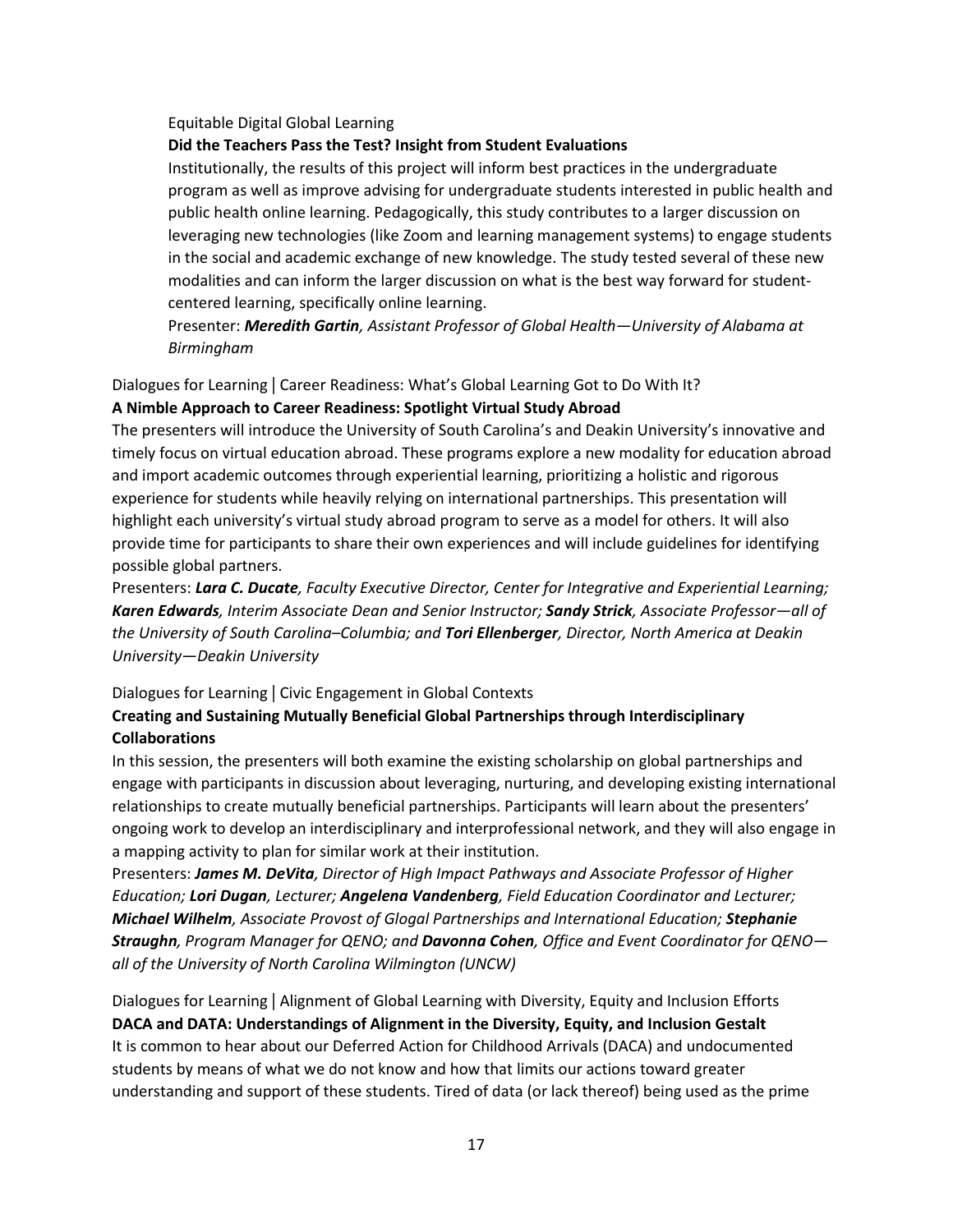excuse for inaction? Does this inaction then lead to inequity for our DACA and undocumented students? Join this session to spend a little time talking about these common excuses, solutions for the "data problem" using constructed dialogue, and holistic solutions to serve and understand our DACA and undocumented students in equitable and intentional ways.

Presenters: *Helen-Margaret Nasser, Director, Student Union and Intercultural Center, and Jason M. Leggett, Assistant Professor—both of Kingsborough Community College; and James Hart, Chairperson and Associate Professor—County College of Morris*

# Dialogues for Learning | Global Learning for All

# **Designing Plug and Play Modules for Virtual Global Exchange**

Virtual Global Exchanges have come to the forefront at many institutions as they work to meet the demand for global learning. While the traditional model has a powerful impact on the students, the time investment makes scalability a challenge. In this session, the presenters will explore the creation of ready-made modules for faculty use in their existing syllabi. They will focus on a general education course that serves first- and second-year students from across multiple disciplines. Presenters: *Rene Sanchez, Assistant Director, Education Abroad, and Wendy E. Baker, USF World Campus Director, St. Petersburg—both of University of South Florida*

Dialogues for Learning | Career Readiness: What's Global Learning Got to Do With It?

# **Effective Use of Teamwork and Connecting Students Across the Globe**

Even before the start of the COVID-19 pandemic, workers in various industries worldwide were gravitating toward new ways of working that require teamwork regardless of distance. To achieve success, graduates need certain "soft skills," including effectively organizing and managing teams. This presentation will share an innovative teaching approach that incorporates using teams throughout the curriculum. Video conferencing technology is being used for student teams connectivity across the globe. Student project managers are put in charge and given the opportunity to manage their teams. After offering the new curriculum for several years, the "soft skills" development outcomes show promising results.

Presenters: *Harold R. Griffin, Division Chair, Business Administration and Computer Technology, and Professor of Health Services Management—Brazosport College; and Alla Adams, Director, Masters in Healthcare Administration Program—Park University*

Dialogues for Learning | Alignment of Global Learning with Diversity, Equity and Inclusion Efforts **Ethically Restarting Study Abroad Focusing on Inclusion and Accessibility**

This session will focus on two university examples of education abroad and diversity, equity, and inclusion initiatives that institutions can adopt to grow access to, and participation in, study abroad programs by underrepresented groups, with a focus on students of color. Successful strategies, such as the expansion to new modalities and core-curricular alignment, will be highlighted. Presenters: *Carolina Robinson, Director, Education Abroad—University of Alabama; and Amanda C.* 

*Maurer, Director, Education Abroad—University of South Florida*

# **Pecha Kucha Sessions 1**

A Pecha Kucha ("chit chat" in Japanese) consists of a visual presentation (twenty slides that run for twenty seconds each) and commentary from the presenter regarding elements featured on the slides. Three Pecha Kucha sessions make up a one-hour session.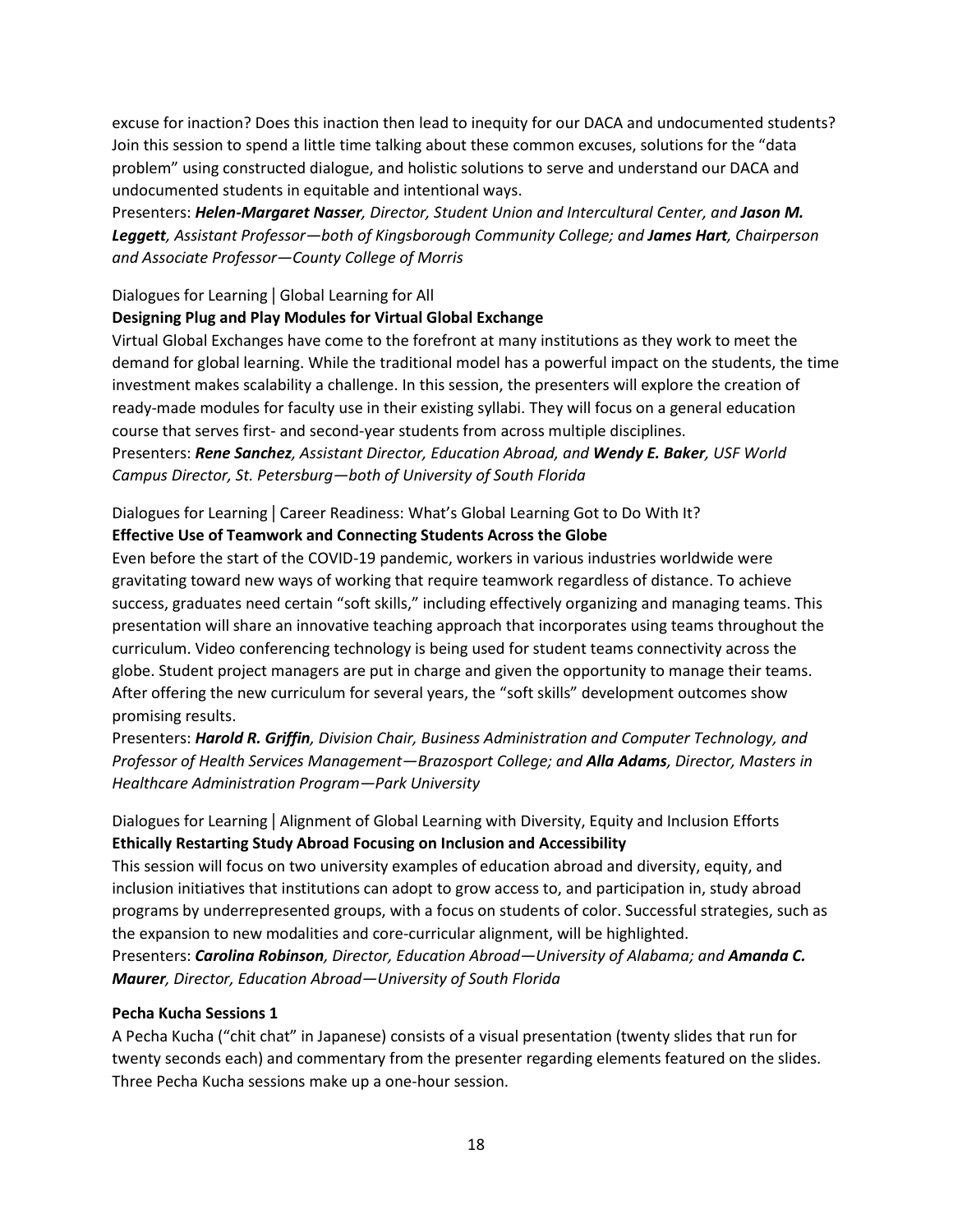#### Moderator: *Scott Riggs, Director of Global Engagement—University of Michigan–Dearborn*

#### Global Learning and High-Impact Practices

#### **Global Project-Based Learning in the First Year**

As instructors, how can we instill in our students the importance of a global perspective, appreciation for difference, and appreciative inquiry early in their college experience? What strategies and techniques can we use to inspire students to embrace global citizenship ideals and infuse them into their academic careers? This session will provide a global learning framework for project-based learning (PBL) with first-year students. Participants will leave this session with inspiration and operational steps for integrating global PBL into the first-year experience.

Presenters: *Courtney Kurlanska, Assistant Teaching Professor, and Geoff D. Pfeifer, Associate Teaching Professor—both of Worcester Polytechnic Institute*

Presenters: *Sarah Stanlick, Assistant Professor and Director, and Derren Rosbach, Associate Teaching Professor—both of Worcester Polytechnic Institute*

Presenters: *Geoff D. Pfeifer, Associate Teaching Professor, and Courtney Kurlanska, Assistant Teaching Professor—both of Worcester Polytechnic Institute*

# 4:45–5:45 p.m. ET Poster Sessions

Global Learning and High-Impact Practices

#### **Academic Identity Building Activities Across STEM Disciplines**

Students in diverse science, technology, engineering, and math (STEM) disciplines work together on global issues in STEM, fostering a sense of academic identity not obtainable when they work with students in similar disciplines. Guiding this work fosters enhanced awareness in students regarding their roles in society and within their major program.

Presenters: *Christopher Kvaal, Professor, and Mark Petzold, Professor—both of St. Cloud State University*

Alignment of Global Learning with Diversity, Equity and Inclusion Efforts

#### **Global Identity: A Cultural Geography of Virtual Space**

This presentation will discuss a survey done from the presenter's courses on identity in the virtual-global classroom that will map the cultural geography of students' diverse experiences. The global-virtual space is seen through the architectural metaphor of a threshold. The Latin word līmen means "a threshold." Arnold van Gennep, in his liminality theory, discusses the ritual of the shaping of identity where participants stand at the threshold between their previous and post constructions of identities. In this virtual threshold, students learned about their differences and constructed their identities by doing personal, group, and future identity charts of themselves.

Presenter: *Sharmain van Blommestein, Associate Professor—State University of New York at Potsdam*

Alignment of Global Learning with Diversity, Equity and Inclusion Efforts **Lessons from Amazonian Shamanism for Socioecological Transformations** Shipibo and Kichwa healers of the Amazon revealed the necessity for the Western world to turn to the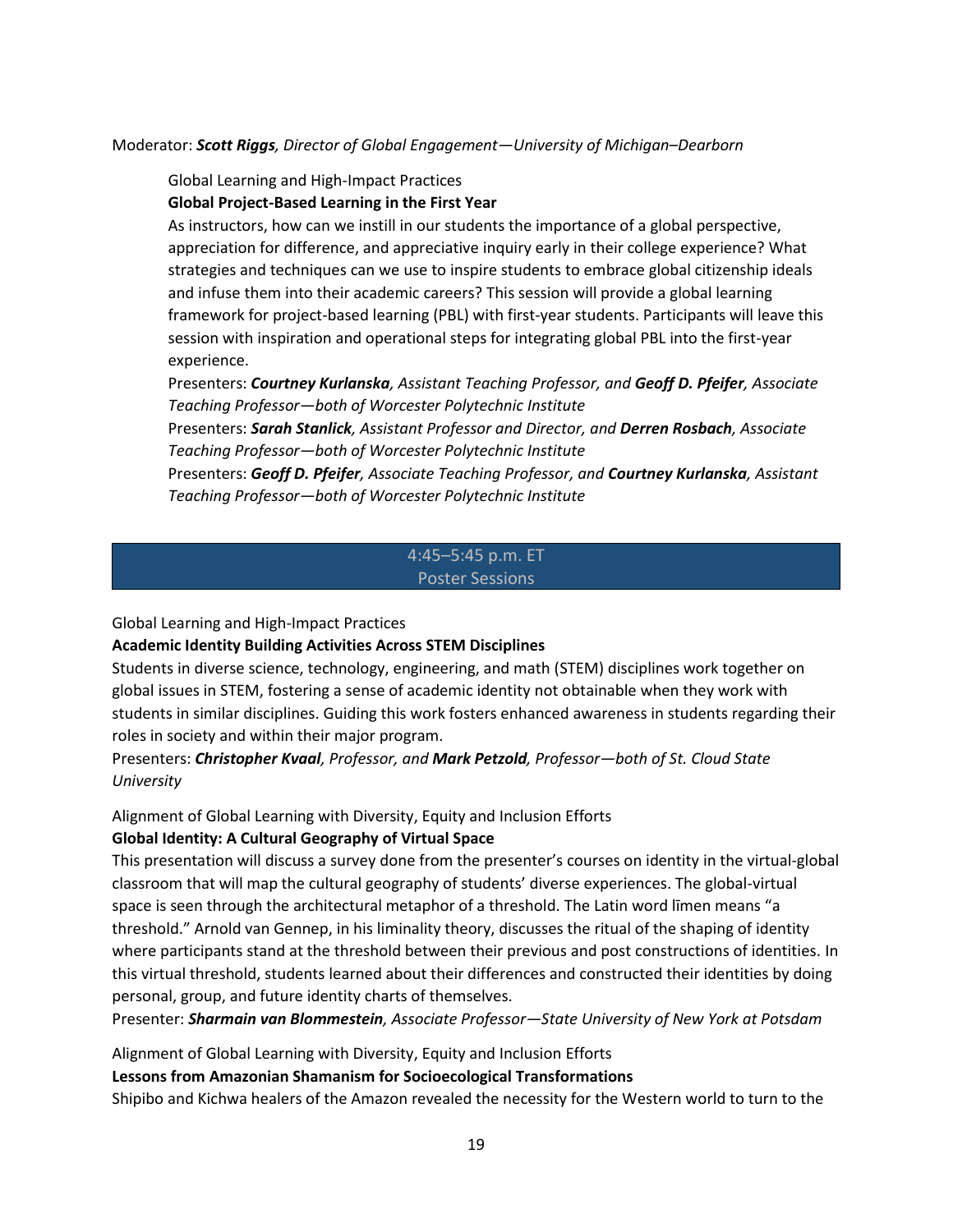Indigenous people and learn from the teachings for socioecological transformation they have received through their "curandero" practices. However, to date, the potential of "curanderismo" to address socioecological issues and to further research and praxis on environmental education remains largely unexplored. This presentation, based on qualitative interviews of Indigenous shamans and healers in Peru and Ecuador, will explore ways in which the healing spirituality of the Kichwa and Shipibo people can contribute to the re-envisioning of knowledge construction and transmission within learning environments, for socioecological transformations. This study also explores the ways, if any, in which Indigenous teachings and spirituality can be more equitably included within current educational settings.

# Presenter: *Anne-Catherine Palud, Graduate Student in the Masters in Educational Leadership and Societal Change—Soka University of America*

# Global Learning and High-Impact Practices

# **Migration and Detention: Themed Integration of Curricular and Cocurricular Learning**

Goucher College is committed to a liberal arts education that foregrounds global learning and integration between curricular and cocurricular high-impact learning. Thematic threads unify courses across disciplines with volunteer experiences, study abroad options, and internship opportunities to encourage deep thinking and holistic learning. A sample thread—migration and detention—will provide an example of an integrated approach to engaging students in local/global questions that exercise critical thinking and encourage self-reflection in terms of positionality and invisible assumption. Threads may also lead to lifelong interests and potential careers.

Presenter: *Jennifer Bess, Associate Professor—Goucher College*

#### Civic Engagement in Global Contexts

# **Sustainable Aquaculture in Hong Kong**

This presentation is about engaging students in global issues through a local case study about oyster farming in Hong Kong during the COVID-19 pandemic. The global issues include pollution, climate change, life underwater, decent work and economic growth, and responsible consumption. All in all, the presentation will address the relationship between humans and nature from a multidisciplinary perspective.

# Presenters: *To Kam LAM, Lecturer, and Wing Sing LUI, Lecturer—both of The Chinese University of Hong Kong*

#### Global Learning and High-Impact Practices

# **Teaching a Community-Based Global Research Course During COVID-19: Lessons Learned**

The COVID-19 pandemic created significant challenges for global learning experiences like short-term study abroad and field research courses, and instructors have had to adapt to travel restrictions, shrinking budgets, and increasing student hesitation. This poster will present an example of how a field research course at the University of Central Oklahoma, the history course Applied Research in London, was redesigned to offer the same global experience and maintain the undergraduate research learning objectives. The poster will present the lessons learned and how changes implemented during the pandemic can be incorporated into the course in the future to ensure greater access for all students. Presenter: *Michael S. Springer, Professor of History and Director, Office of High-Impact Practices— University of Central Oklahoma*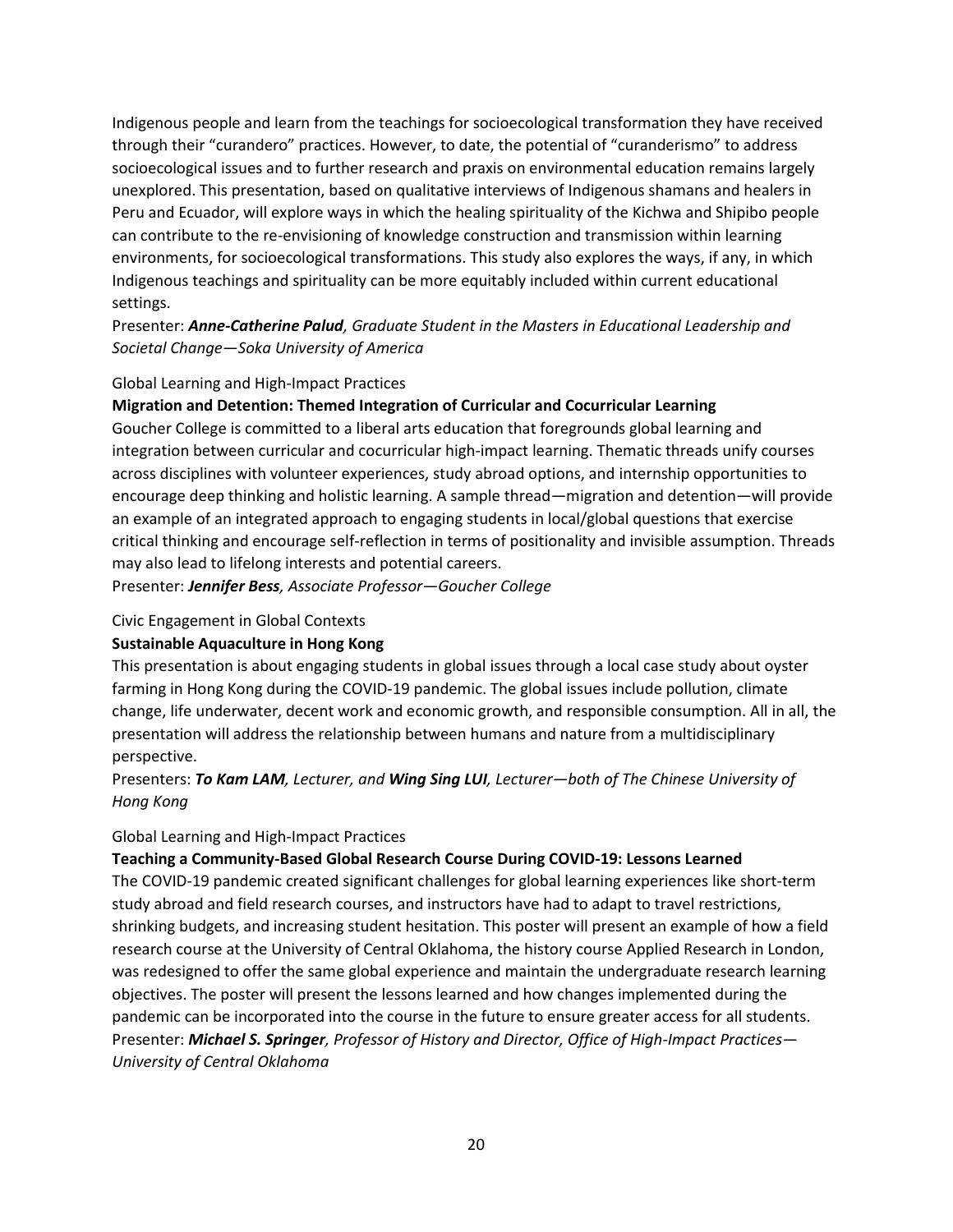#### Global Learning for All

#### **Tools and Methods for Group Work in a Global Classroom**

Many tools are available for global learning initiatives, and most are well documented. However, the choice of tools for collaboration among students living on different continents is problematic depending on group dynamics. Students are also too willing to use unsanctioned tools once they begin working. In addition, dependable methods for group collaboration exist, but these methods are fraught with difficulties owing to the variety of international students and their different skill sets. Instructors can arrange a global classroom experience in advance, but must adjust tools and methods—as well as their own expectations—in order to achieve a successful outcome.

Presenters: *William P. Helling, Associate Program Director of Library and Information Science—Indiana University–Purdue University Indianapolis (IUPUI); and Kasper Valtakari, Senior Lecturer—Haaga-Helia UAS (University of Applied Sciences)*

#### Career Readiness: What's Global Learning Got to Do With It?

#### **Transformative Undergraduate Clinical Education: A Platform for Global Learning**

The purpose of this presentation is to provide an innovative model of clinical education preparation of preprofessional speech-language pathology/audiology students using online teaching methods. The presentation will provide an overview of student engagement in the learning and implementation of skilled interventions using Blackboard, Zoom, Simucase, and Flipgrid Videos in designated clinical education courses. The presentation will also highlight how students translated learning to their clinical internship course that focused on telepractice interventions.

Presenters: *Deana McQuitty, Associate Professor and Speech Program Director, and Joy Kennedy, Assistant Professor—both of North Carolina A&T State University (NCAT)*

#### Global Learning for All

#### **Use of Systems Thinking in Chemistry for Global Sustainability Learning**

The presenter will share information regarding the recent implementation of a semester-long teambased project in an introductory chemistry course entitled Human Impact on the Nitrogen Cycle: Should We Be Worried? The project used a holistic systems thinking approach that provided students with the opportunity to develop higher-level thinking skills as they focused attention on the topic of global sustainability. Participants will be provided with details on how the project was organized and the outcomes of the subsequent team presentations. Discussions around implementation and revisions to the project for application in other courses will be encouraged.

Presenter: *Lisa B. Hibbard, Professor of Chemistry—Spelman College*

# **Friday, October 8**

# 11:00 a.m.–12:00 p.m. ET Concurrent Sessions

#### **Innovation/Ideation Sessions 3A**

Presentations feature innovative practices that have emerged as global learning has been reframed in response to the disruption of the global pandemic and/or institutional efforts to make higher education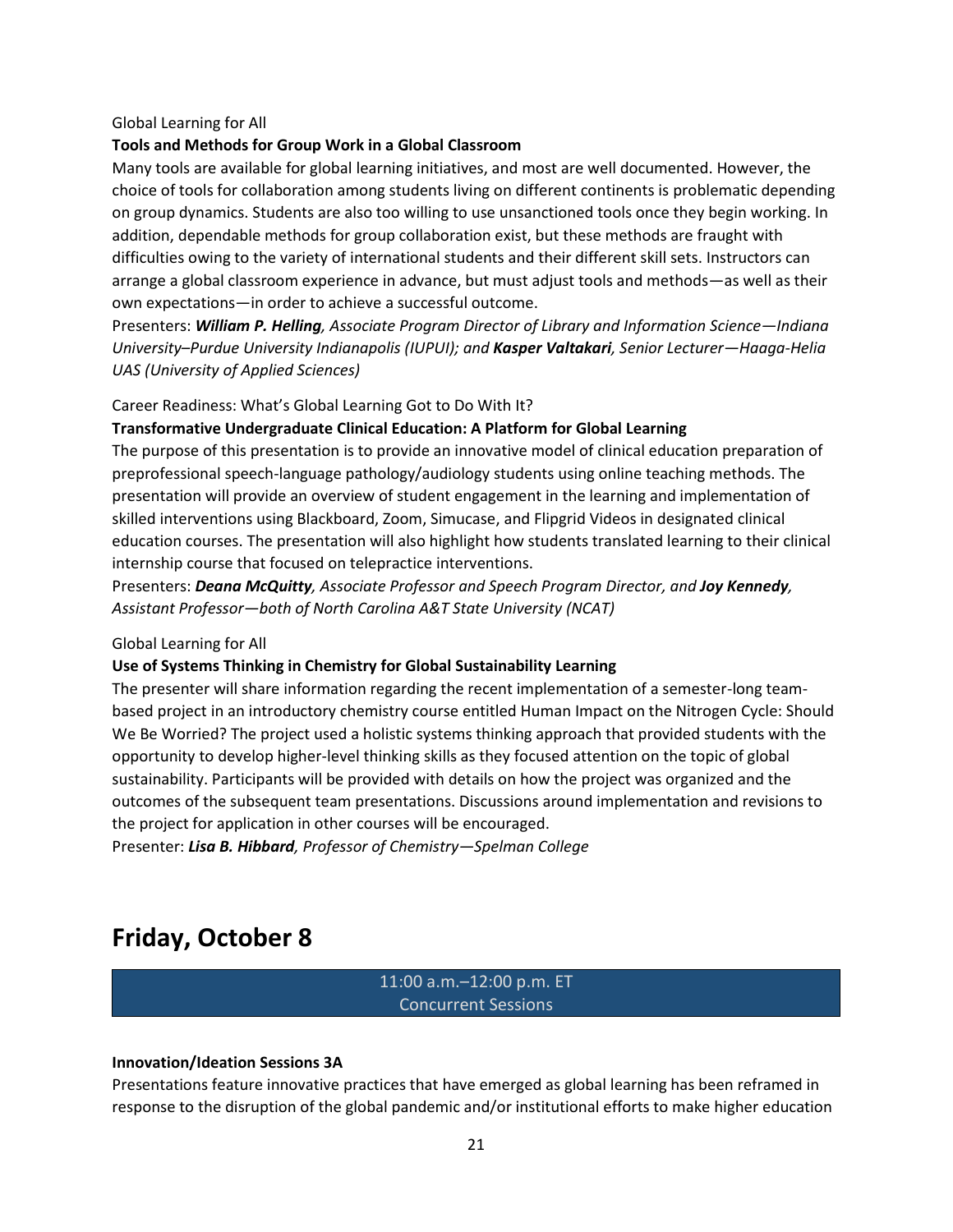practices more equitable. Each session consists of multiple presentations of equal length, with time for questions and feedback. The presentations run back-to-back.

#### Global Learning for All

#### **Adopting a Global Learning Approach: Delving into the Real World**

In order to achieve the new goal and responsibility of creating global learners who are aware of today's global issues and concerns, educators worldwide can incorporate meaningful, authentic, thought-provoking, and engaging materials into the syllabus. The purpose of this presentation is to showcase ways of incorporating some of the seventeen United Nations Sustainable Development Goals into a pre-existing, semi-freshman curriculum that focuses on developing students' academic reading, writing, speaking, listening, and critical thinking skills. Presenters: *Sanaa A. Makhlouf, Senior II Instructor, and Amani S. Demian, Senior Instructor both of The American University in Cairo*

#### Global Learning and High-Impact Practices

# **Indigenizing the Master of Public Health Curriculum: Transformative Public Health Education for the Developing World**

COVID-19 has exposed the systemic challenge for schools of public health globally to produce the skilled health professionals desperately required within our ill-equipped public health systems. Global Master of Public Health (MPH) programs require curriculum indigenization as well as radical health learning innovation to systematically develop the precise workforce capabilities that promote sustainable health outcomes and community well-being. Presenting the learning-design strategy for an Indigenous developing-world MPH as well as a specific Community Health-Management module, this session will demonstrate how socioculturally contextualized, holistic learning ecosystems featuring community-centric learning praxes, equip health professionals with the precise technical and management skills that bring public health impact to the developing world.

#### *Presenter: Mikhail I. Islam, Learning Designer—Learning Design Studio*

#### Career Readiness: What's Global Learning Got to Do With It?

#### **How Do We Prepare the LGBT+ Hospitality/Tourism Global Professional?**

The hospitality/tourism/event management (HTE) industry is a global powerhouse, providing economic and social benefits to communities and destinations through employment. LGBT+ HTE employees may face challenges entering the workforce that their heterosexual/straight counterparts do not face including discrimination, harassment, firing, and other societal challenges. The aim of this innovation/ideation session is to highlight how higher education programs prepare LGBT+ HTE current and future students to navigate the challenges of obtaining a career in the HTE industry. The session will discuss the challenges, triumphs, examples, and solutions HTE higher education programs can utilize to prepare students for careers in the HTE industry.

Presenter: *Eric Olson, Department Chair—Metropolitan State University of Denver*

#### **Innovation/Ideation Sessions 3B**

Presentations feature innovative practices that have emerged as global learning has been reframed in response to the disruption of the global pandemic and/or institutional efforts to make higher education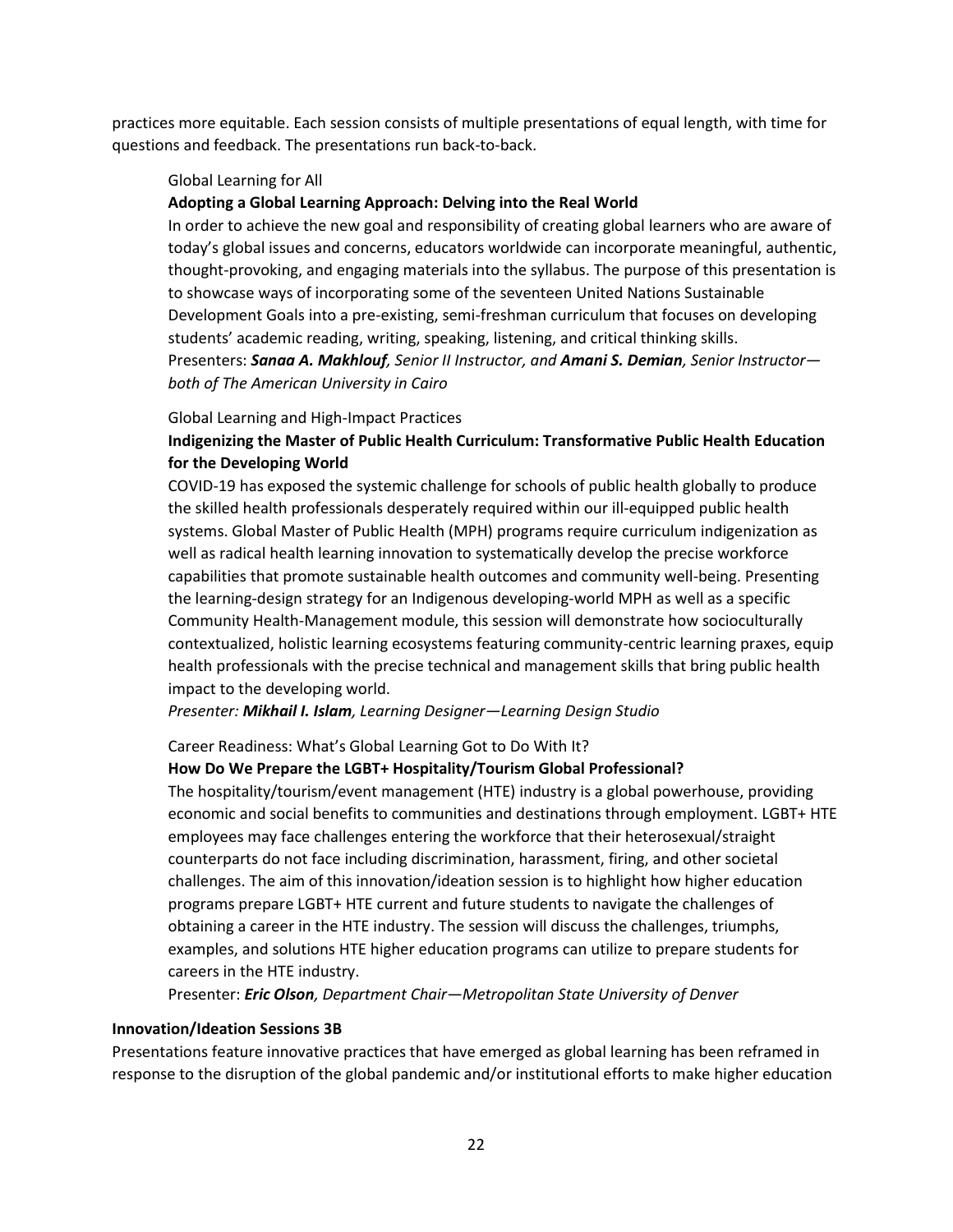practices more equitable. Each session consists of multiple presentations of equal length, with time for questions and feedback. The presentations run back-to-back.

#### Global Learning for All

# **Expanding Collaborative Online International Learning and Global Virtual Learning at Shenandoah University**

This session will discuss how Shenandoah University (SU) has developed a global virtual learning program and is trying to scale Collaborative Online International Learning (COIL) across campus. SU plans to expand COIL across its campus by soliciting COIL fellows who will be the ambassadors of the program and help make global learning accessible to all. In particular, the session will detail how SU created a COIL workshop specific to its institution, marketed its COIL collaborations, and encouraged faculty to participate in the new initiative. Attention will be paid to how SU has incorporated external grant money within its programs.

Presenters: *Younus Mirza, Director of Global Virtual Learning Catherine Shiffman, Chair of Education and LeadershipM*  $\overline{O}$  (*O*<sub>2</sub>) *u* and *Q Ăůů of Shenandoah University*

#### Equitable Digital Global Learning

#### **Transition of an Immersive to Virtual Interdisciplinary Global Health Experience**

Global learning environments with collaborations between international universities and nonprofit organizations can be successfully continued virtually. Proper planning and execution of a virtual global experience is key for a successful transition from immersive environments. An interdisciplinary approach is important to solve real-world problems and expose students to healthcare-related issues on a global scale. Virtual environments can expand global student learning, promote cultural sensitivity, and sustain collaborative agreements for future projects. Presenters: *Gina M. Prescott, Clinical Associate Professor- of the University at Buffalo*

#### Equitable Digital Global Learning

#### **Virtual Learning in International Study: Expanding Access and Learning**

Despite the documented benefits of international learning experiences, many students experience barriers that inhibit participation such as costs, employment, academic requirements, visas, and immigration status. The COVID-19 pandemic rapidly created further barriers and challenged Texas Tech University to adapt its approach to international learning. The Virtual Exchange/Modular Study Abroad (VE/MSA) was designed to address these barriers, particularly in highly proscriptive health sciences programs. Now a partnership between two Texas Tech System Universities, the VE/MSA program's benefits and limitations will be examined in this session. Participants will contribute to the development and application of this model with active critique opportunities.

Presenters: *Sarah M. Schiffecker, Research Assistant; Valerie Paton, Professor; and Courtney Queen, Assistant Professor—all of Texas Tech University* 

Dialogues for Learning | Alignment of Global Learning with Diversity, Equity and Inclusion Efforts **Amplifying Student Voice to Increase Equity in Global Learning**

In the last year, higher education educators and administrators have become increasingly aware of the need to better understand the connections and challenges between diversity, equity, and inclusion (DEI) and global learning. This session will start by proposing definitions for global learning, diversity, equity,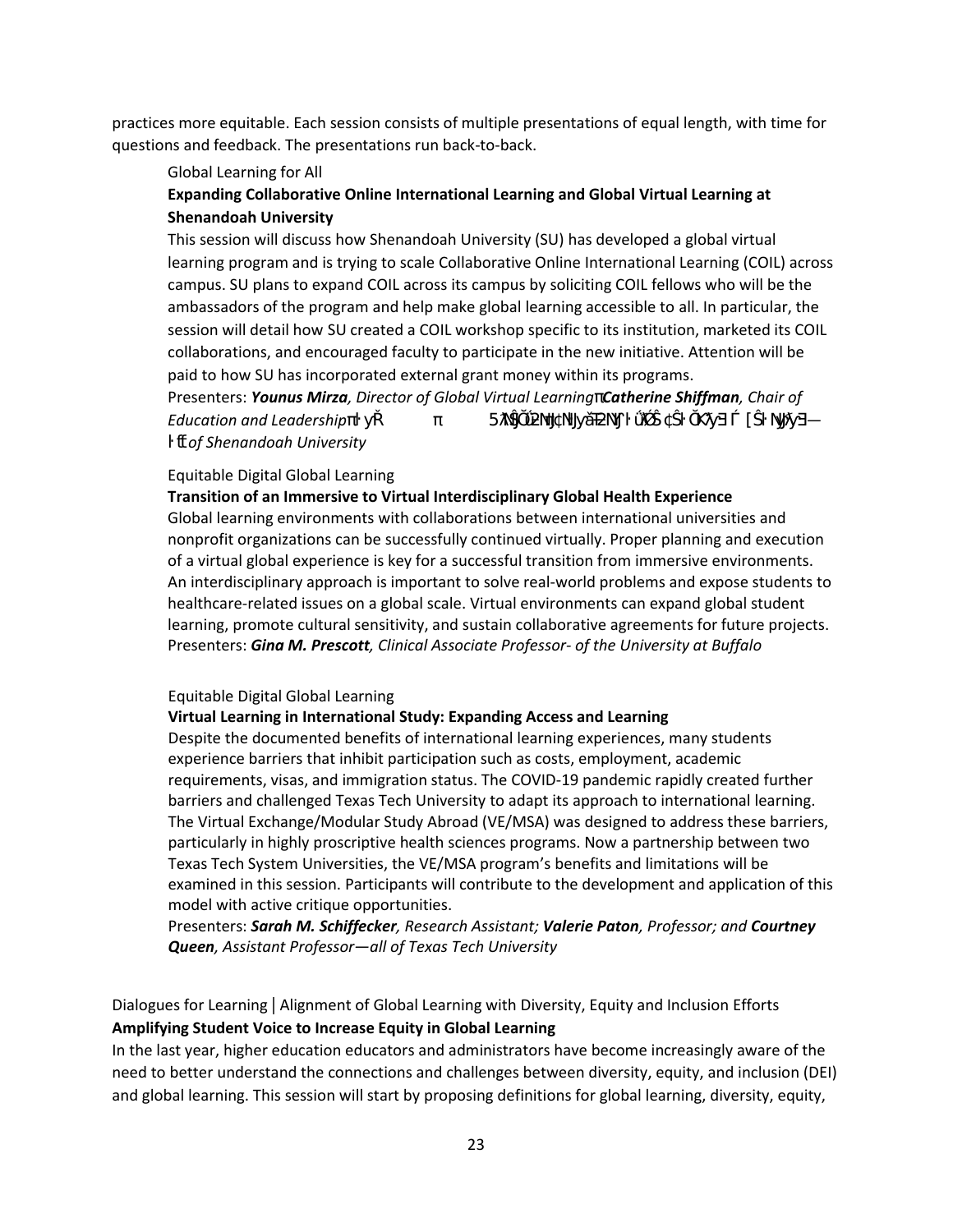and inclusion. After introducing a multipronged approach to raising students' voices in programs that align DEI and global learning, participants will have the opportunity to brainstorm ideas for their own DEI/global learning initiative that puts students at the forefront.

Presenters: *Hilary Landorf, Executive Director, Office of Global Learning Initiatives, and Yenisleidy Simon Mengana, Program Manager, Office of Global Learning Initiatives—both of Florida International University*

Dialogues for Learning | Global Learning for All

#### **Creative and Critical Tensions in Global Learning**

The American University of Paris is an American-style liberal-arts university based in Paris and globally connected, with a student body made up of more than one hundred nationalities, and no national majority. What has the university learned from its experience in global learning? As the university implements its new Global Liberal Arts Core Curriculum, how does it promote a culture that is critically and creatively conscious of the tensions inherent in global structures and processes? Presenters: *Geoffrey Gilbert, Director of the Teaching and Learning Center and Professor of Comparative Literature, and William Fisher, Provost—both of The American University of Paris*

#### Dialogues for Learning

#### Equitable Digital Global Learning

#### **Enhancing Graduate Education through Transatlantic Collaboration: A Math Case Study**

The global pandemic clearly disrupted pedagogical norms but also provided an opening for rethinking the use of digital technology. Some funding priorities at the institutional and federal levels were also realigned. These intersecting realities may result in new global learning experiences for graduate students. This session will explore the building blocks and infrastructure for international education collaboration in the United States and Germany by offering a case study on how to make digital global learning more inclusive of graduate students. It also will engage participants in ideation exercises and dialogue for learning to develop effective strategies relevant to their home institutions.

Presenters: *Jennifer Gerz-Escandon, Associate Vice President for Academic Programs and Research, and Jingfang Huang, Professor of Mathematics—both of the University of North Carolina at Chapel Hill; and Janie Wermter, Advisor for Internationalization and Support for Doctoral and Early Career Researchers, and Jan Frömming, Deputy Section Head, Strategy and Partnerships—both of the Universität Hamburg*

Career Readiness: What's Global Learning Got to Do With It?

#### **Global Challenges Integrated into Math Curriculum**

Students are increasingly aware of social issues and global challenges related to climate change, democracy, population growth, conservation of natural resources, human rights, poverty, infant mortality, etc. By engaging students using technology and math- and science-related analysis, educators can motivate and encourage students to take an active role in researching and developing real-world solutions to important, urgent global challenges. Educators can also form diverse, global teams among students in different countries that share common issues and are motivated to develop joint solutions.

Presenter: *Larry Musolino, Lecturer—Penn State Lehigh Valley*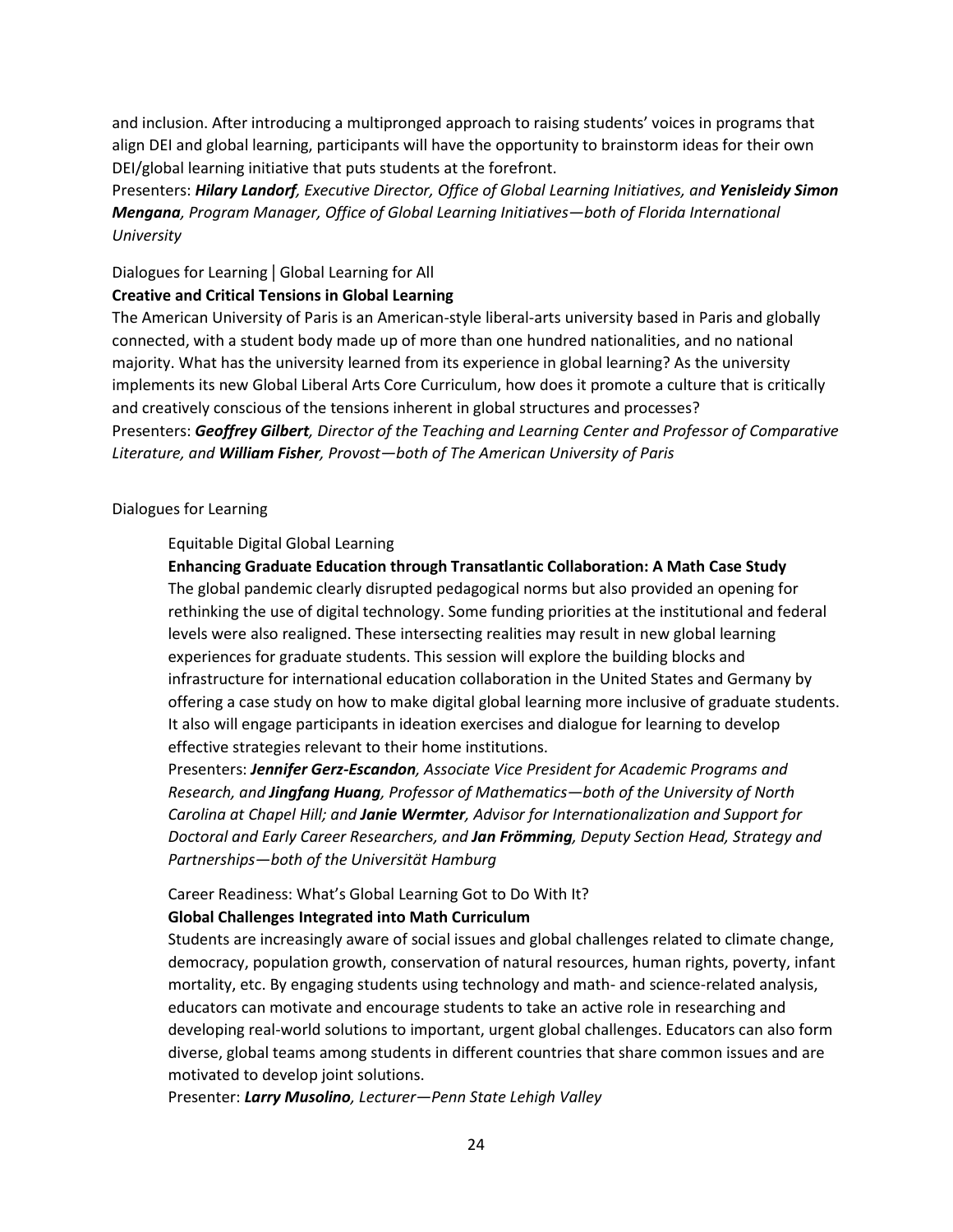Dialogues for Learning | Alignment of Global Learning with Diversity, Equity and Inclusion Efforts **Reimagining Collaborative Online International Learning for Social Justice: Postcolonial and Ignatian Possibilities**

Discussing a Collaborative Online International Learning (COIL) project between two Jesuit institutions one in the United States and the other in India—this session will consider how a COIL project anchored in postcolonial and comparative teaching methodologies and in Ignatian values delivered a multilayered, high-impact global learning experience during a pandemic. The presenters will provide both theoretical insights and practical knowledge about the design, content, and structure of the project to suggest that COIL is not a "compromise" pedagogy to be used primarily during hard times but a pedagogy that fundamentally aligns ideas of inclusion and career-readiness with social justice.

Presenters: *Surbhi Malik, Assistant Professor, Department of English, and Krista Cupich Wingender, Senior Global Programs Coordinator—both of Creighton University; and Rashmi Lee George, Assistant Professor, Department of English, and Director, Council for International Programs, and Rajat Varma, Student, Third Year Bachelor's Degree in English Literature—both St. Xavier's College, Mumbai*

Dialogues for Learning | Alignment of Global Learning with Diversity, Equity and Inclusion Efforts **Three-Pronged Approach for Academic Excellence in Global Learning**

This panel will argue for a three-pronged approach to global learning that is based on provisionality, epistemic dialogue, and equitable collaboration, and is informed by "a utopian method," which Ruth Levitas (2013) defines as "the desire for being otherwise, individually and collectively, subjectively and objectively." The panel will address the initiative of School for International Training's provisional approach to the achievement of academic excellence through the alignment of global learning with diversity, equity, and inclusion efforts; will elaborate on the epistemic diverse opportunities of an equitable collaboration with Howard University; and will provides a tentative utopian method that aims to center the Black student experience.

Presenters: *Said Graiouid, Dean of Faculty, and Sophia Howlett, President and CAO—both of the School for International Training; and Tonija Hope, Director—Howard University*

#### **Pecha Kucha Session 2A**

A Pecha Kucha ("chit chat" in Japanese) consists of a visual presentation (twenty slides that run for twenty seconds each) and commentary from the presenter regarding elements featured on the slides. Three Pecha Kucha sessions make up a one-hour session.

Moderator: *Cia Verschelden, Special Projects Advisor for the Integration of Academic and Student Affairs—AAC&U*

#### Global Learning and High-Impact Practices

**Mentoring Undergraduate Research in Global Contexts: Elon University's Multifaith Scholars** This Pecha Kucha session will present three cases in order to provide concrete examples of mentored undergraduate research in global contexts (MURGC) best practices for greater learning and access. This case showcases Elon University's Multifaith Scholars program, which allows students to undertake mentored undergraduate research focused on religion and society, participate in community engagement initiatives, and provide campus leadership to address the challenges of living in religiously diverse global communities. Program outcomes and assessments suggest correlations between these mentored experiences advanced both intercultural learning and students' ability to successfully navigate careers and graduate training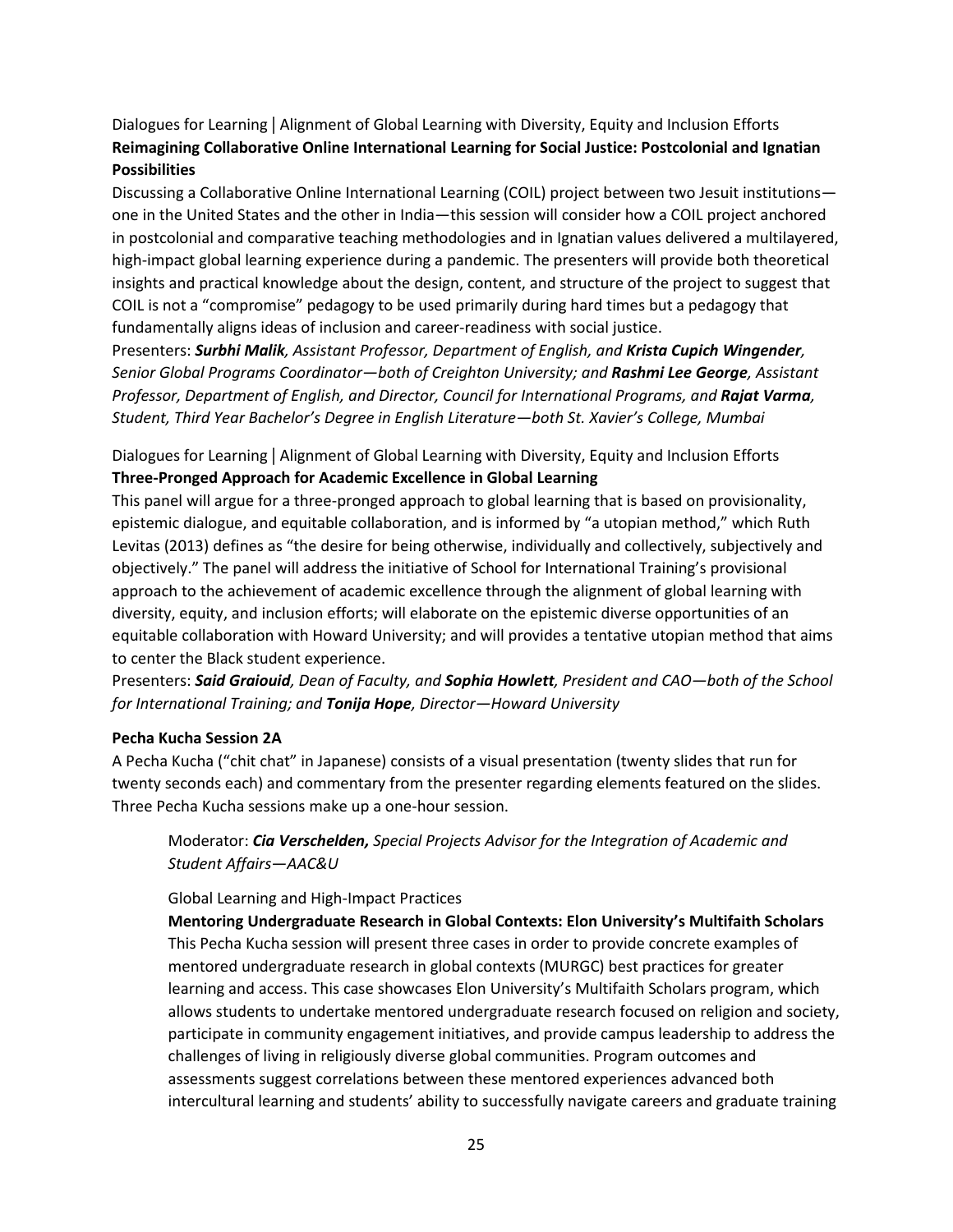in a diverse, multicultural world. Presenter: *Amy L. Allocco, Associate Professor of Religious Studies and Director of the Multifaith Scholars Program—Elon University* Presenters: *Caroline J. Ketcham, Professor and Chair of Exercise Science, and Eric E. Hall, Professor of Exercise Science—both of Elon University* Presenter: *Kris Acheson-Clair, Director, CILMAR—Purdue University*

#### **Pecha Kucha Session 2B**

A Pecha Kucha ("chit chat" in Japanese) consists of a visual presentation (twenty slides that run for twenty seconds each) and commentary from the presenter regarding elements featured on the slides. Three Pecha Kucha sessions make up a one-hour session.

Moderator: *Becca Berkey, Director, Community-Engaged Teaching and Research—Northeastern University*

Civic Engagement in Global Contexts

#### **Leveraging Research to Discover the Impacts of Engagement in Global Contexts**

In this Pecha Kucha session, three members of the Board of the International Association for Research on Service-Learning and Community Engagement (IARSLCE) will present on how community-engaged research and public scholarship and discovery are utilized in different global contexts both to better understand the impacts of university-community engagement on multiple stakeholder groups (including students, faculty, and community members) as well as to advocate for institutional investment in community engagement work. In the moderated dialogue that follows, they will discuss the goals, methods, and outcomes of research most appropriate in their work, as well as collectively discern the lessons represented as customizable to a variety of contexts.

Presenter: *Nicole Webster, Associate Professor of Youth and International Development and African Studies—Penn State*

Presenter: *Agnieszka Nance, Executive Director, Center for Public Service—Tulane University*  Presenter: *Stephen Chan, Associate Professor of Computing—Hong Kong Polytechnic University*

#### 12:15–1:15 p.m. ET Concurrent Sessions

#### **Innovation/Ideation Sessions 4**

Presentations feature innovative practices that have emerged as global learning has been reframed in response to the disruption of the global pandemic and/or institutional efforts to make higher education practices more equitable. Each session consists of multiple presentations of equal length, with time for questions and feedback. The presentations run back-to-back.

Career Readiness: What's Global Learning Got to Do With It?

#### **Addressing Indiana Workforce Needs through Global Education**

Nearly one in five jobs in Indiana is supported by international trade, and more than one thousand Hoosier businesses benefit from foreign direct investment. Through a multiyear strategic planning process including education, healthcare, government, community services,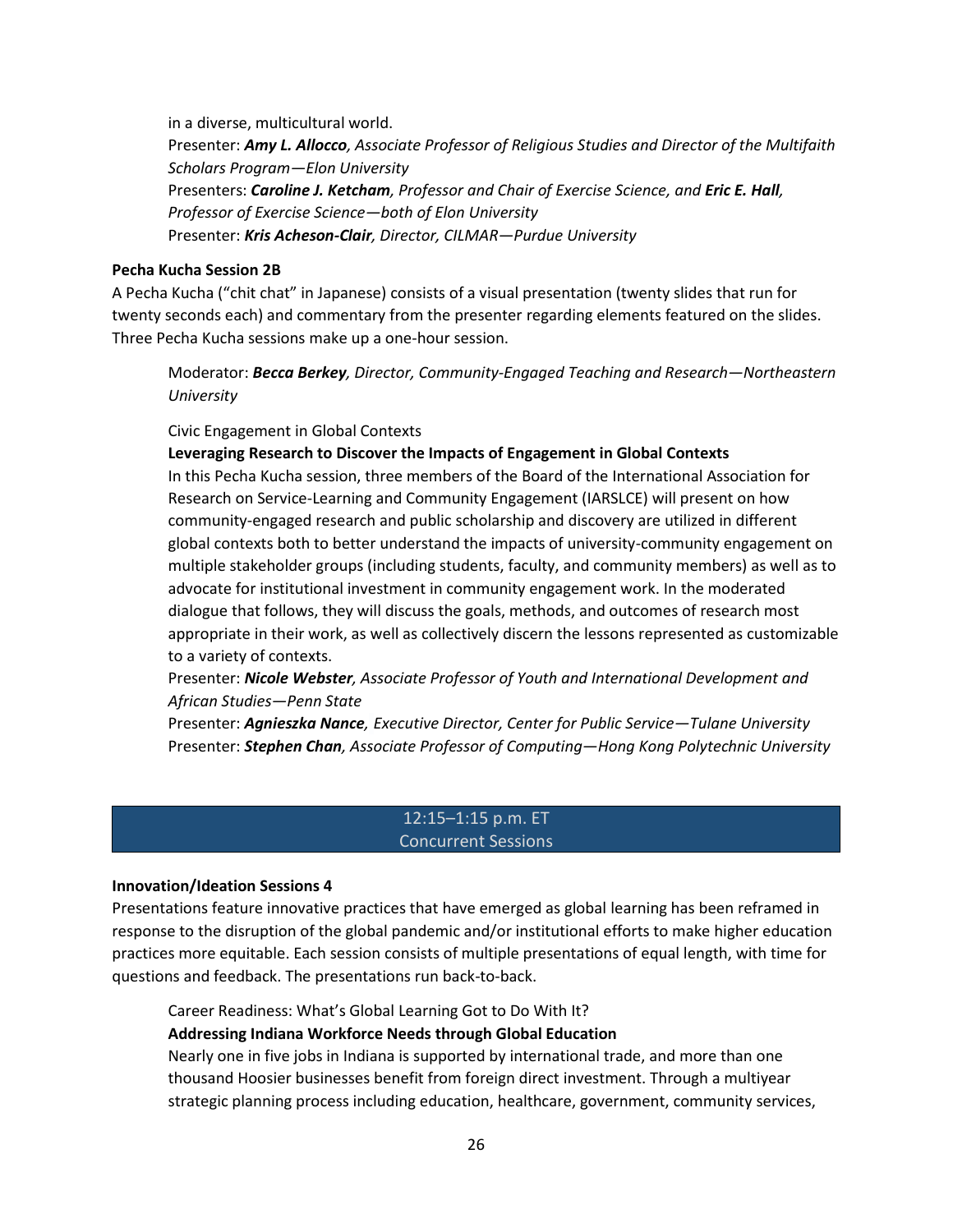and other sectors across the state, Indiana University developed priorities for strengthening the K–16 education pipeline incorporating global learning and addressing workforce needs. In this session, the presenters will discuss ways that Indiana University has worked with partners on campus, other institutions of higher education, and K–12 schools statewide. These initiatives include cocurricular and curricular offerings as well as active employer engagement and an employer survey.

Presenters: *Teresa Nichols, Assistant Director, and Elizabeth Konwest, Director, Center for the Study of Global Change—both of Indiana University Bloomington (IUB)*

# Alignment of Global Learning with Diversity, Equity and Inclusion Efforts **Alignment of Global Learning with Diversity, Equity and Inclusion Efforts**

Even before the COVID-19 pandemic, San Diego State University (SDSU) planned expanded access for regional students—locally and globally. Local workforce needs were not being met, and global access was driven by grant-funded initiatives such as the SDSU campus in the Republic of Georgia. SDSU Global Campus extends access to traditional and returning adult learners through mirrored campus degrees and offers new areas of study partnering with SDSU academic departments. These programs have attracted a more diverse population. SDSU has implemented a range of 360-degree support services that are synchronous and asynchronous. Presenters: *Radhika Seshan, Dean, SDSU Global Campus; Noel Bezette-Flores, Associate Dean and Chief Student Engagement Officer; and Christy Samarkos, Associate Vice President for Student Affairs and Campus Diversity—all of San Diego State University*

#### Equitable Digital Global Learning

#### **Collaborating with the World through NGO Projects and Digital Badges**

This presentation will share a scalable model for high-impact experiential learning that connects students with mentored projects using digital badges to incentivize, facilitate, and assess engagement. Although students can select from diverse experiences, the presentation will focus on global projects that connect students with nongovernmental organizations (NGOs) toward the completion of Global Collaboration badges. The presenters will emphasize partner engagement with a focus on public health in Nigeria and will explore how partners can leverage student projects to build organizational capacity. The presentation will conclude with a discussion of the United Nations Sustainable Development Goals, breakthrough technologies, and a bold new vision for global collaboration and learning.

Presenters: *Mara B. Huber, Associate Dean for Undergrad Research and Experiential Learning and Director of Experiential Learning Network—State University of New York at Buffalo; and Gideon Adeyemi Adeniyi, Communication Officer and Lecturer—PriHEMAC/ PriHEMAC Training Institute*

#### Dialogues for Learning | Equitable Digital Global Learning

#### **Flattening the World: Diverse, Inclusive, and Equitable Digital Global Learning**

The COVID-19 pandemic disrupted both incoming and outgoing student travel. This session will present two high-quality virtual education abroad programs and two ways international students unable to enter the United States engage in learning without losing time to degree. These innovations decreased cost of programming, allowed location-restricted students to participate, and expanded access to those with physical disabilities. Participants will engage in reimagining their own programming to leverage learnings from these innovative programs.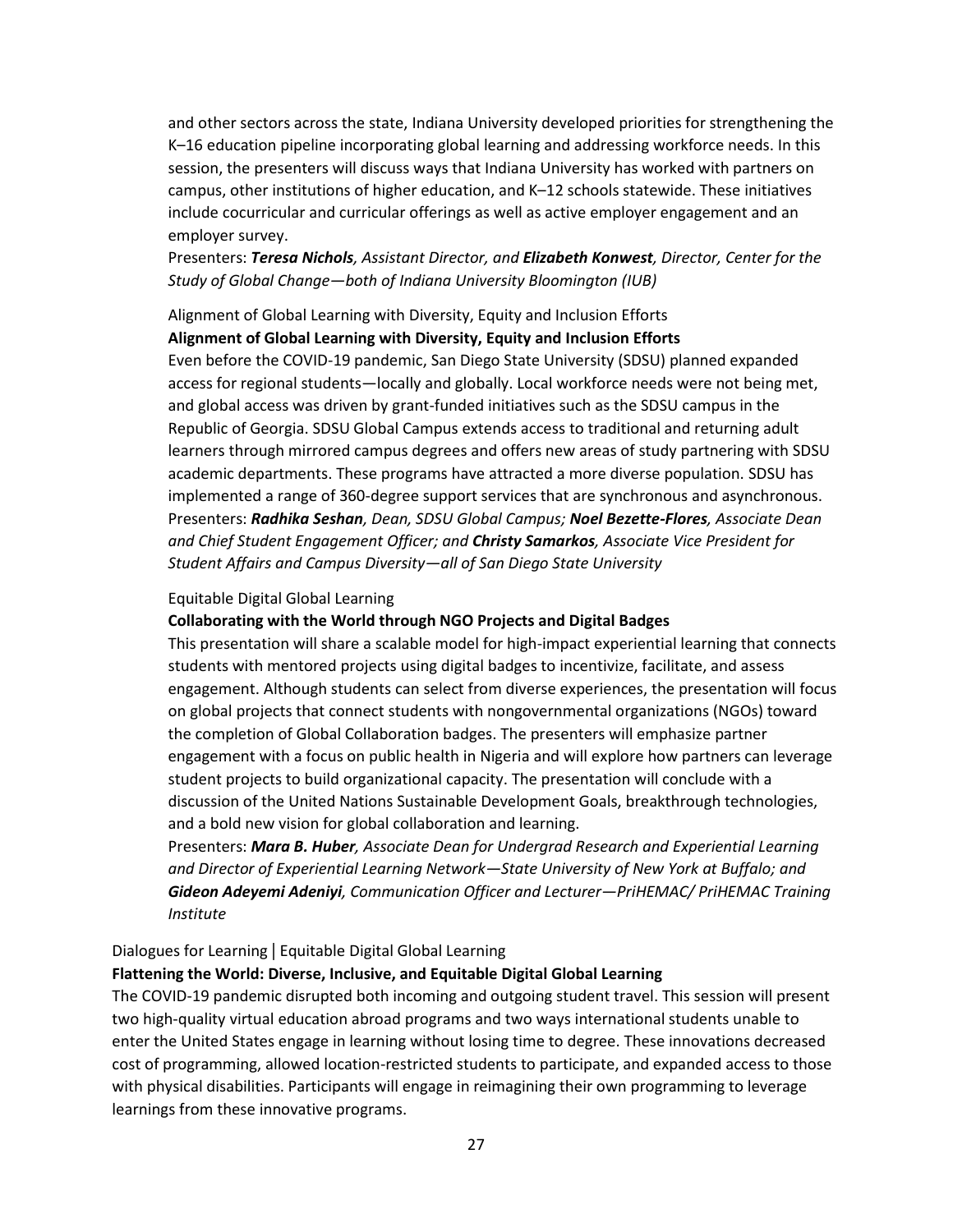# Presenters: *Melody Ryan, Assistant Provost for Global Health Initiatives; Huajing Maske, Executive Director of Office of China Initiatives; Karen Slaymaker, Assistant Director, International Student and Scholar Services—all of University of Kentucky*

Dialogues for Learning | Global Learning and High-Impact Practices

**Linking Lives: Sustaining a High-Impact and Adaptive Global Education Program**

Creating and sustaining global learning programs that are inclusive of a variety of high-impact practices and adaptive to the dynamic global context presents an array of challenges but also many opportunities for unparalleled impact on students and the communities in which they engage. This session will highlight how the Linking Lives program at Virginia Tech has been consistently reimagined throughout two decades to ensure that its students experience global learning through a variety of high-impact practices, which allowed it to be exceptionally responsive in its ability to continue to serve the programs' students and community partners during the COVID-19 pandemic.

Presenters: *Tiffany Shoop, Associate Director for Special Programs, Center for Excellence in Teaching and Learning; David Brinberg, Kathleen Grega Diggs Professor of Marketing and Director of the Linking Lives Study Abroad Program; and Marjie Woods, Marketing Masters Student—all of Virginia Tech University*

Dialogues for Learning | Equitable Digital Global Learning

# **Mission Impossible?: Implementing Collaborative Online International Learning/Virtual Exchange in Large-Enrollment Online Classroom**

The implementation of Collaborative Online International Learning (COIL)/virtual exchange in mid- and large-enrollment online courses remains a challenge for most. This session will offer a forum to hear from three panelists who have successfully incorporated virtual collaborations in their classrooms by leveraging various technologies. The panel will cover lessons learned, such as how to implement technology tools (e.g., Flipgrid, YouTube channels) in online synchronous and asynchronous classrooms. In addition, grading tips and tech "dos" and "don'ts" will be discussed. Finally, quantitative and qualitative assessment data will be provided to demonstrate effectiveness of these strategies in increasing students' intercultural competence.

Presenters: *Marina Klimenko, Senior Lecturer; Diba Mani, Instructional Assistant Professor; and Erika J. Brooke, Senior Lecturer—all of the University of Florida*

Dialogues for Learning | Global Learning and High-Impact Practices

# **Professionals and Administrative Staff: Key Players in Internationalization of Higher Education Institutions**

Internationalization is a process that not only involves academics and students but also must consider the professional and administrative areas, which, to the extent that they know the institutional processes and strategies, are key actors to promote them. This session will present the results of a project promoted by three Latin American higher education institutions, which worked for five months with twenty-seven professionals from different administrative areas. They were able to demonstrate the active role they play in the development of internationalization, share experiences, learn new concepts, and incorporate skills for the development of internationalization in a comprehensive manner. Presenters: *Jorge Burgos, Director of Community Engagement and International Relations—Universidad Católica del Maule; Patricia Serrano-Esguerra, Head of International Affairs—Universidad Católica de Colombia; and Matías A. Marín, Director of International Relations—Universidad Católica de Manizales*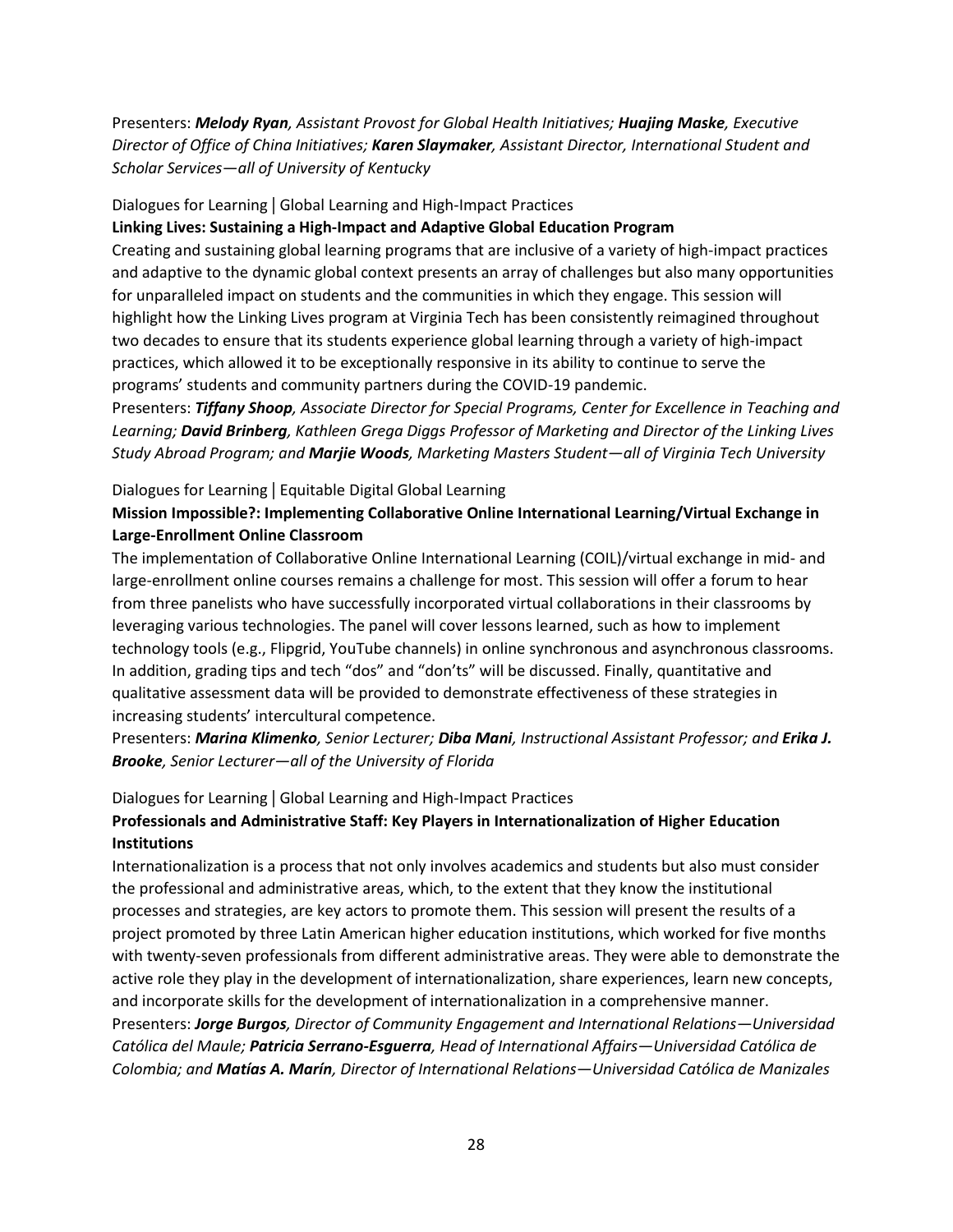Dialogues for Learning | Alignment of Global Learning with Diversity, Equity and Inclusion Efforts **Strategies and Practices of Developing Partnership Between Global Learning and Diversity, Equity, and Inclusion**

How can universities and organizations be instrumental in advancing social justice through global learning? How can they design transformative global learning with strategic intentionality, institutional commitment, and unit coordination? How can they establish the partnership between global learning and diversity, equity, and inclusion (DEI)?  Presenters from a higher education institution and a global exchange organization share best practices in prioritizing and integrating DEI in designing and implementing various global learning programs to achieve inclusive student success in the United States and Germany.

Presenters: *JY Zhou, Director of Global Engagement and Senior International Officer, and Valerie Hayes, Chief Officer for Diversity and Inclusion—both of Stockton University; and Hanni Geist, Senior Manager, University Relations—German Academic Exchange Service* 

#### Dialogues for Learning

#### **Student Global Movements for Sustainability, Democracy, and Social Justice**

This global forum will shine a spotlight on the activism of college students around the world organizing to create a more just, democratic, and flourishing world. From racial justice to gender equity, climate crises to pro-democracy actions, economic parity to political voice, students today continue a long legacy of collective action to create positive social change. Hear from students themselves about how they are reimagining fairer social, political, and economic societies and building global student movements to make a difference in the world. What visions and values spur their commitments? How can colleges and universities be better partners in these global student movements? Listen to students discuss what they want from their college experience that will hone their organizing capacities, deepen their knowledge about other movements for social justice, and provide them ever-widening academic arenas for integrating theory with practice in collective partnerships with people on and off campuses. The presenters encourage all participants at this conference to be sure students from their campuses can also participate in this forum.

Presenters: *Caryn McTighe Musil, Distinguished Fellow—AAC&U; Josefina Ewins, Student—Rutgers University Camden; Rosario Diaz Garavito, Founder—The Millennials Movement, Peru; Ijjae Hill, Student—Widener College; Sahil Inaganti, Student—Tulane University; Shania Khoo, Student—Duke University; Bianca Borges dos Santos, Global Student Forum Steering Committee – University of Sao Paulo; Amilcar Sanatan, Global Student Forum Steering Committee and The University of the West Indies, Trinidad and Tobago—Global Student Forum; and Sebastian Berger, Executive Director—Global Student Forum, Belgium*

Dialogues for Learning | Alignment of Global Learning with Diversity, Equity and Inclusion Efforts **Traversing the Racial Landscape of the United States with International Students**

International students may not be familiar with the sociohistorical realities of race in the United States but will likely encounter its complex implications after arriving. Higher education professionals, then, have a responsibility to ensure that international students are prepared to traverse these unknown and uncomfortable waters. The purpose of this session is to share a program that addressed how international students negotiate the particular challenges that racial identities can bring to their daily lives at a university in the southeastern United States. Future directions for dialogue, reflection, and action will also be considered.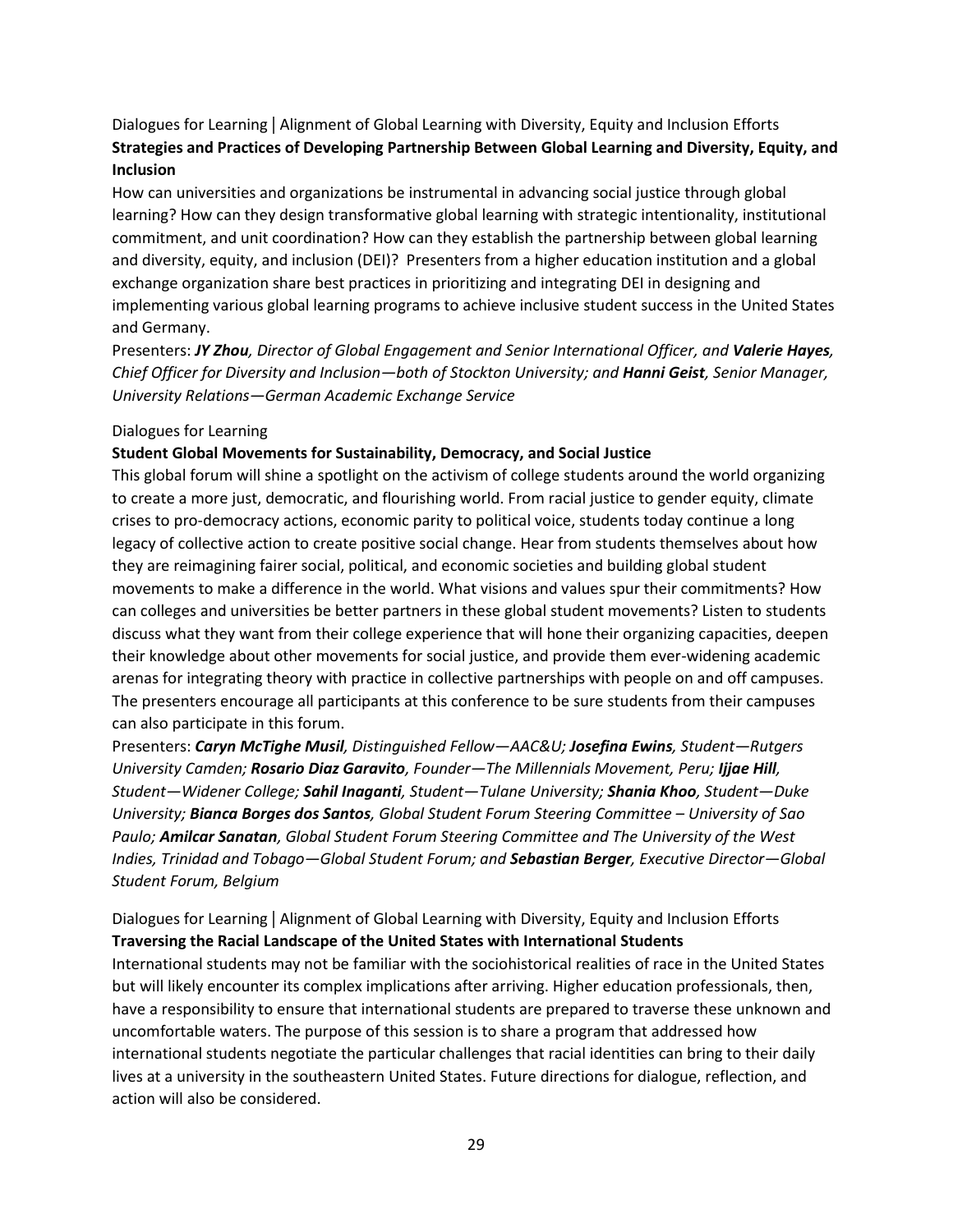Presenters: *Jacob Kelley, Graduate Assistant, and Paa Kwesi Asare, Graduate Assistant—both of Auburn University*

#### **Pecha Kucha Session 3**

A Pecha Kucha ("chit chat" in Japanese) consists of a visual presentation (twenty slides that run for twenty seconds each) and commentary from the presenter regarding elements featured on the slides. Four Pecha Kucha sessions make up this one-hour session.

# Moderator: *Maureen Vandermaas-Peeler, Director of the Center for Research on Global Engagement and Professor of Psychology—Elon University*

Career Readiness: What's Global Learning Got to Do With It?

**Bridging the Gap: Exchanging Talent and Experiences through Virtual Internships** The development of a virtual internship program in Costa Rica simultaneously provided students with international work experiences that prepared them for new workplace realities while supporting small businesses and nongovernmental organizations in Costa Rica with valuable intercultural experiences and innovative work solutions. The presentation will support participants with reimagining strategies and models in their own institutions related to student career preparation and connecting with international partners in a more collaborative way. Presenter: *Alexis N. Wren, President and Director of Programming—Costa Rica Global Learning Programs*

#### Career Readiness: What's Global Learning Got to Do With It?

**Internationalization at Home and Career Readiness: An Intersection Worth Exploring** Whether graduates work outside of the United States, collaborate on international teams, or support multicultural clients in their local communities, it is clear that they will need intercultural skills and a global mindset. As a way for institutions to support students' preparation for global careers, higher education practitioners should seek the intersections of "internationalization-at-home" activities and the development of career readiness competencies. In this session, attendees will consider the incorporation of evaluating career readiness competencies of students participating in internationalization-at-home experiences, practices, and/or assignments through a literature review and real-world case examples. Presenter: *Jane E. Sitter, International Career Consultant—University of Minnesota Twin Cities*

#### Career Readiness: What's Global Learning Got to Do With It?

**Preparing Future Educators through International Student Teaching: Reflections from Ecuador** The imperative to train culturally responsive, globally minded educators to meet the demands of a sustainable, twenty-first-century education has never been stronger. Much has been reported on the potential of international student teaching programs to facilitate high-impact global learning to meet this demand. This Pecha Kucha session will share student reflections from an international student teaching program in Ecuador and reveal how student teaching in a global context has the potential to develop crucial intercultural competencies indicative to culturally responsive teaching practices, emphasizing the importance of critical reflection and student voice in reimagining global learning.

Presenter: *Holly Hutton—Florida International University*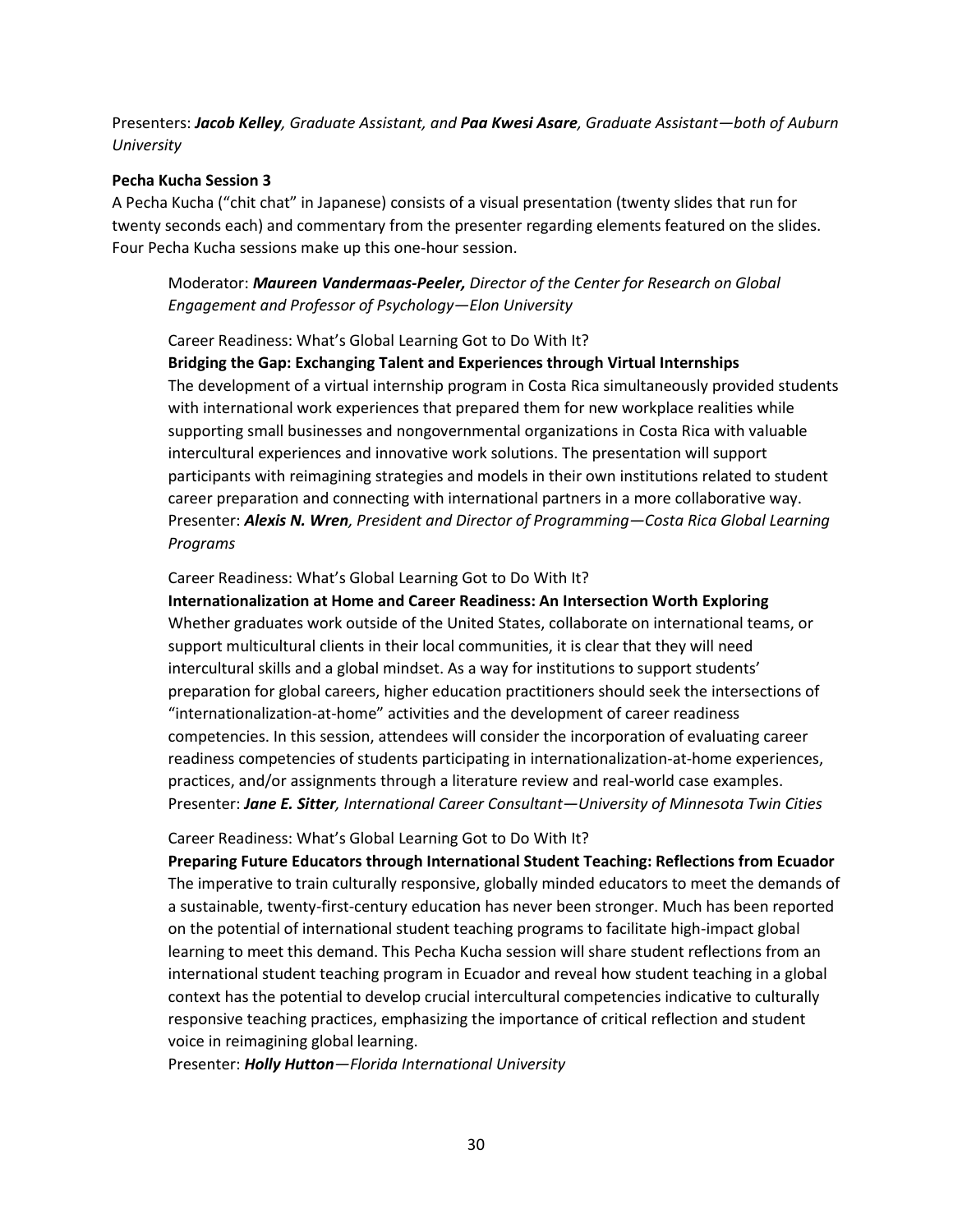Alignment of Global Learning with Diversity, Equity and Inclusion Efforts **Undergraduate Ethnic Minority Student Participation in Global Learning Programs** This session aims to be dynamic and informative. The Office of Global Learning at Lipscomb University conducted a study during the spring 2021 semester to better understand the barriers for undergraduate minority students to study abroad. This session will discuss the emerging themes gleaned from this study while providing practical suggestions and resources for better supporting ethnic minority student mobility in global learning programs. Presenter: *Rebecca H. Zanolini, Director of Global Learning—Lipscomb University*

# 1:15–2:15 p.m. ET Break

# 2:15–3:30 p.m. ET Concurrent Workshop Sessions

Workshops | Alignment of Global Learning with Diversity, Equity and Inclusion Efforts **Enhancing Inclusion in Off-Campus Study**

This workshop will share a three-year grant-funded research and curriculum development effort to enhance inclusion in faculty-led off-campus study programs. Participants will learn key concepts related to diversity, equity, and inclusion drawn from literature and focus groups and will discuss the opportunities and challenges to inclusion in off-campus study. The presenters will share a template of a mini-curriculum (modules, readings, videos, discussion questions, and activities) designed by a faculty/staff team to foster student and leader participants' abilities to enhance inclusion in off-campus study. Participants will engage in an activity to identify elements of the research and curriculum for use in their own institutions.

Presenters: *Jodi L. Malmgren, Director, International and Off-Campus Studies, and Ryan Sheppard, Associate Professor of Sociology—both of St. Olaf College*

# Workshops | Career Readiness: What's Global Learning Got to Do With It? **Enhancing Interfaith Competencies for Success in a Global Work Environment**

Interfaith competencies are increasingly important in today's globalized workforce. Recent research suggests that most Americans encounter worldview diversity at work more frequently than in other facets of their lives. Employers need employees who can work effectively with religiously and ideologically diverse colleagues, yet not all college students are being adequately prepared to meet this challenge. This session will use longitudinal, nationally representative data to explore how students' interfaith learning and development varies by field of study. It focuses particularly on opportunities for growth in three fields that are critically important in the global environment—business, health professions, and science, technology, engineering, and math.

Presenters: *Shauna Morin, Strategic Initiatives Consultant, and Janett Cordovés, Director of Higher Education Partnerships—both of Interfaith Youth Core*

Workshops | Alignment of Global Learning with Diversity, Equity and Inclusion Efforts **Global Equity, Justice, and Public Responsibility through Departmental Majors**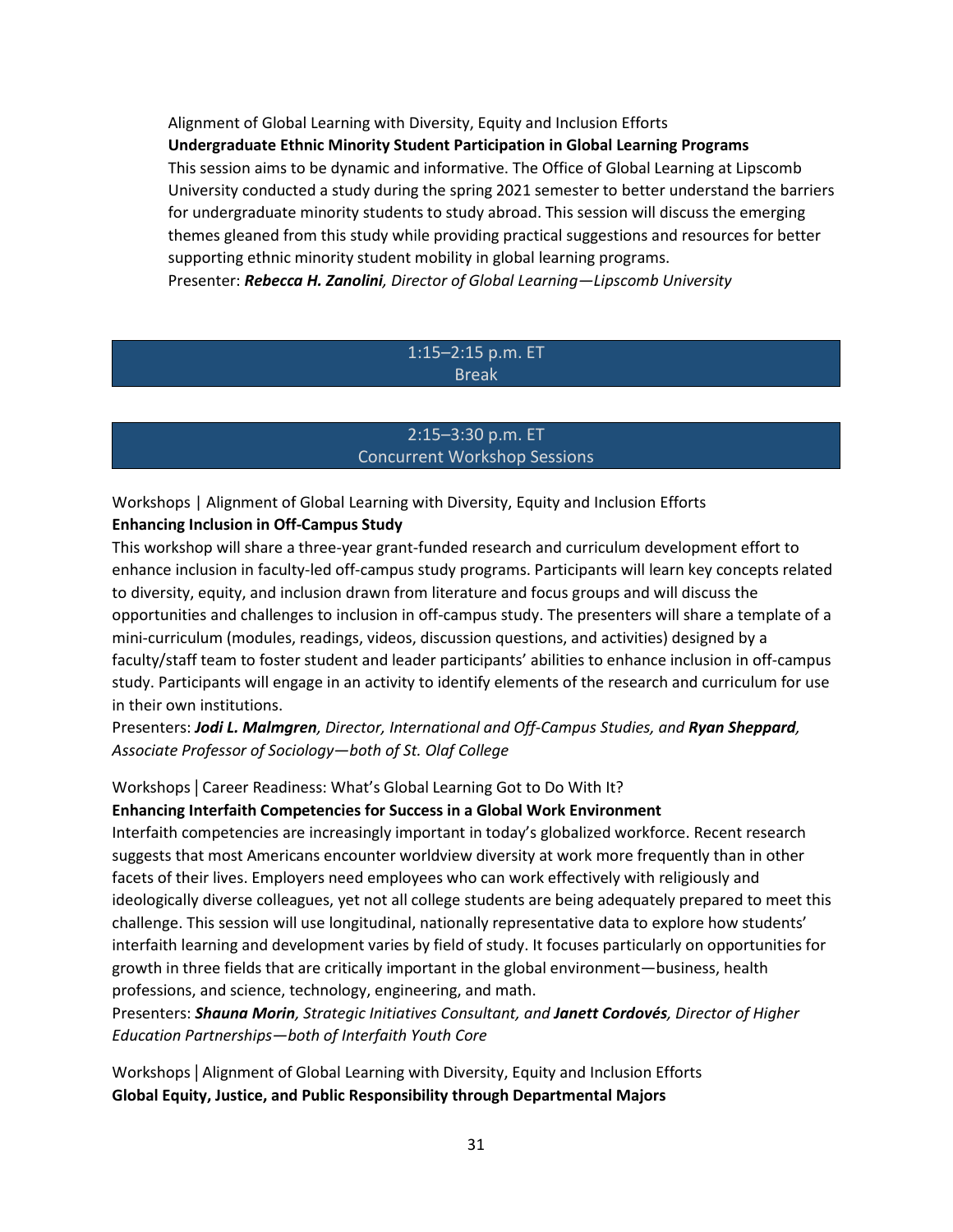Global learning—driven by equity, justice, and public responsibility goals—belongs in every student's major if higher education is to educate the next generation of leaders prepared to reshape current global priorities. Three departments will offer insights into how embedding global learning within a major can transform how and what students learn and their career choices after graduation. Participants will be introduced to different strategic designs, pedagogies, and hands-on projects for global learning, from the United Nations Sustainable Development Goals, to comparative perspectives on racial and economic justice, to deep immersion in justice issues within local communities that are in fact global cities.

Presenters: *Caryn McTighe Musil, Distinguished Fellow—AAC&U; Eric C. Martin, Professor of Management and Organizations—Bucknell University; Kathleen A. Loysen, Deputy Chair and Associate Professor, World Languages and Cultures—Montclair State University; and Rashmita S. Mistry, Professor and Vice Chair, Department of Education and Social Transformation—University of California–Los Angeles*

Workshops | Global Learning and High-Impact Practices

#### **High-Impact Design Challenge: Internationalization at Home at Its Best**

The COVID-19 pandemic forced educators to rethink their global learning practices abruptly. For example, how do you create a high-impact global learning experience for four hundred students whose mandatory student exchange was canceled during the lockdown? In this fast-paced, pressure-cooker workshop, the presenters will challenge you to design your own innovative, high-impact interventions for inclusive global learning—and will hand you the tools to do so during this workshop and in your own educational context. At the end of the workshop, the presenters will share how they stood up to this challenge at The Hague University of Applied Sciences

Presenters: *Marloes V. Ambagts, Senior Lecturer, Internationalization and Innovation, and Eveke de Louw, Senior International Officer—both of The Hague University of Applied Sciences*

# Workshops | Alignment of Global Learning with Diversity, Equity and Inclusion Efforts **How to Address Disability in Diversity, Equity, and Inclusion Initiatives**

Are disability-related issues addressed in your campus diversity, equity, and inclusion initiatives? In this session, you will engage with the presenter and participants around barriers to the full participation of students with disabilities and other marginalized groups in campus offerings; the promise of a universal design framework for addressing issues and solutions related to all of these groups; and promoters and inhibitors to the full access and engagement by students with disabilities in all that your institution has to offer. The facilitator and participants will also share useful resources that relate to the topics covered. Presenter: *Sheryl E. Burgstahler, Director, Accessible Technology Services, Affiliate Professor College of Education—University of Washington–Seattle*

#### Workshops | Global Learning and High-Impact Practices

#### **Institutionalizing Global Learning as a High-Impact Practice**

At Queensborough Community College (City University of New York), student diversity encompasses a broad range of bilingual immigrants, varied learning styles, and a significant representation of cultural and educational backgrounds. Global and Diversity Learning (GDL) has been institutionalized as a highimpact practice that provides a framework for exploring multiple perspectives on viewing the interdependent world. The presenters will share a replicable model for fostering the knowledge, skills, and dispositions necessary for addressing diverse issues within our local and global communities.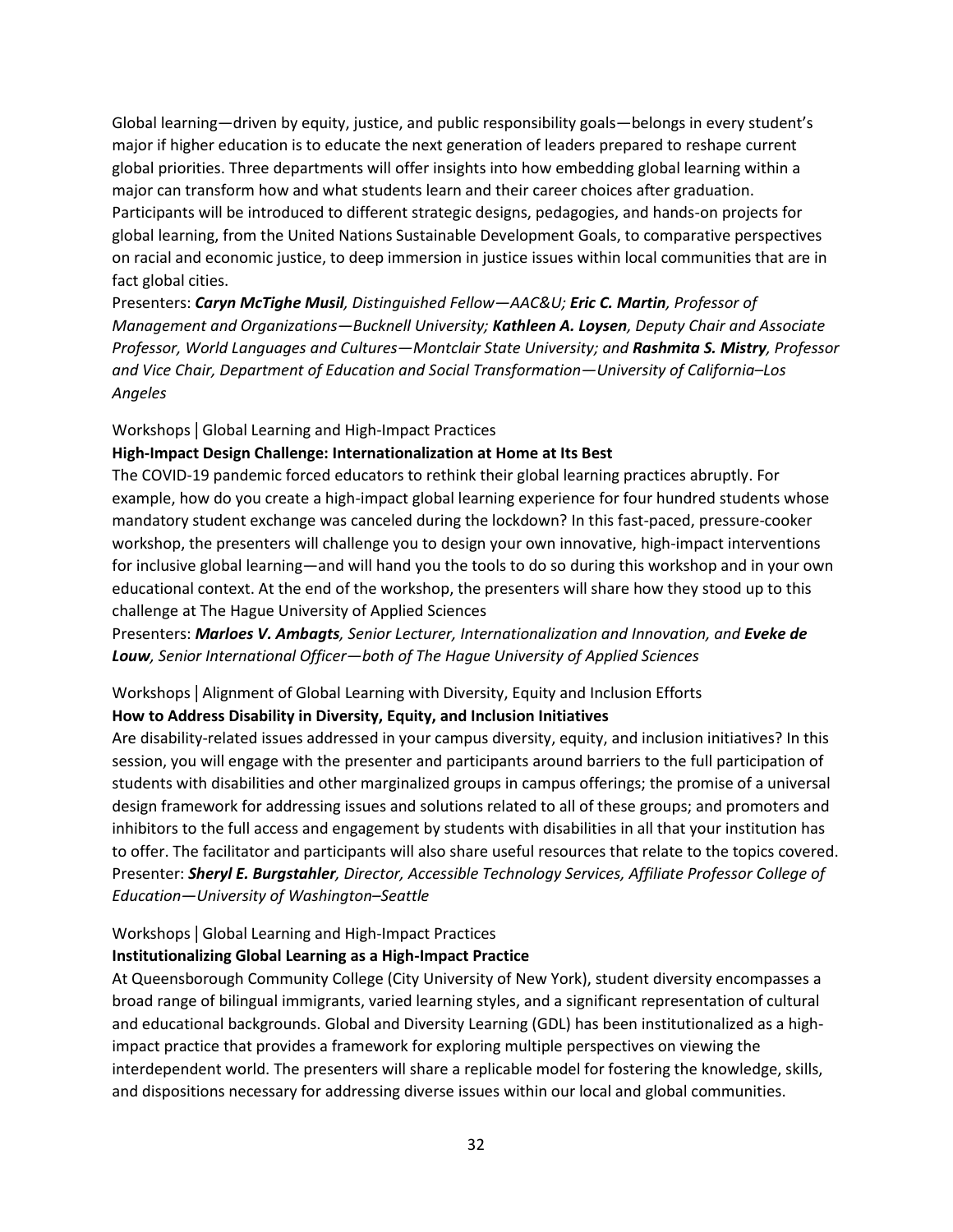Participants will learn some strategies for designing interdisciplinary projects that address the many dimensions of communication and identity in order to empower our students.

Presenters: *Meg Tarafdar, Faculty and Coordinator of Global Diversity Learning Program, and Carolina Chaves-O'Flynn, Assistant Professor—both of City University of New York Queensborough Community College* 

#### Workshops | Equitable Digital Global Learning

#### **Understanding Environmental Worldviews through Global Learning**

This workshop will provide participants with real-world applications for addressing environmental issues through engaging tools in a global virtual exchange. Techniques of intercultural preparation through self-assessments and scaffolding supporting learners will be demonstrated. Innovative tools such as game simulations, virtual reality field trips, debates, and case studies will be explored in a global learning exchange. Global learning is reframed using these virtual exchange tools to provide accessibility for all students particularly those who have barriers to geospatial limited participation such as mobilitychallenged learners (and faculty) who now can participate fully.

Presenters: *Kelly A. Tzoumis, Professor—DePaul University; Cynthia Boyer, Assistant Professor—Institut National Universitaire Champolion/FRAMESPA–Université Toulouse II, France; Elena Douvlou, Head of School of Architecture—Metropolitan College; and Henry Fowler, Mathematics/Diné Studies, Faculty, Navajo Technical Studies—Navajo Technical University*

# 3:45–4:45 p.m. ET

# Concurrent Sessions

#### **Innovation/Ideation Sessions 5A**

Presentations feature innovative practices that have emerged as global learning has been reframed in response to the disruption of the global pandemic and/or institutional efforts to make higher education practices more equitable. Each session consists of multiple presentations of equal length, with time for questions and feedback. The presentations run back-to-back.

#### Global Learning and High-Impact Practices

#### **A Year of Innovation: Virtual Cross-Cultural Immersion and Intercultural Development**

This session will discuss how the cross-cultural learning goals embedded in Susquehanna University's central curriculum gave a solid foundation upon which to build high-impact international virtual programming options that offered intercultural development and crosscultural interactions. A Q&A-style session will allow participants to come away with a better understanding of the possibilities, challenges, and successes of various program types and how these high-impact experiences bring value that can be integrated into universities' curricula post-pandemic.

Presenters: *Shane G. Sanders, Short-Term Programs Coordinator, and Scott Manning, Dean of Global Programs—both of Susquehanna University*

#### Global Learning for All

#### **Recommitment to Global Education for Everyone within Goshen College's Core**

Goshen College is in the midst of a three-year process to reaffirm and reconfigure its fifty-twoyear commitment to providing "global learning for all" as part of general education. Changes in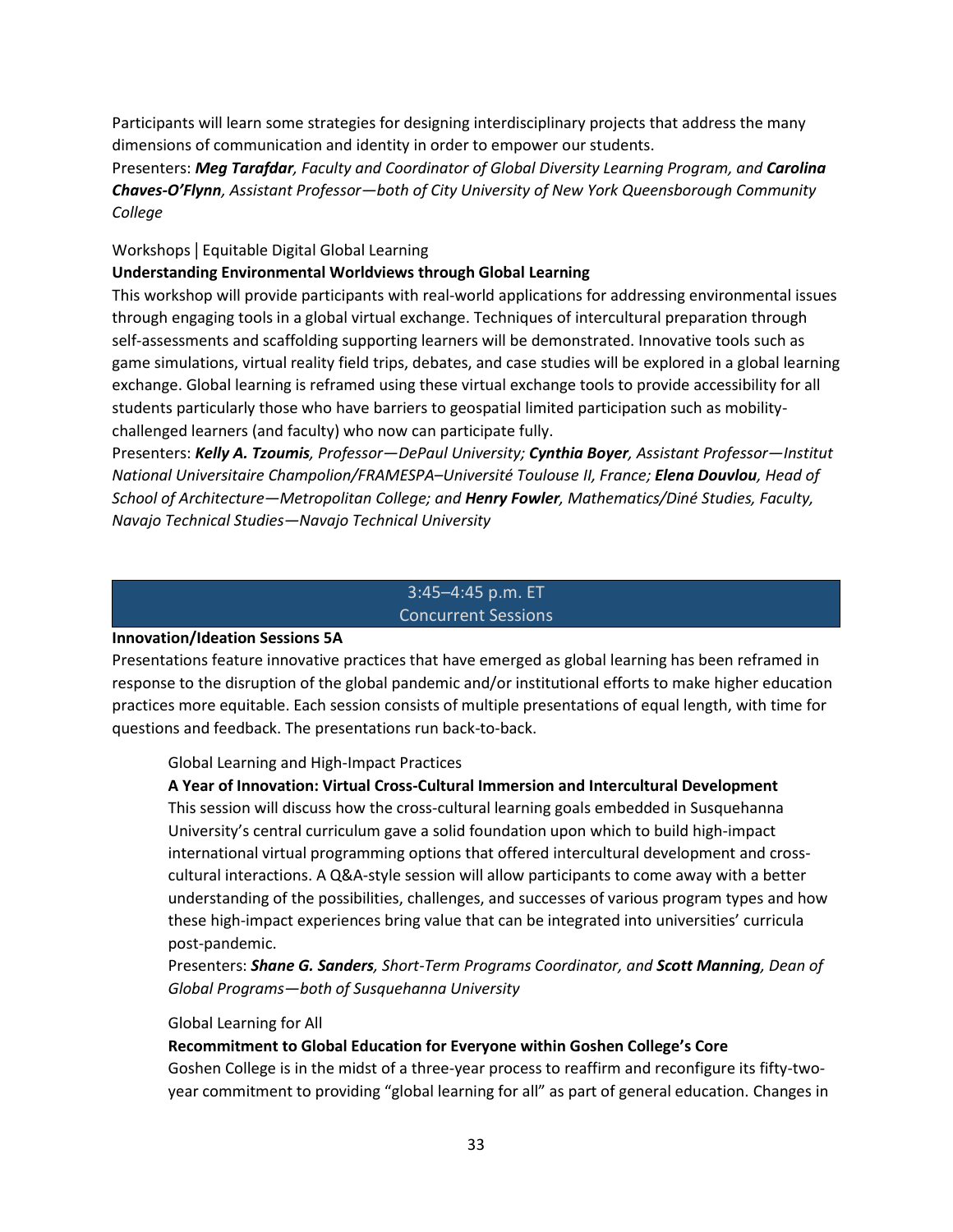student demographics, the college, and the world demand a new approach to ensure equity and access for underrepresented students. The emerging program makes immersive global education more accessible by adding short-term formats and US-based options with the same student learning outcomes that a semester abroad provides. Institutional change of this magnitude takes time, commitment, and collaboration. It also requires the flexibility to turn challenges such as the COVID-19 pandemic into opportunities.

*Presenters: Jan B. Shetler, Director of Global Engagement, and Kendra L. Yoder, Professor of Sociology—both of Goshen College*

#### Global Learning and High-Impact Practices

**Restructuring Global Education: Leveraging the Virtual Platform during a Pandemic** The COVID-19 pandemic restricted international travel, limiting students' ability to engage in culturally explorative, life-transformative learning. This presentation will highlight the experience of an institution in working with partners across campus and leveraging virtual platforms to provide students a space to engage with multinational corporations and build their work experience and professional networks while building their cultural competence. Presenters: *Valerie E. Jenkelunas, Experiential Global Learning Coordinator, and Ngozi Taffe, Assistant Vice President for Global Affairs—both of the University of Connecticut*

#### **Innovation/Ideation Sessions 5B**

Presentations feature innovative practices that have emerged as global learning has been reframed in response to the disruption of the global pandemic and/or institutional efforts to make higher education practices more equitable. Each session consists of multiple presentations of equal length, with time for questions and feedback. The presentations run back-to-back.

#### Global Learning for All

#### **Collaborative Online International Learning: Coasts Compared, Aruba and Oregon**

During the spring of 2021, fifteen students came together using Zoom technology to engage in an international collaborative examination of the Aruban and Oregon coasts. The lower division course was based on the principles of Collaborative Online International Learning (COIL). COIL collaborations are developed by partnering professors from different institutions who want to enrich their courses with student interaction and collaborative learning. Professors from Oregon State University and the University of Aruba from different disciplines worked together to design and implement the COIL Collaboration. The teaching team included expertise from biology, geography, and the social sciences.

Presenters: *Dwaine Plaza, Professor of Sociology; Itchung Cheung, Senior Instructor; and Laurence Becker, Professor of Geography—all of Oregon State University; and Eric Mijts, Associate Professor—The University of Aruba*

#### Global Learning for All

# **Expanding Global and Interdisciplinary Learning through Collaborative Online International Learning**

This presentation will spotlight how the University of Arizona's Honors College is incorporating Collaborative Online International Learning (COIL) as a pedagogical strategy to expand global learning and advance students' interdisciplinary competencies. Drawing primarily on an ongoing partnership with faculty in Chile, the presenters will highlight the value of COIL for facilitating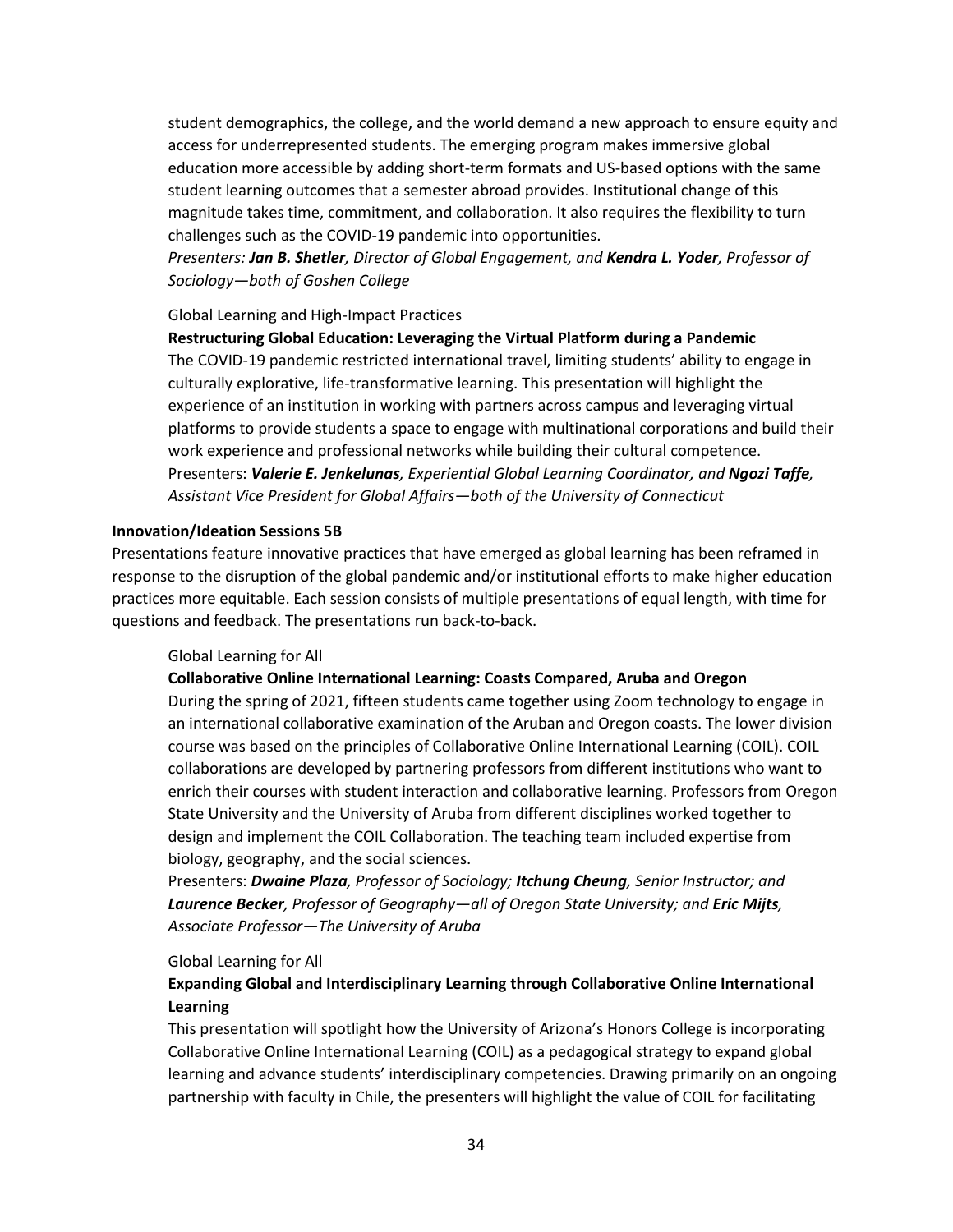perspective taking in the virtual classroom, promoting interdisciplinary examination of complex topics, and ensuring that global learning experiences are more accessible to all our students. Presenters: *Megan Baker, PhD Candidate and Graduate Research Associate, and John Pollard, Associate Dean of Academic Affairs and Curricular Innovation, Honors College—both of the University of Arizona*

#### Global Learning for All

# **Multidimensional Collaborative Online International Learning Models: Gaining Global Reach with Project Based Learning**

Collaborative Online International Learning (COIL) is not a new concept; however, the COVID-19 pandemic has ushered in a new reality for student learning, where virtual project-based group work in a truly global environment has proved itself to be a highlight of many students' academic careers. This session will present new ideas and successful working models for global learning, all through the lens of COIL projects involving dozens or even thousands of students. Through interactive and engaging dialogue, panelists and audience attendees will present their institutions' future-looking COIL models and explore critical components, such as student learning and multinational teamwork.

Presenters: *Bradley A. Feuling, CEO—Kong and Allan Group LLC DBA The Asia Institute; Andre Santos Siffert, Director of Partners Relations—Global Learning Collective; and Vasyl Taras, Associate Professor, Department of Management- University North Carolina- Greensboro*

Dialogues for Learning | Alignment of Global Learning with Diversity, Equity and Inclusion Efforts **From Community College to Global Community: Diversity, Equity, and Inclusion in Global Learning** In this session, three former Stanford Education Partnership for Internationalizing Curriculum (EPIC) Fellows will discuss how they successfully designed and implemented projects in service of diverse, equitable, and inclusive global engagement in and out of the community college classroom. Faculty in African American Studies, Art History, and Psychology will discuss transferrable strategies for redesigning curricula to promote inclusive and equitable global learning opportunities; preparing students as global citizens by aligning student learning outcomes with global competencies; and fostering cross-cultural understanding and equity in global learning through dynamic opportunities for community engagement.

Presenters: *Danni Redding Lapuz, Interim Vice President of Instruction—Skyline College; Kristyn N. Hara, Outreach and Academic Coordinator, Stanford Global Studies—Stanford University; Dana Grisby, African American Studies Instructor—Laney College; Soraya Renteria, Art History Instructor—Las Positas College; and Irene Young, Assistant Professor of Psychology—St. Philip's College*

Dialogues for Learning | Alignment of Global Learning with Diversity, Equity and Inclusion Efforts **Future of Global Higher Education: Disruption, Innovation, and Transformation**

This panel will bring together global thought leaders who will share their vision for the future of higher education and their experiences in embedding diversity, equity, and inclusion (DEI) within global learning. Panel discussion will center on key topic areas including leveraging opportunities for innovation; the importance of cross-sector, cross-institutional, and international partnerships; effective leadership for global learning in uncertain times; and the role of technology, innovation, and transformation for advancing change. Panelists will share their reflections on new opportunities and trends within global learning and what leaders should be doing now to prepare for these shifts.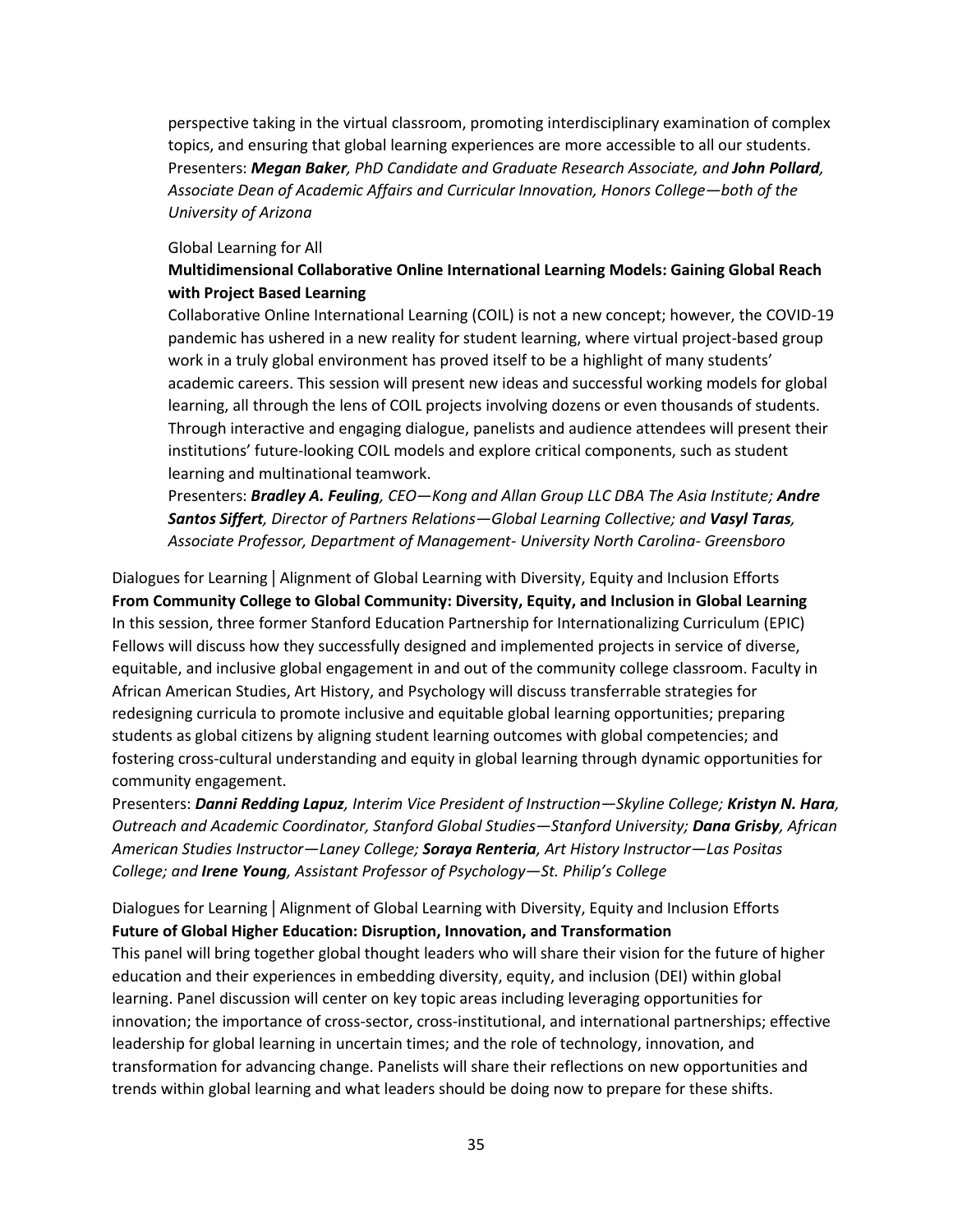Presenters: *Monroe France, Associate Vice President for Global Engagement and Inclusive Leadership; Lisa Coleman, Senior Vice President for Global Inclusion and Strategic Innovation; and Teboho Moja, Clinical Professor of Higher Education—all of New York University; and Jamshed Bharucha, Vice Chancellor—Sai University*

Dialogues for Learning | Alignment of Global Learning with Diversity, Equity and Inclusion Efforts **Inclusion of International Students through the Power of Data Visualization** 

This session will cover the collaborative efforts across campus to utilize data and dashboards to support international student success. Going beyond the general trend of international student decline in recent years, this collaboration highlights the importance of unpacking diverse student groups' experiences within the international population and showcases the power of data visualization to bring together different units on campus to tackle a common problem. Participants will discuss opportunities for partnerships to support international students and learn about tools to facilitate the broader diversity, equity, and inclusion conversations on campus.

Presenters: *Robert Dawson, Data Analyst and Chris Swarat, Associate Dean, External Relations— of California State University, Fullerton*

#### Dialogues for Learning | Global Learning for All

**Large-Scale and Longitudinal Assessment of Learning Outcomes: Approaches and Challenges** Experts from several institutions with different student bodies, disciplinary foci, and locations will come together in this panel discussion to share their experiences and sample findings from large, long-term assessment projects. Participants will dialogue with the panel and with each other about insights gleaned from the examples shared, including the importance of context, criteria for choosing instruments, tips for data collection and analysis, gaining buy-in from stakeholders in accountability for learning and evidence-based curricular innovations, adaptations made for a pandemic era, and more. Join this session to identify and apply best practices for institutional assessment that support global learning for all.

Presenters: *Kris Acheson-Clair, Director, CILMAR—Purdue University; Gundolf Graml, Associate Vice President and Dean for Curriculum and Strategic Initiatives—Agnes Scott College; and Hilary Landorf, Executive Director, Office of Global Learning Initiatives—Florida International University*

#### Dialogues for Learning | Global Learning and High-Impact Practices

**Overseas Learning Communities and Online Global Internships During the COVID-19 Pandemic** The COVID-19 pandemic disrupted global education yet offered new opportunities for offering highimpact practices in innovative ways. RU Global is the global office that serves several campuses of Rutgers University, a large, decentralized research institution. While traditional study abroad programming was halted mid-spring 2020, RU Global has been able to offer multiple overseas learning communities for international students and online global internships for domestic students with institutional support and collaboration. Since then, Rutgers has witnessed the success of these innovative, global high-impact practices in terms of participation, student retention rate, student surveys, and student testimonials.

Presenters: *Kelly Andrade, Registration and Financial Coordinator, and Fang Du, Assistant Dean of Curriculum Integration—both of Rutgers the State University of New Jersey, New Brunswick Campus*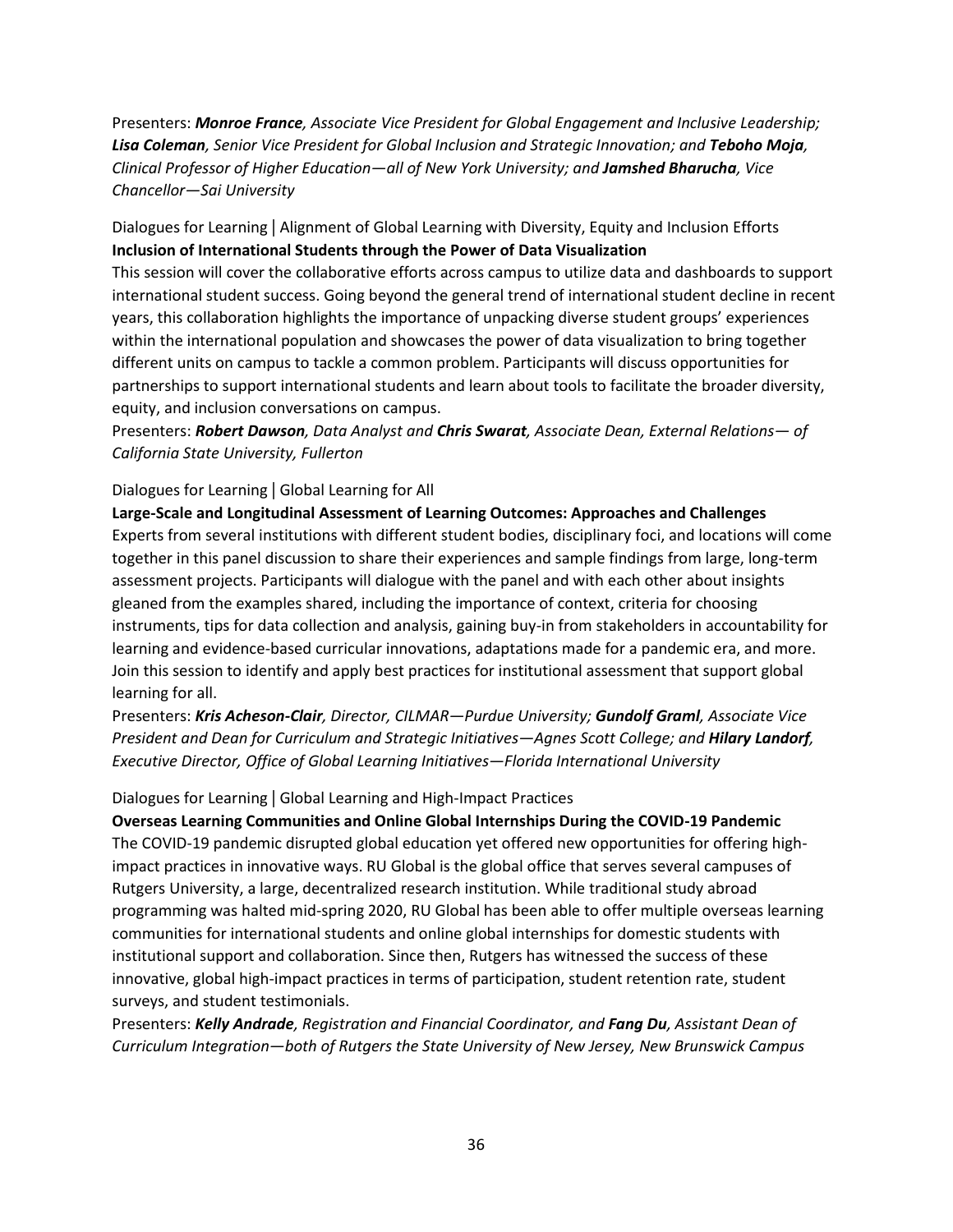#### Dialogues for Learning | Equitable Digital Global Learning

#### **Reimaging International Education: Digital Pedagogy for Acquisition of Global Competence**

This session will explain the implementation of digital technology as part of a comprehensive internationalization strategy within a community college district. The presenters will discuss internationalization at home efforts to capture student experiential learning opportunities and how digital badges are part of a larger internationalization strategy. Collaborative Online International Learning (COIL) will also be discussed as a component of the broader strategy and how COIL as a digital pedagogy reimagines learning for students and faculty.

Presenters: *Alejandra Bueno, Executive Director of International Programs, and LaTanya Kurney, Program Coordinator—both of Alamo Colleges District*

#### **Pecha Kucha Session 4**

A Pecha Kucha ("chit chat" in Japanese) consists of a visual presentation (twenty slides that run for twenty seconds each) and commentary from the presenter regarding elements featured on the slides. Three Pecha Kucha sessions make up a one-hour session.

Moderator: *Opal Leeman Bartzis, Executive Director of Education Abroad—Michigan State University*

#### Equitable Digital Global Learning

#### **Expanding Online Instruction: Tackling Resistance and Reluctance in Antigua**

Are you stressed about teaching adult learners who are new to digital pedagogies in the online environment? Are you challenged with digital engagement when the internet is unstable? Discover how a US faculty member designed teaching and learning experiences for students at an international university who had never experienced online instruction and were resistant to the experience, especially in light of limited internet access. A seasoned faculty member will share her strategies for helping students in Antigua and Barbuda who were reluctant to learn online to meet the demands of rigorous global learning outcomes and synchronous and asynchronous instruction.

# Presenter: *Kelly Jackson Charles, Lecturer—The University of the West Indies–Five Islands Campus*

# Alignment of Global Learning with Diversity, Equity and Inclusion Efforts **Futurist Pedagogies to Align Antiracism Education with Global Learning**

The presenter will share a futurist pedagogical framework that builds on the premise of "responsibility" that is crucial to both global learning and antiracism. Specifically, the presenter will explore how professors and students can experiment with material, digital, and social technologies to cultivate social responsibility for understanding global systems of inequity and oppression, engaging in problem solving, and building meaningful cross-cultural relationships. The presenter will discuss how international relations students are inspired by Afrofuturist work to collaboratively design futurist dreamworlds in which interdependent Afro-descendant, Dalit, Latinx, Palestinian, Indigenous, and Asian communities solve human rights challenges. Any educator working with diverse students can use these pedagogical tools. Presenter: *Meghana V. Nayak, Professor and Chair—Pace University*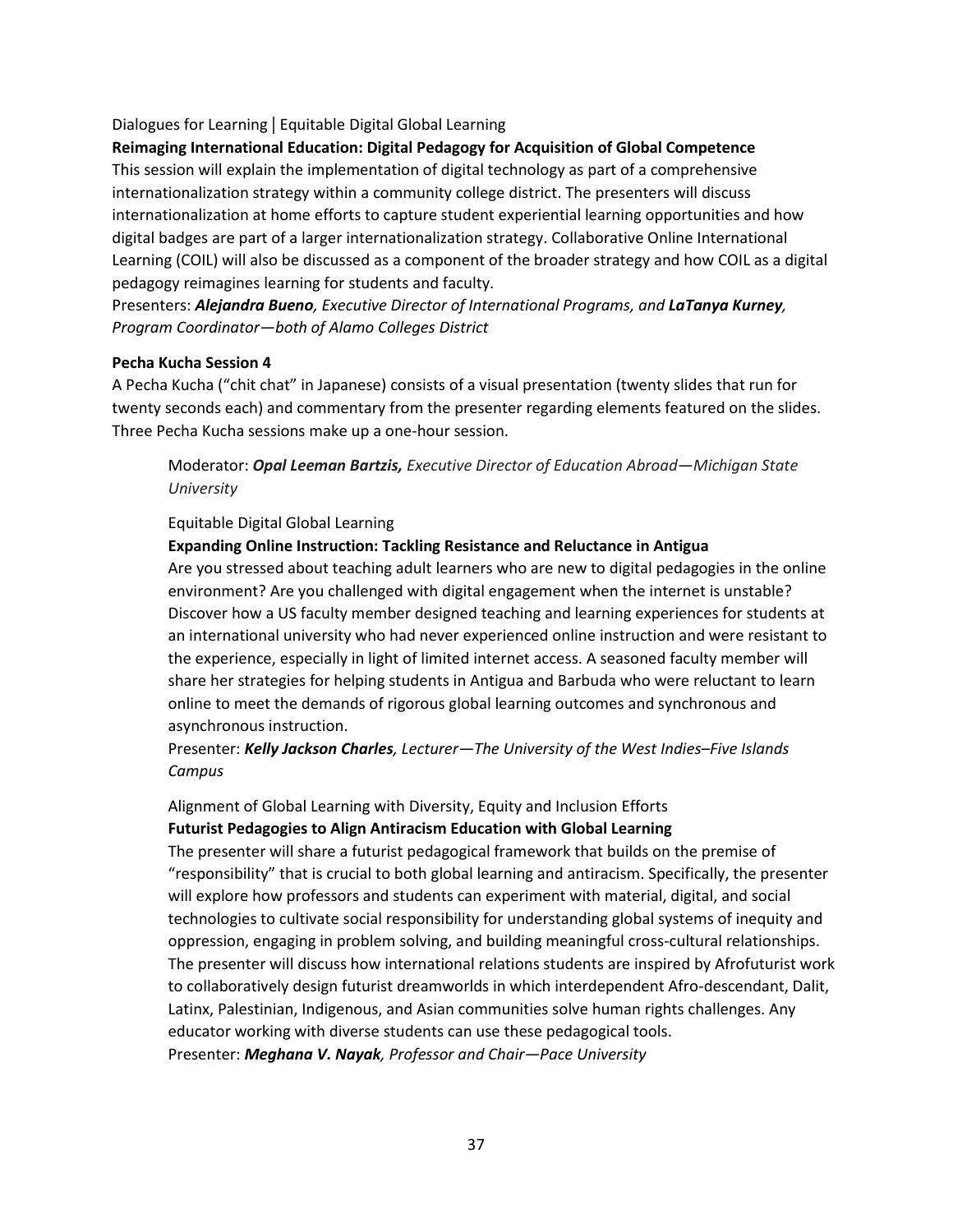#### Global Learning for All **Global Learning for All: Post-Traditional Students and General Education**

Designed to allow "post-traditional" or "working adult" students in Mercer University's College of Professional Advancement to access a "global" general education curriculum, this model integrates courses from each of four general education categories around an immersive experience in another country or culture. Session participants will learn to create a global learning, across-the-curriculum emphasis or certificate in general education—an experiencebased, high-impact program, designed to be not just "accessible to" post-traditional or working adult students but focused on them. Participants will learn how to develop models of assessment to address outcomes of globalization across the curriculum, high-impact practices, and general education as they intersect in multiple and changing ways.

Presenters: *Timothy Craker, Associate Professor Comparative Literature and Philosophy; Fred Bongiovanni, Professor of Sociology and Religious Studies; and Jason Holloway, Instructor of Liberal and Historical Studies—all of Mercer University*

# 5:00–5:45 p.m. ET Affinity Group Discussions

# **Alignment of Global Learning with Diversity, Equity and Inclusion**

Possible Topics: The possible intersections between institutional global learning and diversity, equity, and inclusion initiatives, efforts, programming, and education; effective models of integrative equitable global learning; developing collaboration across campus to embed equity, diversity, and inclusion in global learning efforts; strategies and practices to engage all students in global learning efforts; decolonizing global learning; and framing for global learning with a diversity, equity, and inclusion foundation.

# Facilitator: *Dawn Michele Whitehead, Vice President, Office of Global Citizenship for Campus, Community, and Careers—AAC&U*

#### **Engagement of International and Local Partners in Institutional Global Learning**

Possible Topics: How to engage both international and local partners in broad institutional global learning planning; how to engage faculty, staff, and students on your campus in existing institutional partnerships; and how to develop partnerships.

Facilitator: *Scott Riggs, Director of Global Engagement—University of Michigan–Dearborn*

#### **Ethical Engagement in Local and Global Experiences**

Possible Topics: How to engage ethically with community partners in local, international, and global contexts; how to build sustainable, ethical relationships with community partners; how to develop partnerships for cofacilitation of education with community partners; and how to prepare students for ethical engagement in these contexts.

Facilitator: *Suzanne Selig*, *Associate Professor of English, Director of the English for Academic Purposes Program, Director of the MA and Certificate Program in TESOL—University of Michigan–Flint*

#### **Lasting Impact of the Global Pandemic on Global Learning**

Possible Topics: How the global health pandemic has impacted global learning at your institution; what strategies, programs, and/or activities you developed during the pandemic that you will continue when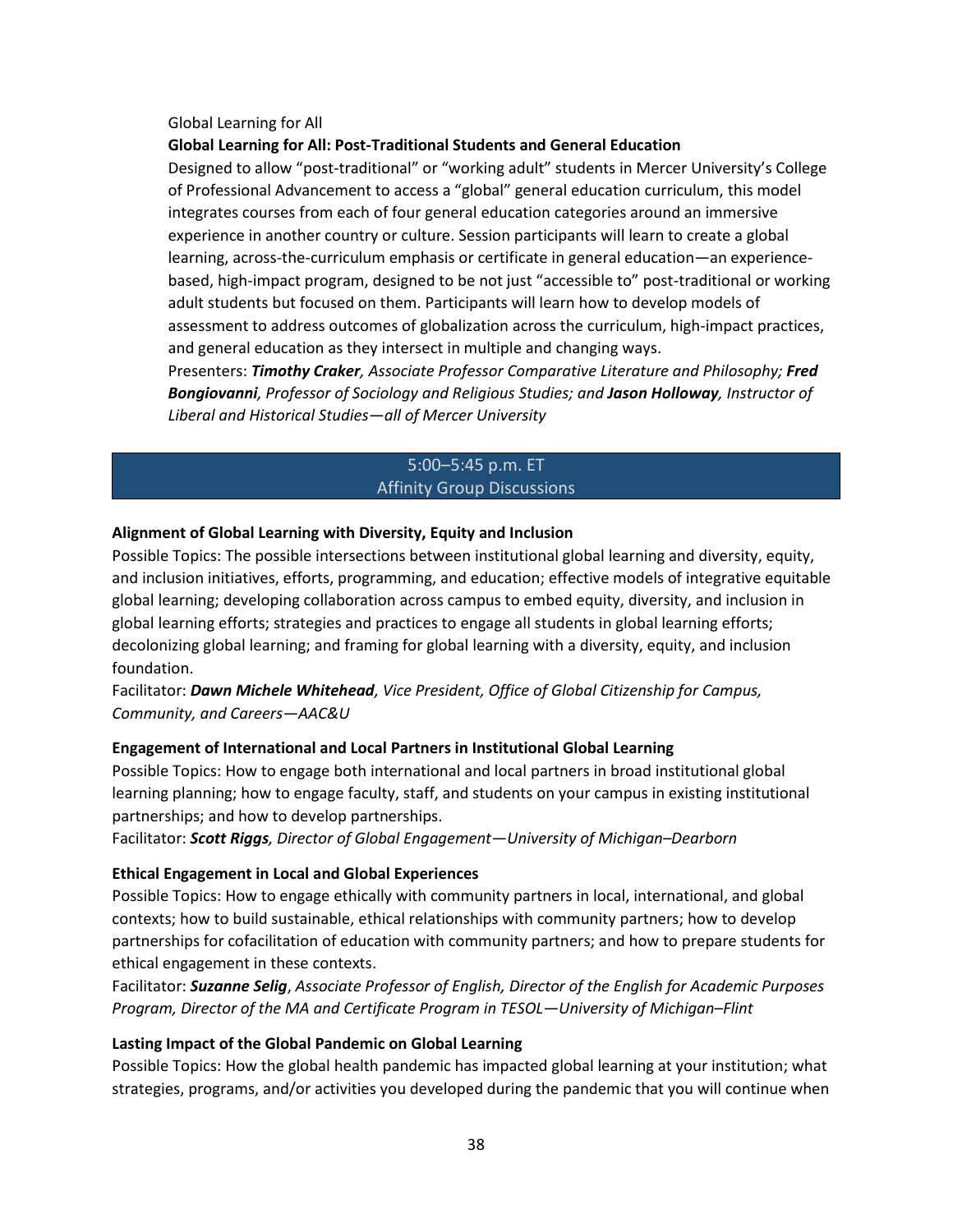the pandemic ends; how your partnerships evolved over the course of the pandemic and how these changes will impact your future engagement with partners; and what changes in learning will impact the way students engage with the globe.

Facilitator: *Alok Deoraj*, *Associate Teaching Professor, Department of Environmental Health Sciences— Florida International University*

#### **The Future of Global Learning**

Possible Topics: What global learning should look like; what global learning could look like if we think boldly; what types of global learning opportunities students need for work, life, and citizenship; and continuing to make the case for global learning for this moment.

Facilitator: *Susan Buck Sutton, Research Associate, Center on International Partnerships—Institute of International Education*

#### **Pandemic Burnout: What Does Global Learning Have to Do with It?**

Possible Topics: How students, faculty, and staff are addressing burnout, with adolescents, adults, and even elders dealing with stress; how institutions and/or individuals are providing support; the future of stress management in global contexts; and exploring concepts from One Health.

Facilitator: *Cia Verschelden, Special Projects Advisor for the Integration of Academic and Student Affairs—AAC&U*

# **Saturday, October 9**

#### 11:00 a.m.–12:15 p.m. ET Concurrent Workshop Sessions

#### Workshops | Alignment of Global Learning with Diversity, Equity and Inclusion Efforts **Demystifying Intercultural Competence: Bridging Global Learning and Inclusion Efforts**

These days, many schools have a mission statement or strategic plan that refers to developing students' intercultural competence or something similar. Done well, focusing on intercultural development can contribute to an institution's internationalization goals, while also supporting diversity, equity, and inclusion efforts. However, misconceptions about what intercultural development is (and isn't) and what it entails abound. Furthermore, most institutions and educators lack clarity about how to effectively foster intercultural learning. In this workshop, participants will explore common misconceptions about intercultural learning, clarify what it is (and isn't), and learn a framework to help them more effectively develop intercultural competence on their campuses.

Presenter: *Tara Harvey, Chief Intercultural Educator—True North Intercultural*

#### Workshops | Alignment of Global Learning with Diversity, Equity and Inclusion Efforts **Engaging with Difference through Global Experiences: Unlearning, Noticing, and Connecting**

It is often assumed that the way to align global learning with diversity, equity, and inclusion is to recruit more students from underrepresented groups to study abroad. While this is a laudable goal, equally valuable goals are to encourage all students to become more aware of difference in their own societies and host societies and to reflect upon how these differences shape experiences of inclusivity/exclusivity. Built around the goals of "unlearning," "noticing," and "connecting," the workshop leaders will guide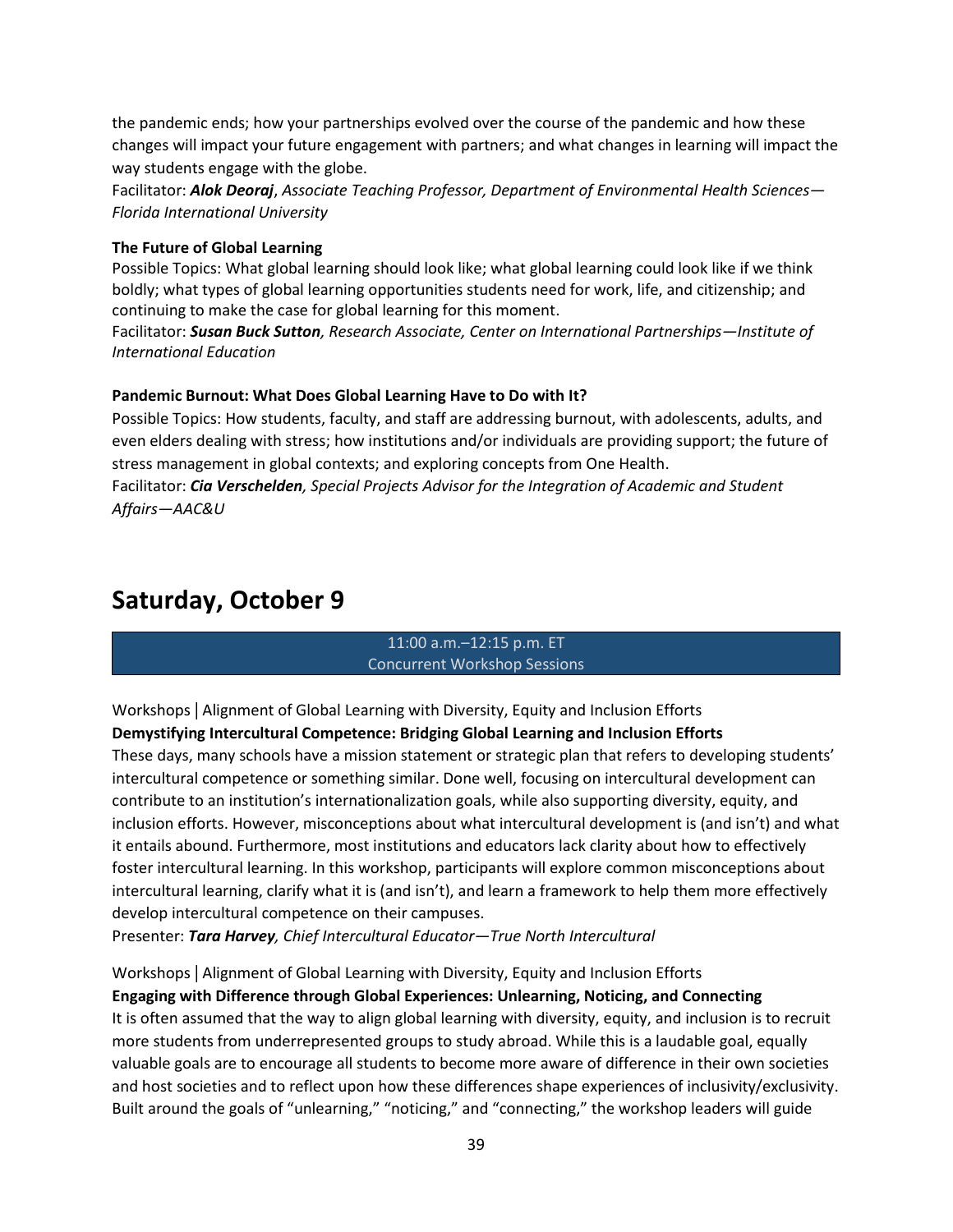participants through reflective exercises that make study abroad and global-focused on-campus courses more attuned to difference and inequity in the world.

Presenters: *Lori L. Hartmann, Director of the Center for Global Citizenship; Laura Chinchilla, Associate Professor of Spanish; Satty Flaherty-Echeverria, Assistant Professor of Spanish; and Ellen Prusinski, Assistant Professor of Education—all of Centre College*

#### Workshops | Equitable Digital Global Learning

#### **Fostering Diversity, Equity, and Inclusion through Global Learning in Digital Spaces**

In this workshop, the presenters will offer approaches to increasing equity in digital spaces through integrating global perspectives and fundamental principles of diversity, equity, and inclusion into online courses, paying particular attention to cocreating courses with culturally diverse colleagues and drafting cohesive learning outcomes and teaching practices that speak to a heterogeneous student body. The presenters will guide participants through discussions and practice activities based on principles such as Collaborative Online International Learning (COIL), combined with research-based teaching practices that support equity, inclusion, and global learning (such as project-based groupwork, student-centered learning, reflection, and humanizing pedagogy).

Presenters: *Casey J. Dinger, Executive and Academic Director for Internationalization; Arianna Nowakowski, Academic Director of Global Community Engagement MA and Teaching Assistant Professor; and Chelsie Ruge, Assistant Director of Instructional Design—all of University of Denver; and Christina H. Paguyo, Assistant Dean for Student Success and Creative Sciences—University of Colorado Denver*

# Workshops | Alignment of Global Learning with Diversity, Equity and Inclusion Efforts **Planning an Inclusive Faculty-Led Study Abroad Program**

Participants will learn how to plan, implement, and assess a short-term, faculty-led virtual and study abroad program that is accessible to all students and focused on providing graduate students with international experiences at an affordable price. Drawing on a proven approach for independently administering such a program, thus keeping costs low, participants will actively engage in developing their plans, documenting challenges and unknowns that need to be addressed, and articulating the value they want their students to gain from an international experience. Participants will leave the session with a draft plan and a quick guide to finalize their international experiential program. Presenter: *Sharon Glazer, Professor and Chair—University of Baltimore*

Workshops | Global Learning and High-Impact Practices

#### **Yes, Virginia, Short-Term Programs Abroad CAN Be High Impact**

Data from a 2009–19 impact study of the primarily short-term student trips to the Soltis Center for Research and Education in Costa Rica, a rainforest field station operated by Texas A&M University, will serve as the catalyst for a dialogue about how seven- to fourteen-day (or longer) study abroad trips can become high-impact learning opportunities. Participants will be able to network and share ideas they have found successful regarding how to infuse student trips abroad with high-impact practices. Participants will leave with an array of proven techniques for successfully implementing high-impact practices in education abroad activities.

Presenters: *Suzanne Droleskey, Executive Director, Public Partnership and Outreach, and Lecturer, and Eugenio Gonzalez, Director, Soltis Center for Research and Education and Adjunct Professor—both of Texas A&M University*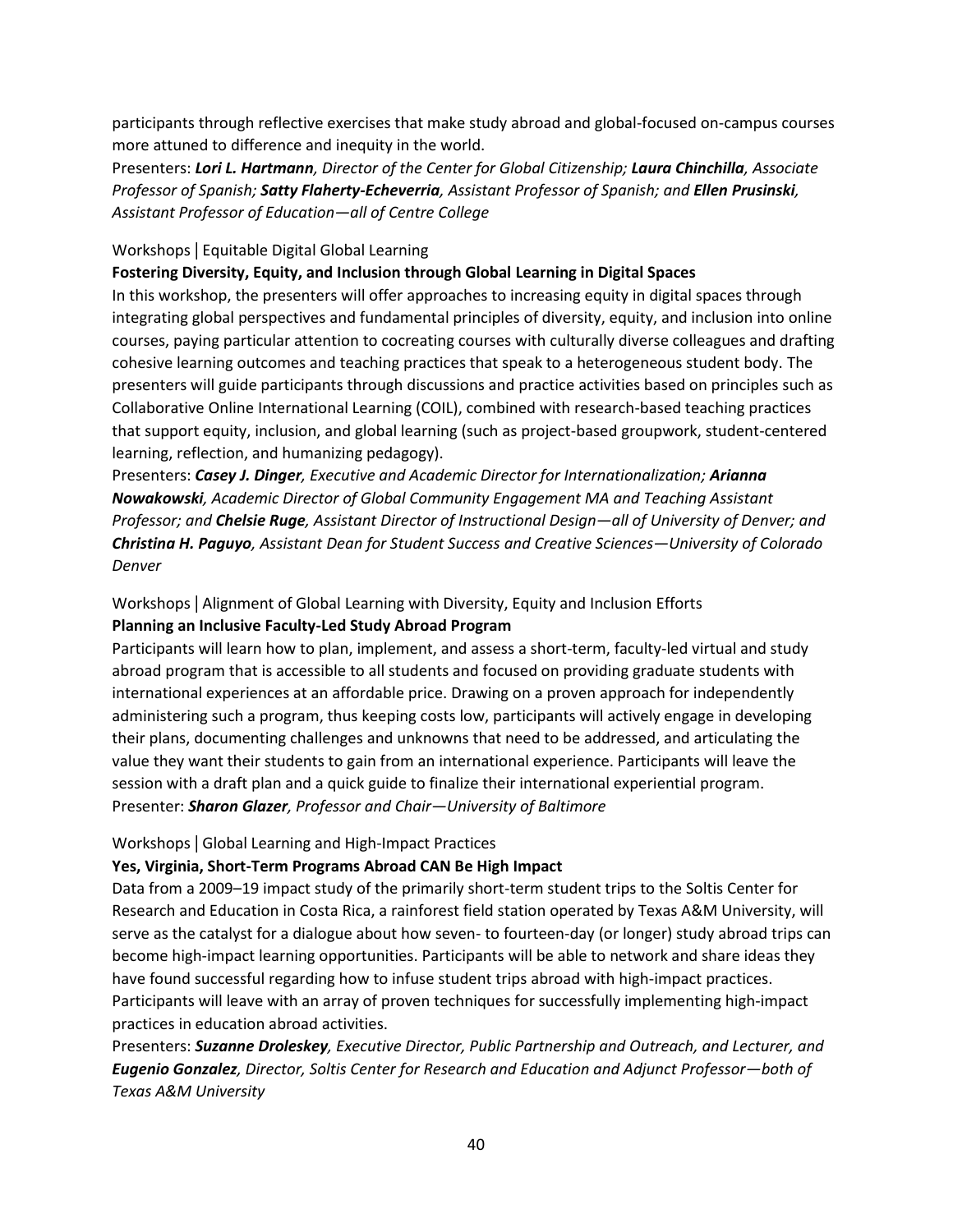#### 12:30–1:30 p.m. ET Concurrent Sessions

#### **Innovation/Ideation Sessions 6A**

Presentations feature innovative practices that have emerged as global learning has been reframed in response to the disruption of the global pandemic and/or institutional efforts to make higher education practices more equitable. Each session consists of multiple presentations of equal length, with time for questions and feedback. The presentations run back-to-back.

# Alignment of Global Learning with Diversity, Equity and Inclusion Efforts **Global Internships as Equity in Action**

While study abroad has been a prominent method of global engagement for universities, data shows that white students are participating at much higher rates than their counterparts of color. Global internships have come to be a way for underrepresented students to engage in global learning. Rutgers Study Abroad and Douglass Residential College have combined to make global internships available for students through curriculum, international partnerships, and diversity, equity, and inclusion–focused funding. This global internship project allows for both in-person and virtual opportunities for students to connect with professionals in their field and seek to compound learning, intercultural competence, and real-world experience. Presenters: *Kelly Andrade, Registration and Financial Coordinator, and Madinah Elamin, Director, Global Village—both of Rutgers the State University of New Jersey, New Brunswick Campus*

Alignment of Global Learning with Diversity, Equity and Inclusion Efforts **Innovating for Equity and Inclusion in General Education Language Courses** This session will illustrate the practical application of institutional diversity, equity, and inclusion goals at the programmatic and course levels. The presentation will describe the creation, implementation, and outcomes of a series of workshops designed for the St. Olaf College Spanish faculty as they sought to reflect on and revise their curriculum and approaches to assessment in the general education language sequence during spring and early summer 2021. Areas addressed include alternative approaches to grading, content revision, and design of pedagogical materials.

Presenter: *Jonathan O'Conner, Associate Professor of Spanish—St. Olaf College*

#### Alignment of Global Learning with Diversity, Equity and Inclusion Efforts **Stack the DEC (Diversity-Enriched Curriculum) for Student Development!**

Essential to the commitment of the University of Minnesota's College of Food, Agricultural and Natural Sciences (CFANS) to diversity, equity, and inclusion is student development of intercultural and global competencies. The current CFANS initiative to incorporate diversityenriched curriculum (DECs) is designed to increase intercultural competencies in preparation to address world challenges and work effectively across differences, including cultures, races, life experiences, and knowledge systems. This session will describe important elements to consider in the development and delivery of DECs across disciplines and classroom settings. Presenters: *Anna M. Capeder, Administrative Manager—University of Minnesota College of Food, Agricultural and Natural Resource Sciences; and Deb Wingert, Education Program Specialist— University of Minnesota Center for Educational Innovation*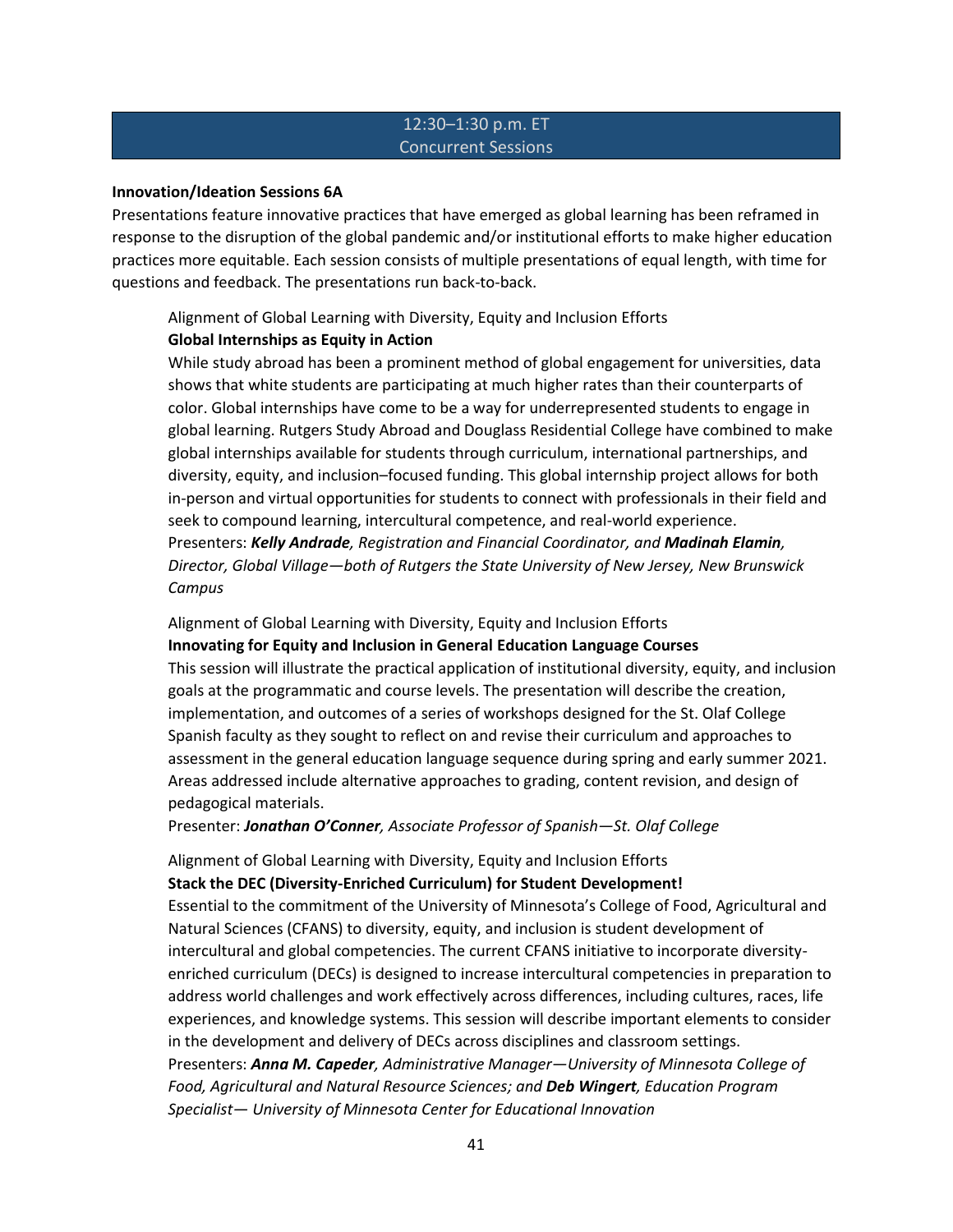#### **Innovation/Ideation Sessions 6B**

Presentations feature innovative practices that have emerged as global learning has been reframed in response to the disruption of the global pandemic and/or institutional efforts to make higher education practices more equitable. Each session consists of multiple presentations of equal length, with time for questions and feedback. The presentations run back-to-back.

Global Learning and High-Impact Practices

#### **Developing Professional Development Projects in Global Competency**

This session will share the results of a successful two-state faculty development program designed to lay the groundwork for department-level and program-level change regarding the internationalization of teacher education. The presenter collected qualitative and quantitative data during this program and the results show that several elements of this program are innovative and effective. In this session, the presenter will share evidence from the data so that session participants can use it to inform practice in their future faculty development initiatives and/or program/curricular modifications.

Presenter: *Nilufer Guler, Associate Professor and Director of EdD program—Rockhurst University*

# Alignment of Global Learning with Diversity, Equity and Inclusion Efforts **Student Perspectives on the Intersections of Global Learning and Diversity, Equity and Inclusion**

While faculty and staff are working to align global learning and diversity, equity, and inclusion initiatives, what do students think? Are students able to make connections between these powerful practices? This session will share preliminary results of a qualitative research project on student perspectives on the intersections of global learning, diversity, equity, and inclusion. In the study, the presenter and Hilary Landorf of Florida International University explored student understanding of the concepts, institutional practices associated with the two concepts, and how students made connections between the experiences.

Presenter: *Dawn Michele Whitehead, Vice President, Office of Global Citizenship for Campus, Community, and Careers—AAC&U*

Dialogues for Learning | Global Learning for All

#### **Access, Austerity, and Alignment in a First-Year Global Certificate Program**

This session will ask attendees to consider the challenges to global learning across disciplines and to think about solutions that would work for their university. After the three presenters share their own inventive programmatic solution and how it addressed both their university's challenges with low interest in language courses and low retention of first-generation students while working with few resources, the presenters will lead attendees to brainstorm their own solutions to their universities' challenges.

Presenters: *Melissa Gjellstad, Professor and Director of Norwegian, and Thyra E. Knapp, Associate Professor and Chair—both of University of North Dakota; and Rebecca Weaver-Hightower, Professor and Chair—Virginia Tech*

# Dialogues for Learning | Alignment of Global Learning with Diversity, Equity and Inclusion Efforts **A Globally Diverse University Aligns Learning, Impact, Equity, and Inclusion**

In this panel, Webster University will highlight how it leverages its international network of campuses in Europe, Africa, Asia, and Central Asia, as well as in the United States, to enrich student learning as in the test case of applying concepts of place-based education to the Accra Slave Castles. Long-standing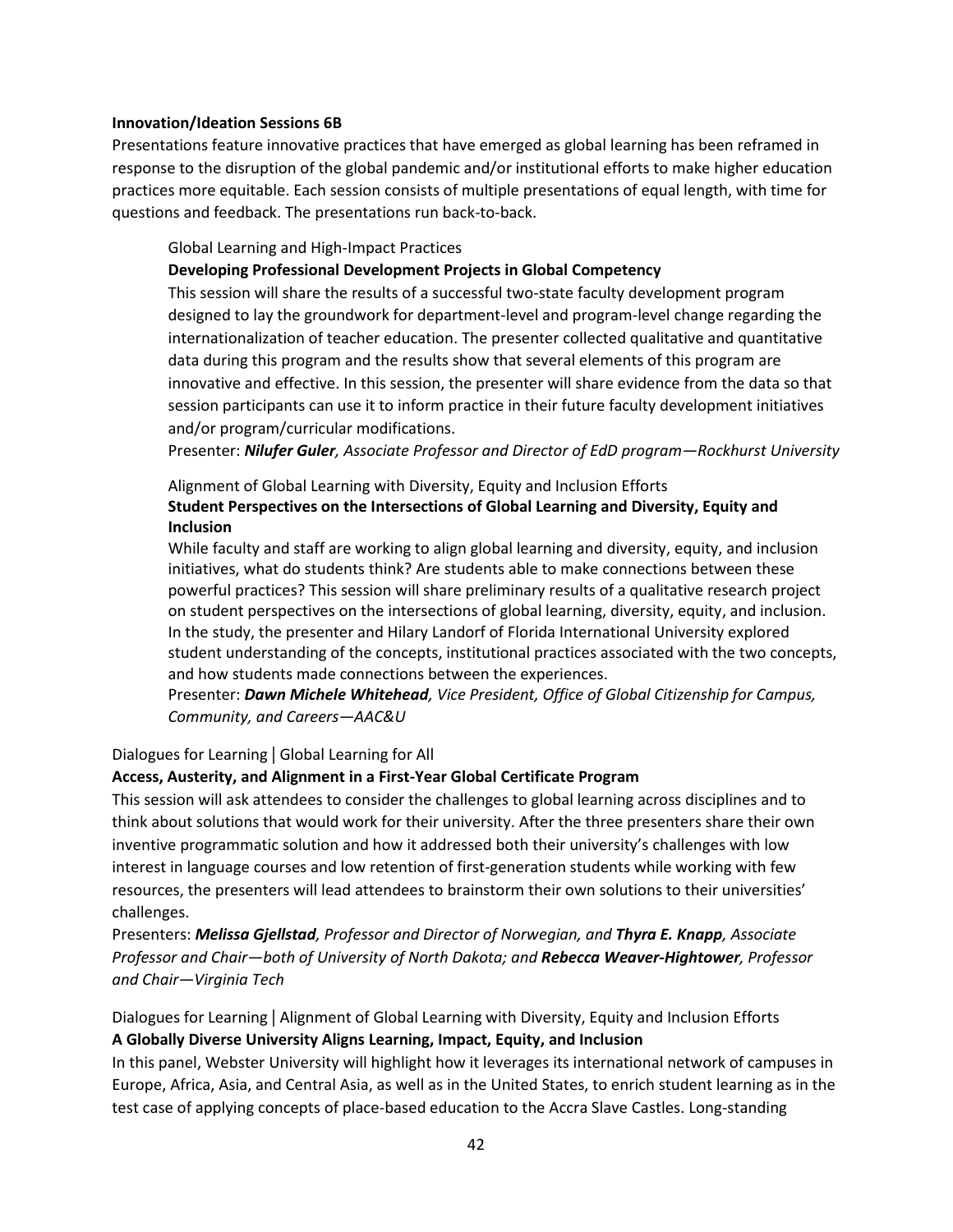involvements with the university's own Diversity, Equity, and Inclusion Conference and the African Renaissance and Diaspora Network and its focus on the United Nations Sustainable Development Goals further deepen the alignment of learning, impact, equity, and inclusion.

Presenters: *Kim Kleinman, Director, Undergraduate Advising; Elizabeth J. (Beth) Stroble, Chancellor; Vincent Flewellen, Chief Diversity Officer; and Philip Iriving, Student—all of Webster University*

# Dialogues for Learning | Global Learning for All

# **Embedding Global Learning in Teacher Education Programs**

This session will share a campus-wide Curriculum Alignment Process (CAP) in an effort to show how a teacher educator program trimmed and adjusted a curriculum to fit current student needs while also aligning with assessment and learning outcomes addressing global learning. Specifically, the session will highlight processes used to create program outcomes, explaining how to align, assess, and monitor course assessments throughout a program to serve as formative and summative measures of meeting global learning program outcomes, and describing examples of "signature pedagogies" to use with global learning content.

Presenters: *Natalie Bolton, Director Quality Assurance, and Shea Kerkhoff, Assistant Professor—both of the University of Missouri–St. Louis*

#### Dialogues for Learning | Global Learning and High-Impact Practices

# **Field-Based Approaches to Faculty-Mentored Global Learning Programs**

Supporting high-impact field-based learning for students can take a variety of forms. This panel will discuss three practices at Beloit College that allow for faculty to mentor students in applied learning in the field. Topics focusing on environmental justice, modernity and sustainability, cultural and geological mapping, and freedom of expression are accessed through a variety of formats and locations. Discussion will focus on sharing innovations and both the practice and learning of equity principles through program design.

Presenters: *Rachel Ellett, Professor of Political Science; Susan Furukawa, Associate Professor of Japanese; Joshua E. Moore, Senior Director of Global and Immersive Learning; Daniel M. Youd, Professor of Chinese; and Pablo Toral, Professor of Environmental Studies and Political Science—all of Beloit College*

#### Dialogues for Learning | Equitable Digital Global Learning

# **Fostering Student Engagement through Virtual Exchange: Egypt-US Case Study**

During a pandemic in real time, this initiative reimagined the virtual exchange model by building a scaffolded approach to cross-cultural collaboration and pandemic response, leading up to the students problem solving with a campus reopening case study. During Egypt's third wave of the COVID-19 pandemic, the students had the core elements of a traditional virtual exchange activity—international and cross-cultural communication—but took that to further levels by exploring the realities of the pandemic. They learned about daily life; the effects of the pandemic; the infodemic, disinformation, and misinformation; and the challenges of campus reopening plans.

Presenter: *Elizabeth A. Wood, Director, Clinical Assistant Professor—University of Florida*

#### Dialogues for Learning | Global Learning for All

# **Scaling Down to Size Up: Weekend Micro-Courses and Global Learning**

This interactive session will highlight the multi-institution collaboration between the University of Pittsburgh and Carnegie Mellon University on weekend micro-courses on global health and the United